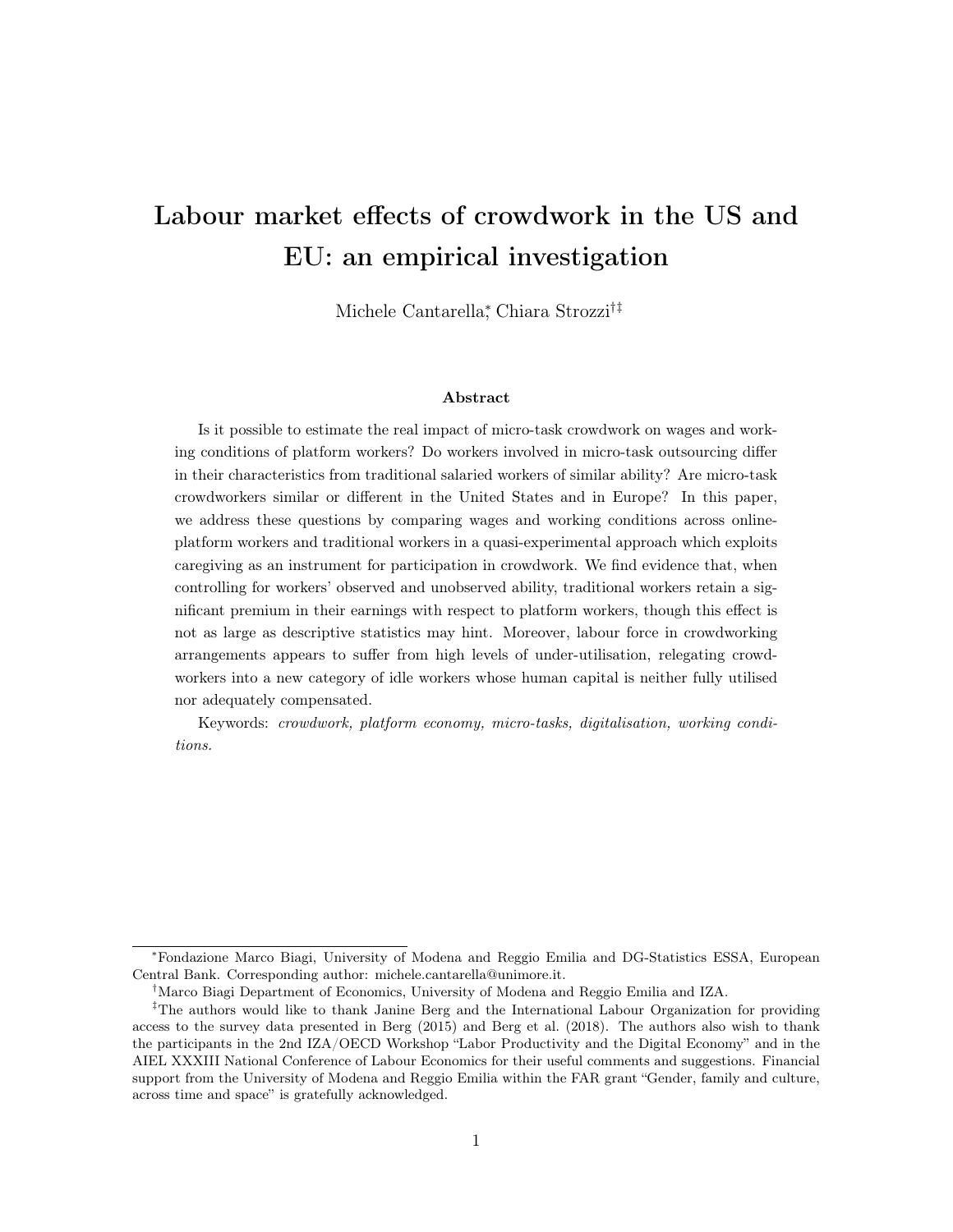#### 1 Introduction

Among the 'mega-trends' which characterise the future of work, the growth of the online platform economy has been steady and fast in the recent years and has been contributing to the changing nature of work (OECD, 2017, Harris  $\&$  Krueger, 2015).<sup>1</sup> Technological progress and digitalisation are at the basis of its current development. Due to the overall exponential growth of internet facilities, indeed, recent years have shown an increasing number of workers participating in what is described as the 'gig', 'on-demand', or 'platform-based' economy (Degryse, 2016, Prassl & Risak, 2015). These workers are called 'crowdworkers', where crowdwork is defined as an 'employment form that uses an online platform to enable organisations or individuals to access an indefinite and unknown group of other organisations or individuals to solve specific problems or to provide specific services or products in exchange for payment' (Eurofound, 2015).

The economic conditions of crowdworkers have been widely reported in a number of descriptive studies (e.g. Berg et al., 2018, Berg, 2015, Difallah et al., 2018, Hara et al., 2017, De Groen et al., 2017): it arises that these workers appear to suffer from the erosion of fundamental labour rights, the loss of social protections and difficulties in exercising collective actions. It would be a mistake, however, to assume that platform work has a causal effect on working conditions solely based on the evidence of these descriptive studies, as it could be argued that the characteristics of crowdwork are intrinsically different from traditional salaried professions. More definitive answers are needed, especially in light of the 2030 Agenda for Sustainable Development and the goals of the United Nations and the European Parliament in terms of decent work and social rights.<sup>2</sup>

Given the likelihood that the online platform economy will further expand in the coming years, it is crucial for governments and social partners to take an active role in designing labour market institutions (e.g. minimum wages, employment protection, health and safety regulations) that can ensure labour and social rights for this type of workers. This is especially urgent for platform workers involved in the so-called micro-tasks (a series of small tasks which together comprise a large unified project and can be performed independently over the Internet in a short period of time), which are more exposed to risks concerning low pay, precariousness

<sup>1</sup>According to the OECD (2016), the online platform economy is the economic activity which enables transactions - partly or fully online - of goods, services and information.

<sup>&</sup>lt;sup>2</sup>During the UN General Assembly in September 2015, the four pillars of the Decent Work Agenda – employment creation, social protection, rights at work, and social dialogue – became part of the new UN 2030 Agenda for Sustainable Development (United Nations, 2015, Transforming our world: the 2030 Agenda for Sustainable Development). At the same time, the European Parliament resolution of 19 January 2017 recognised the need to set a European Pillar of Social Rights also for 'atypical or non-standard forms of employment, such as temporary work, involuntary part-time work, casual work, seasonal work, on-demand work, dependent self-employment or work intermediated by digital platforms' (European Parliament, 2017, European Parliament resolution of 19 January 2017 on a European Pillar of Social Rights).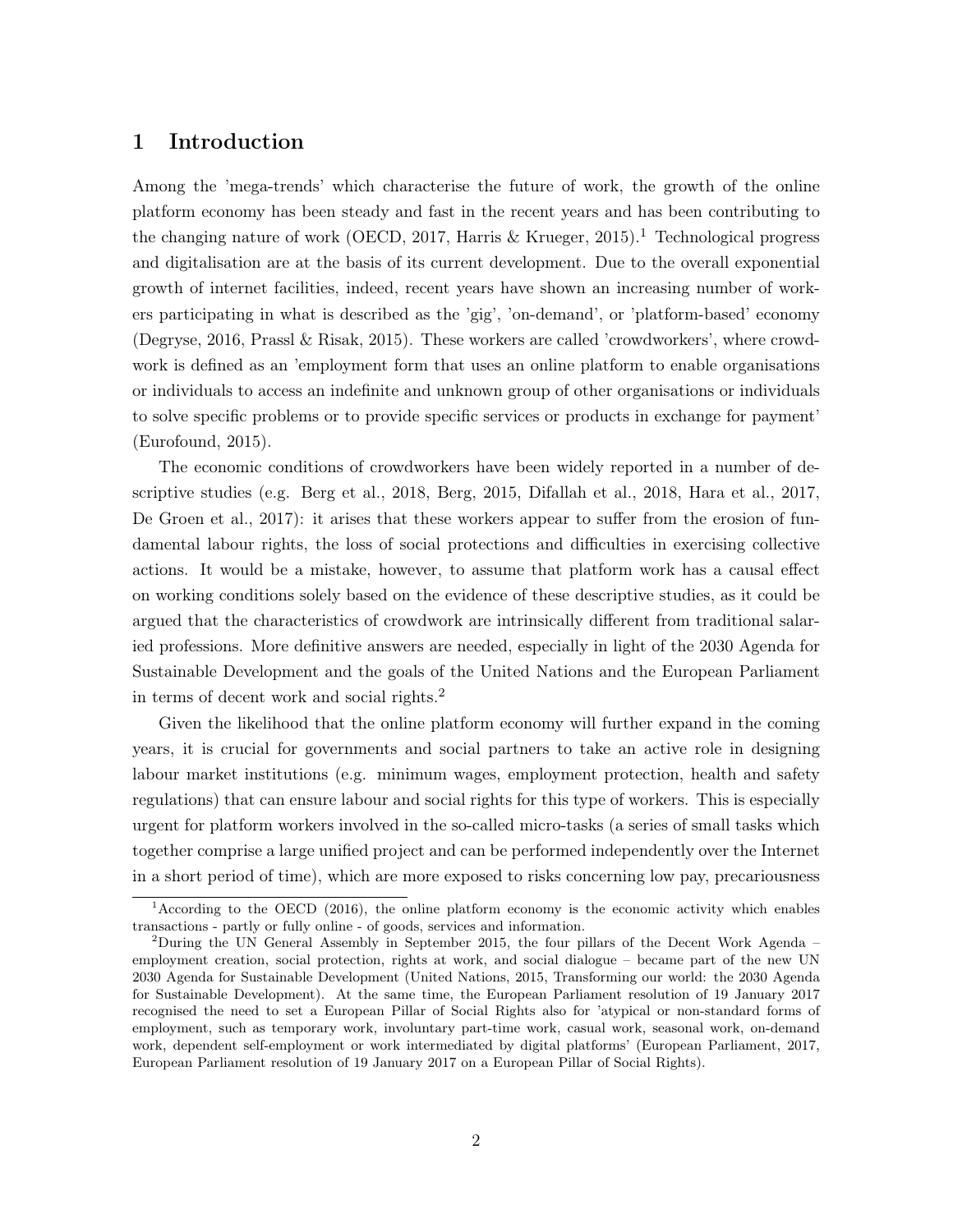and poor working conditions (Prpić et al., 2015).<sup>3</sup>

In light of these critical issues, in this paper we analyse a large fraction of the available evidence on earning and working conditions of crowdworkers involved in micro-tasks. Our focus is on the evidence from the United States and Europe and our main goal is to answer to the following questions: Do crowdworkers involved in micro-tasks differ in their characteristics from traditional salaried workers involved in similar occupations? Are micro-task crowdworkers from the US similar or different from crowdworkers from Europe? Is it possible to estimate the real impact of micro-task crowdwork on wages and working conditions of platform workers? Is incidence of labour market slack in crowdwork higher than that in traditional forms of salaried employment?

Our contribution is based on an empirical analysis of cross-sectional data collected from three different surveys and harmonised in order to obtain the greatest degree of comparability. The approach we adopt is quasi-experimental, in line with the 'Treatment Effect' literature (see Angrist & Pischke, 2011): the aim is to provide an unbiased comparison of earnings and working conditions of platform workers and 'traditional' workers across control and treatment groups, where variations in outcomes are analysed conditionally on a binary 'treatment' variable indicating participation into crowdwork. For both US and Europe the treatment groups include information on crowdworkers from a number of online platforms – namely, Amazon Mechanical Turk (AMT), Crowdflower, Clickworker, Microworkers and Prolific Academic – coming from two dedicated surveys distributed by the International Labour Organization, while the control groups include information from available extended surveys on American and European workers' conditions (American Working Conditions Survey, European Working Conditions Survey).

Our findings indicate that, overall, crowdworkers earn about 70.6% less than 'traditional' workers with comparable ability, while working only a few hours less per week. Similar figures are obtained for the European and American samples separately. Also, platform workers appear to be uninterested in looking for other forms of occupation, while still expressing the desire to work more than what they currently do. These results suggest that most crowdworkers are similar to a form of idle workforce, which is excluded from traditional employment and is still under-utilised. To the best of our knowledge, this is one of the first attempts to provide an unbiased comparison of platform and traditional workers in terms of earnings and working conditions in a quasi-experimental design. Moreover, contrarily to most other studies on the online platform economy, which concentrate on US crowdworkers, we here focus on both United States and Europe.

The remaining of the paper is organised as follows. Section 2 outlines the online micro-task labour market, Section 3 is dedicated to a review of the literature, Section 4 (together with the

<sup>3</sup>As opposed to individuals participating in online freelancing marketplaces (such as UpWork), where conditions are generally more favourable and projects are usually larger in scope.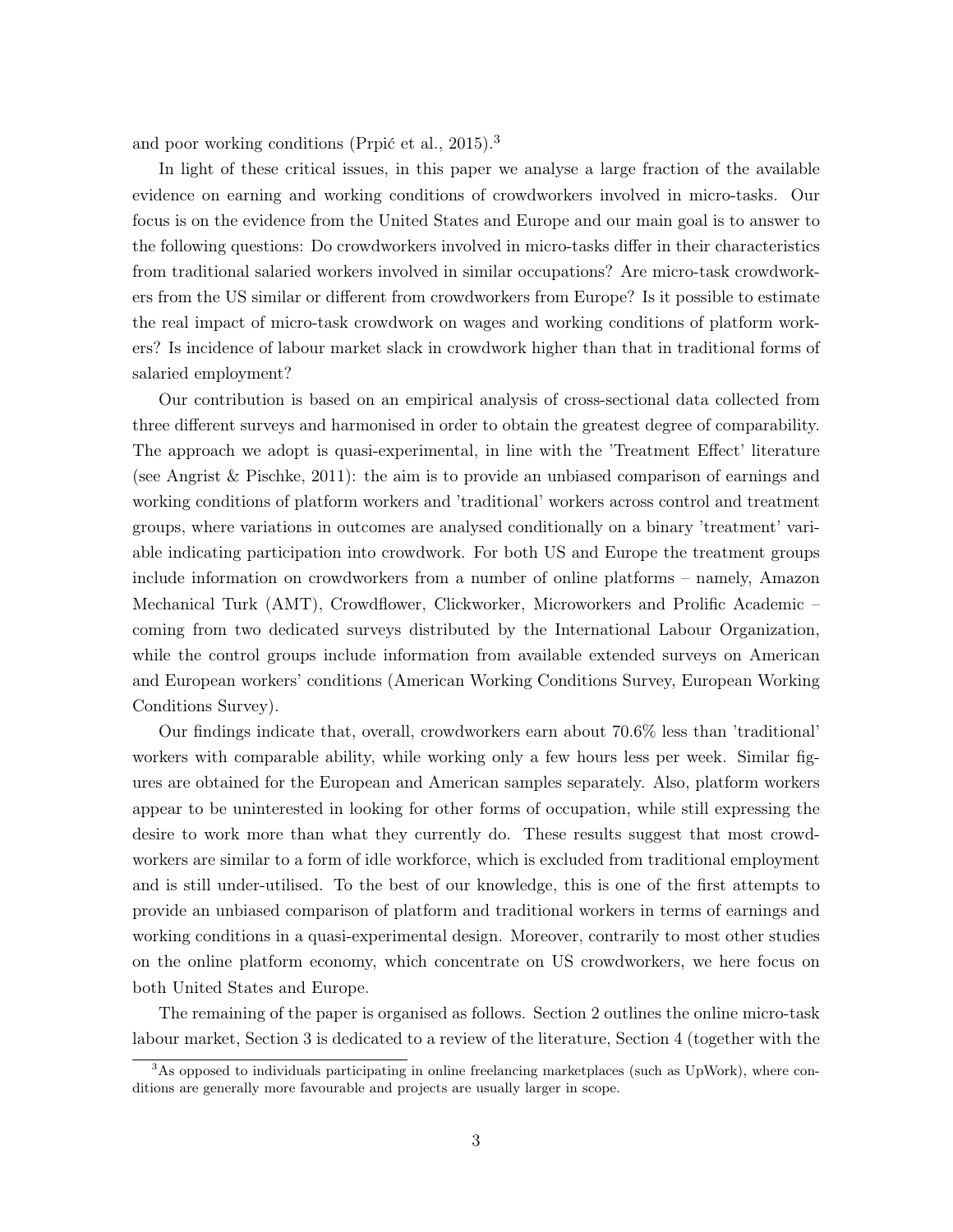Appendix) describes the data used for our empirical analysis, Section 5 outlines our empirical specification and Sections 6 and 7 show our results and robustness checks. Finally, in Section 8 we discuss our conclusions.

### 2 The online micro-task labour market

Phenomena such as crowdwork do not exist in a vacuum, but are fostered and facilitated by wider socio-economic trends, and the development of 'virtual work' can surely be identified as one of these. The term virtual work has been used by many authors to describe all of the various forms of work characterised by the execution of work through the Internet, computers, or other IT-based tools (Valenduc & Vendramin, 2016). However, not all digital jobs are necessarily a novelty *per se*, and not all new jobs are digital. While new forms of employment have surfaced, pre-existing ones have acquired a new role and relevance, thanks to the influence of new technologies.<sup>4</sup>

Crowd employment is one of these new forms of employment and transcends traditional employment arrangements by de facto requiring a tripartite relationship in which an intermediary agent - the platform - manages workers - or, rather, service providers - not only by matching them with clients but also controlling pay levels, providing ratings and generally exercising many other functions that affect workers directly. Within the platform, through an open call, client companies can offer online tasks, which are performed by contractors in exchange for remuneration (see, e.g., Eurofound, 2015). Because the the majority of online platforms explicitly deny the existence of any employment relationship between the parties, individuals in crowd employment arrangements are generally characterised as independent contractors, performing their work in a discontinuous or intermittent basis.

Amazon Mechanical Turk easily stands as a prime example of a crowdwork platform, being widely recognised as one of the most popular ones (see Harris & Krueger, 2015). The short and repetitive tasks offered in the platform often include: image/video processing, translation, data verification, information gathering and processing, audio and visual editing, amongst many others.<sup>5</sup> Crowdwork arrangements may, however, vary greatly: skill requirements for outsourced jobs may range from high to low and, while tasks with low abstract content are prevalent – as, for example, most tasks in Amazon Mechanical Turk (AMT), Clickworker and Figure-Eight – complex and even creative activities are also present.

Crowd employment can then be identified as a phenomenon that essentially entails a new, and substantially cheaper, way of outsourcing tasks to a large pool of workers through IT-based platforms (Prassl & Risak, 2015) and, because of this, it has also been defined as "crowd-

 $4Eurofound (2015)$  has identified nine distinct new forms of employment: employee sharing, job sharing, interim management, casual work, ICT-based mobile work, voucher-based work, portfolio work, crowd employment and collaborative employment.

 $5$ As described in AMT website: https://www.mturk.com/ (last accessed: 19th September 2018).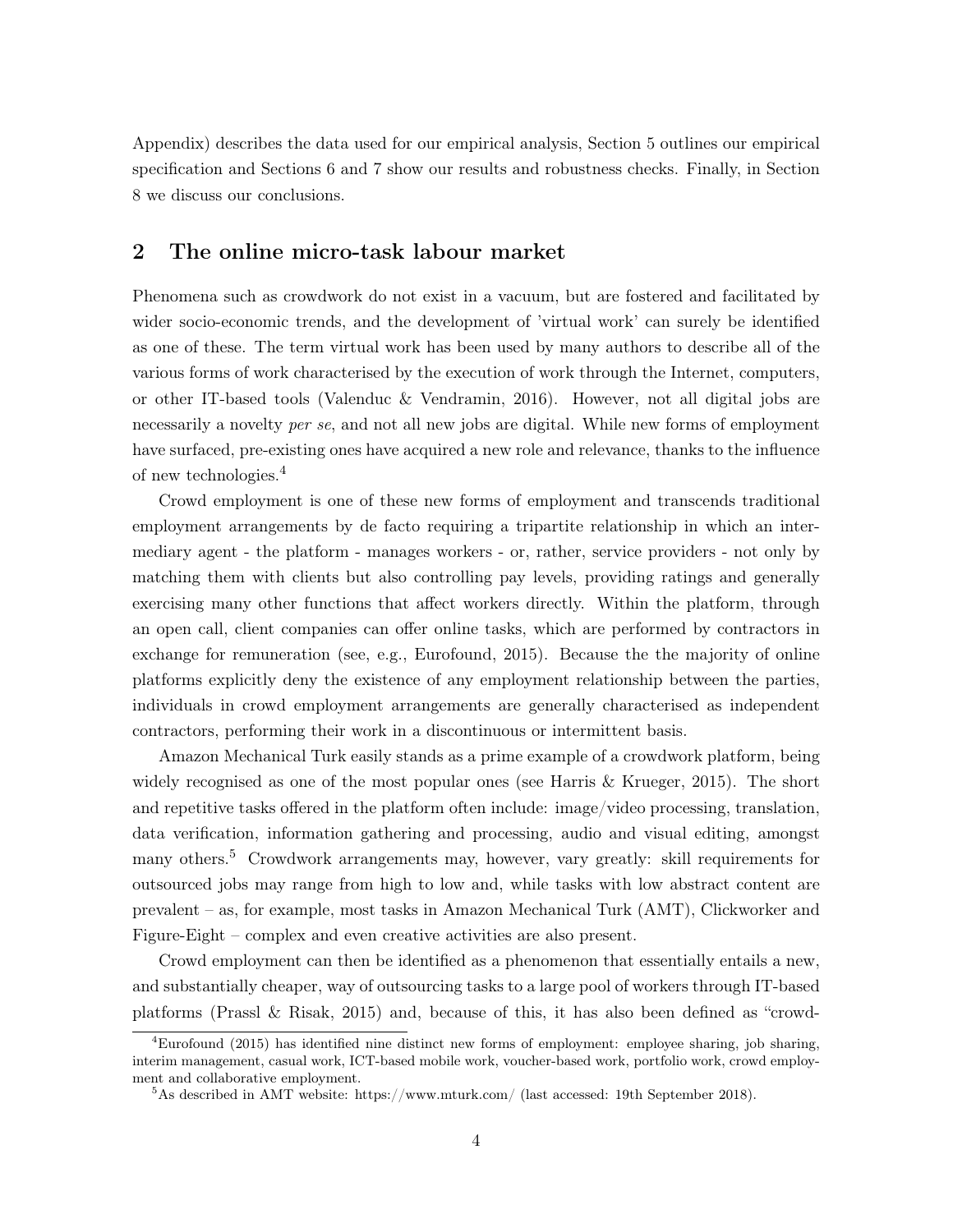sourcing".<sup>6</sup> By requiring platforms as intermediate actors, crowdwork manages to virtually nullify most transaction costs, thus allowing for a flexible and 'extremely scalable' workforce (De Stefano, 2015) to enter the labour market and maximise the use of under-utilised assets such as human capital.<sup>7</sup>

#### 3 Literature review

Tackling the issues related to micro-task crowdsourcing has proven to be a multifaceted effort which, so far, has seen the intervention of different disciplines such as law (see, for example, Prassl & Risak, 2015, De Stefano, 2015), information technology and economics. Compared to other areas of study, the body of research on the economics of crowdsourcing has been, so far, remarkably thin: a glaring lacuna, considering the growing size of the platform economy. As suggested by Hara et al. (2017), this scarcity of literature is mostly attributable to the absence of publicly available data on crowdwork platforms and their workers, in addition to a variety of methodological issues concerning the type of data to analyse and the empirical approach to be used.<sup>8</sup> Nonetheless, as discussed by Horton et al. (2011), Mason & Suri (2011), Paolacci et al. (2010) and Berinsky et al. (2012), crowdwork platforms potentially present themselves as an ideal environment for empirical studies, in particular those based on experimental research. In this regard, Horton & Chilton (2010) offer one the first attempts to obtain empirical evidence on reservation wages in crowd employment from an experimental framework. Another overview of experimental methods in the field of online economy is provided by Prpic & Shukla (2016), who also produce a definition of crowd capital.<sup>9</sup> Other contributions focus instead on the demand side of these markets, concentrating on task pricing and worker productivity optimisation (e.g. Mason & Watts, 2009, Singer & Mittal, 2011).

Several additional descriptive studies have been provided. Harris & Krueger (2015) document the development of the platform economy and call for the recognition of an independent worker status, while other studies, receiving support from international institutions such as ILO (Berg, 2015 and Berg et al., 2018), CEPS (De Groen et al., 2017), and FEPS (Huws et al., 2017), have contributed to the literature with a thorough overview of the demographics of crowdsourcing. Hara et al. (2017) document wage and working time amongst AMT crowdworkers, discussing the necessity of including the time spent searching for tasks in working

<sup>6</sup>A term which was first used by Jeff Howe in his article 'The Rise of Crowdsourcing', Wired Magazine, 14.

 $7$ The ability to provide services online significantly enlarges the scope of crowdwork markets, thus enabling services to be provided globally, as opposed to the local focus of the services offered by work-on-demand platforms (such as Uber, Foodora, or Taskrabbit), which are characterised by the physical and tangible nature of the tasks being offered.

<sup>8</sup>Most of these issues will be explicitly reviewed in the Sections 4 and 5.

 $9^9$ Crowd capital is here defined as the 'potential outcome of IT-mediated crowd engagement', which 'like the other forms of capital in the literature, (social capital, financial capital, human capital etc.), [...] requires investment (for example in crowd capability dimensions), and potentially leads to literal or figurative dividends for the organisation'.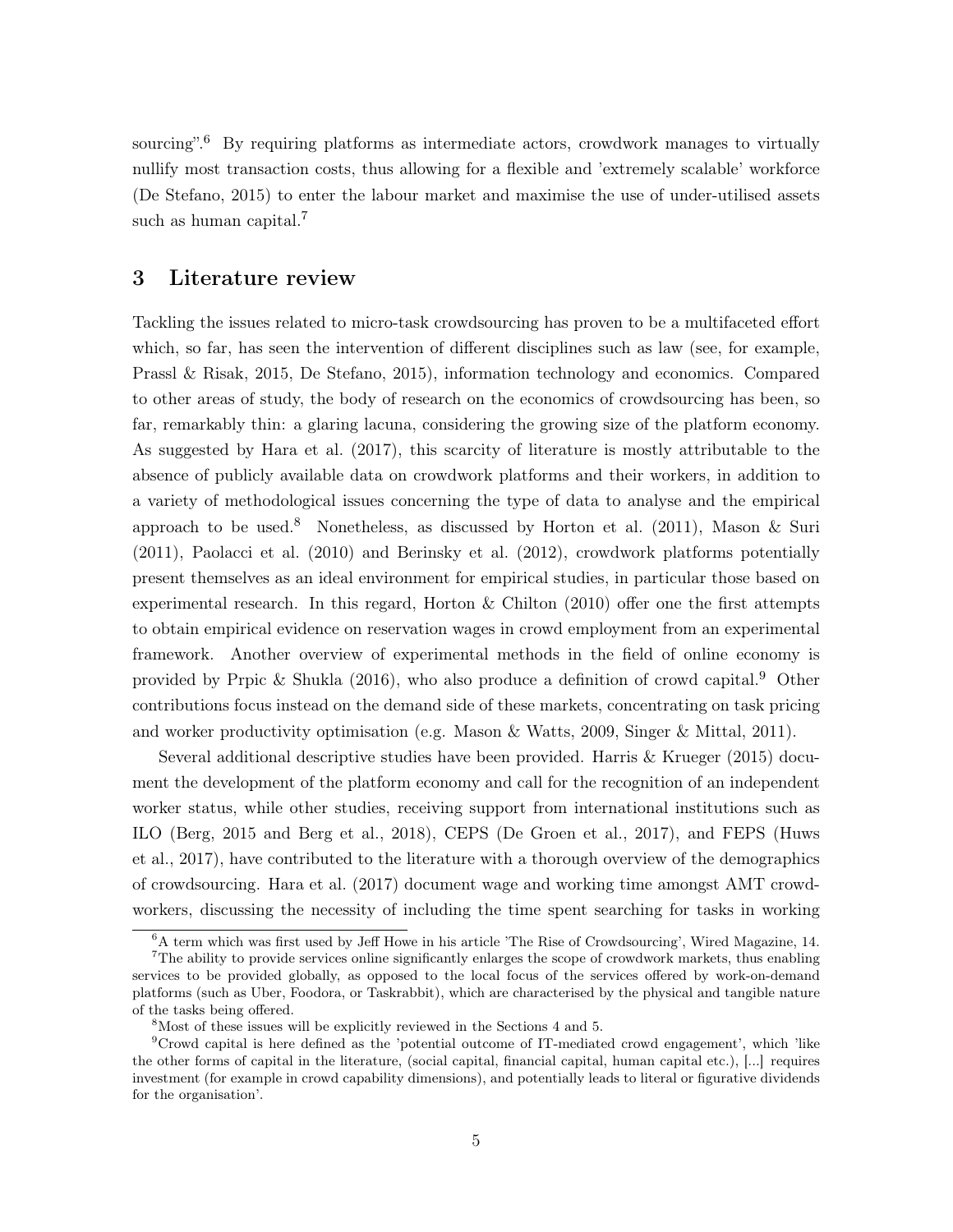time indicators, while a recent paper from Difallah et al. (2018) summarises the main takeaways from a longitudinal survey on AMT whose data has been published in the mturk tracker website, curated by Ipeirotis  $(2010).^{10}$ 

Another important contribution on the analysis of the platform economy in US comes from Katz & Krueger (2016), where the two economists, in the context of studying the evolution of all alternative work arrangements from 2005 to 2015, estimate that, out of all occupations,  $0.5\%$  involve the direct selling of activities and services mediated by an online intermediary – a figure that can proxy the size of the so called gig-economy<sup>11</sup> (see Harris & Krueger, 2015).

Crowdwork can be considered as another form of service outsourcing, as such other contributions should be taken into consideration. There is an ample body of literature on service outsourcing and its labour market effects, mostly dedicated to analysing whether aggregate labour demand is affected by complementarities or substitution effects. Amiti et al. (2005) and Amiti & Wei (2009) offer evidence on the impact of service offshoring in the UK and US, predicting no significant effects on aggregate employment. In contrast, Görg & Hanley (2005) find negative employment effects for both material and service outsourcing. Other scholars – such as Degryse (2016) – suggest that crowd employment could be equated to a form of digital migration and, in this regard, Ottaviano et al. (2013) offer a valuable study of the labour market effects of migration and task offshoring. Proxying substitutability through routine intensity of tasks – a concept originally introduced by Autor & Dorn  $(2013)$  which spurred a novel body of literature focusing on the task-based approach to labour markets – Ottaviano et al. (2013) find that service outsourcing, while having no effect on employment, has changed the task composition of native workers. The relationship between unemployment and micro-task labour markets was further explored in Borchert et al. (2018), where labour demand shocks have been found to affect temporary participation in online labour markets.

Finally, the effects of digital labour markets on high skilled service flows are instead investigated in Horton et al. (2017), where the focus is on the UpWork freelancing platform.

#### 4 Data

Finding appropriate sources of information for our analysis has proved to be a rather demanding task. The first difficulty has been the identification of crowdworkers in existing large-scale survey data on workers and working conditions. The European Working Conditions Survey

<sup>&</sup>lt;sup>10</sup>The survey contains data on country, gender, age, income from AMT, time spent on AMT, marital status, household income and household size of Mechanical Turk workers, and can be accessed at the address: http://demographics.mturk-tracker.com/

<sup>&</sup>lt;sup>11</sup>The term 'gig economy' is the umbrella term that has been most frequently used by the literature to analyse work-on-demand and crowdwork, emphasising the temporary nature of the work relationship undergoing between 'clients' and 'service providers' (see Degryse, 2016 and Prassl & Risak, 2015).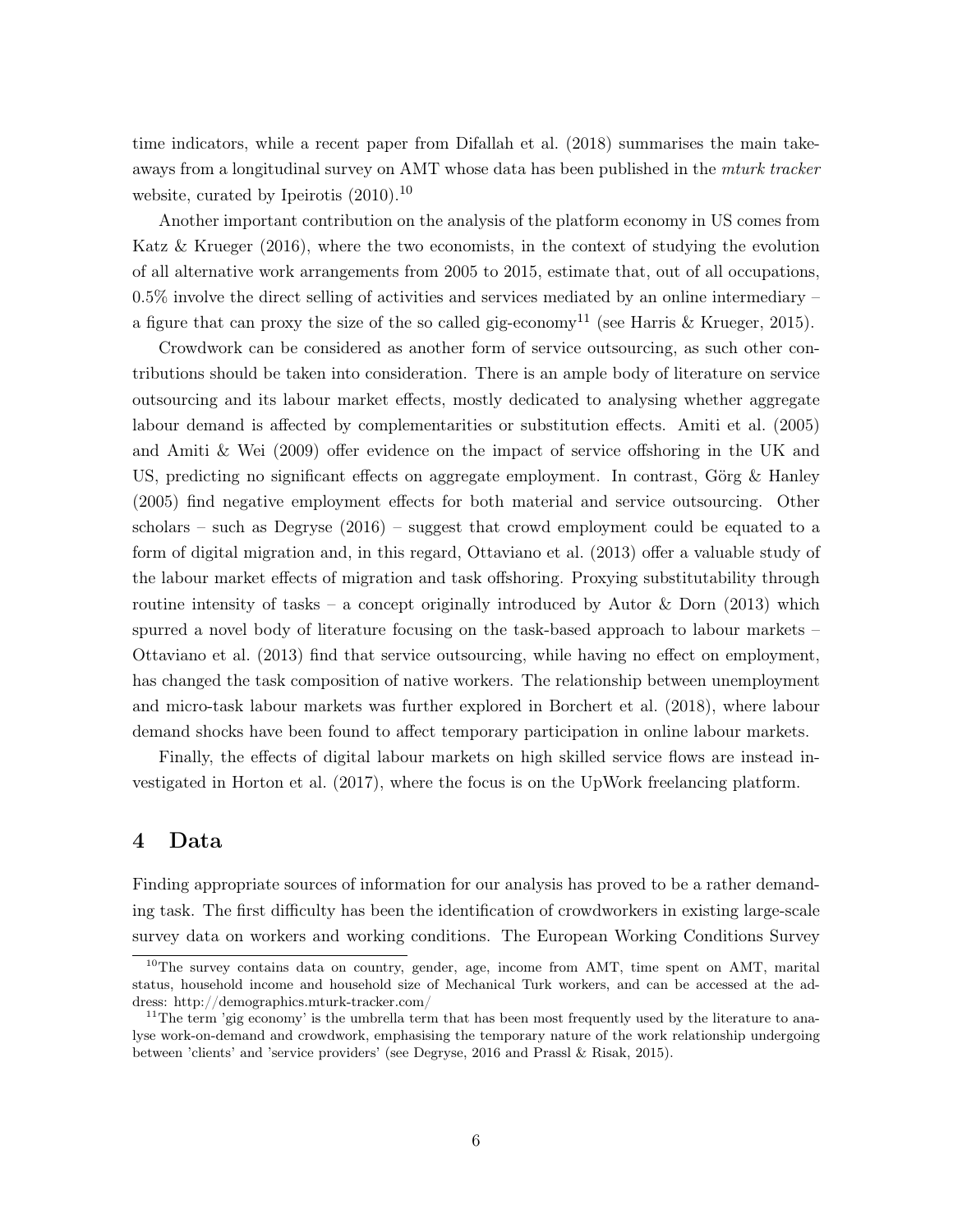$(EWCS)^{12}$  and the American Working Conditions Survey  $(AWCS)^{13}$  both contain comparable data on wages, job quality and skills but, in these cases, it is arduous to disentangle platform workers from any freelancer working from home. As micro-task crowdsourcers tend to perform specific, routine intensive activities, we expect that equating them to any freelancer working from home will likely pose a serious source of bias. While growing, the size of the platform economy is still minor, so platform workers will naturally be under-represented in general surveys.

Dedicated surveys on crowdworkers have been very useful in this regard.<sup>14</sup> However, while there is currently plenty of information on work on digital platforms – acquired either through online questionnaires (e.g. Berg, 2015, Berg et al., 2018, Huws et al., 2017, Ipeirotis, 2010) or web plug-ins (e.g. Hara et al.,  $2017$ ) – the methodologies behind the collection of this data often differ significantly, with the resulting surveys varying not only in their sample sizes but also in terms of item comparability. With the aim to provide a reliable empirical analysis of the effects of crowdwork on labour market conditions in United States and in Europe, our initial efforts have focused on ascertaining which datasets would have allowed us to maximise the comparability of our results while retaining a satisfactory pool of observations and key variables.

After careful consideration, the information on online platform workers collected by the ILO Surveys on Crowdworkers (Berg, 2015, and Berg et al., 2018) has been used to build our treatment groups, which have then been paired with the AWCS and EWCS data, used as controls. By harmonizing the ILO survey on crowdworkers with these general working conditions surveys from the EU and the US, we believe we are making a step forward in putting these new forms of work into a comparative and global perspective.

#### 4.1 Treatment and control groups

In order to build our treatment sample, we extracted information on European and US crowdworkers from the two rounds of the ILO survey on Crowdworkers (Berg, 2015 and Berg et al., 2018). Thanks to the similarities in terms of the relevant variables of analysis, our control groups were constructed using data from the American Working Conditions Survey and from the European Working Conditions Survey.

The dataset from Berg (2015) and Berg et al. (2018) consists of two consecutive surveys conducted on a number of online platforms<sup>15</sup> between 2015 and 2017 and covers crowdworkers from both the United States and Europe. The 2015 round of the survey provides cross-sectional data on earnings, demographics and working quality indicators for 1,167 crowdworkers from all

<sup>&</sup>lt;sup>12</sup>European Foundation For The Improvement Of Living And Working Conditions, 2017.

<sup>13</sup>Maestas et al., 2017

 $14$ See Berg, 2015, Berg et al., 2018, Huws et al. 2017, Difallah et al., 2018, Peer et al., 2017.

<sup>&</sup>lt;sup>15</sup>In detail: Amazon Mechanical Turk, Crowdflower, Clickworker, Microworkers and Prolific Academic.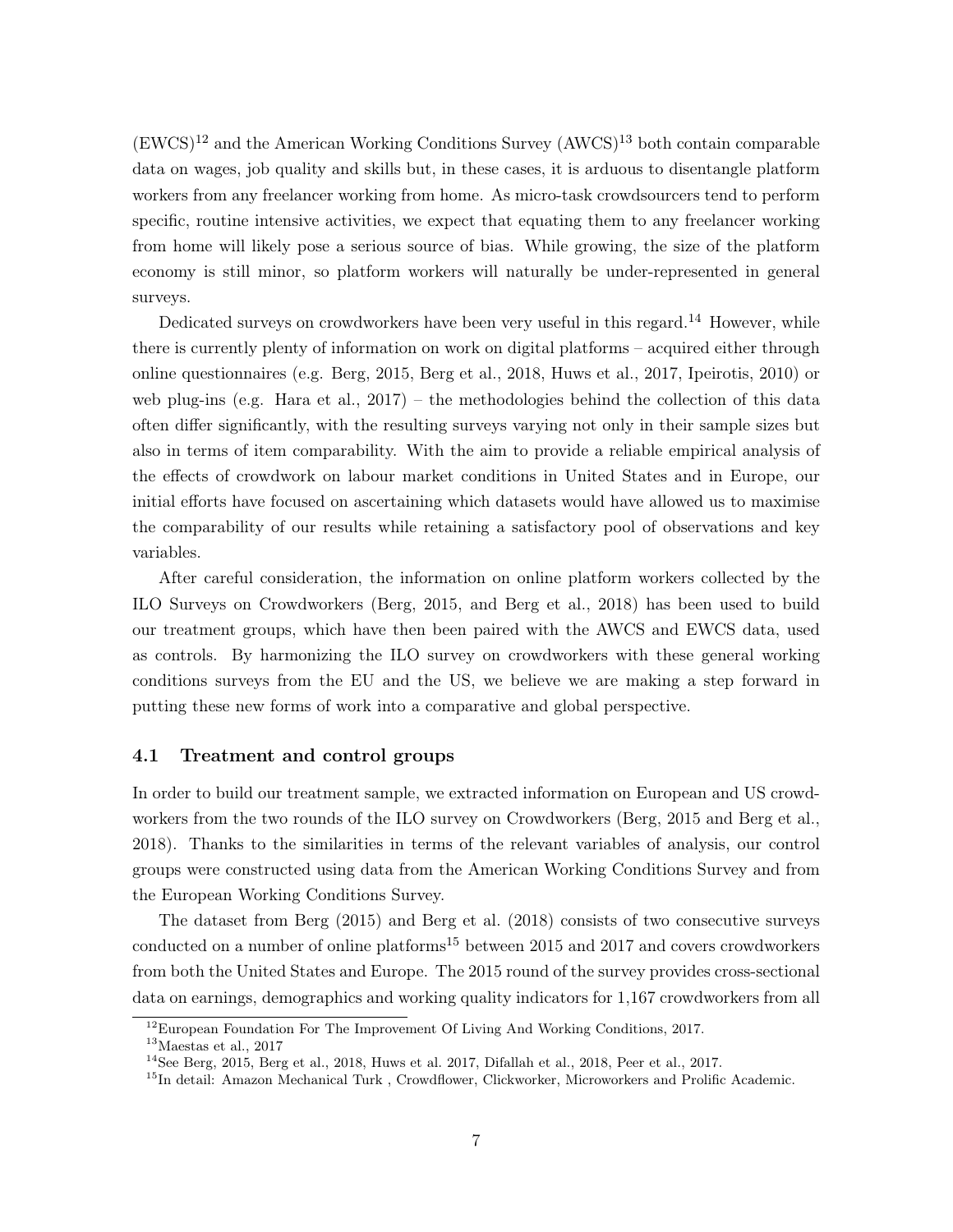|                                            |            | $\overline{US}$ |              |           | $E_{\rm U}$ |              |
|--------------------------------------------|------------|-----------------|--------------|-----------|-------------|--------------|
|                                            | Control    | Crowdwork       | diff.        | Control   | Crowdwork   | diff.        |
| Hourly nominal earnings (USD)              | 30,774     | 7,208           | $-23.566***$ | 17,058    | 6,585       | $-10.473***$ |
|                                            | (207, 851) | (7, 483)        |              | (91,886)  | (28,970)    |              |
| Hourly nominal earnings (USD) <sup>†</sup> | 30,774     | 5,433           | $-25.341***$ | 17,058    | 3,901       | $-13.157***$ |
|                                            | (207, 851) | (5,079)         |              | (91,886)  | (18, 574)   |              |
| Weekly working hours                       | 39,056     | 21,180          | $-17.876***$ | 37,176    | 14,697      | $-22.479***$ |
|                                            | (11,655)   | (20, 511)       |              | (11, 901) | (24, 137)   |              |
| Weekly working hours <sup>†</sup>          | 39,056     | 28,266          | $-10.789***$ | 37,176    | 19,903      | $-17.273***$ |
|                                            | (11, 655)  | (26, 422)       |              | (11,901)  | (32,601)    |              |
| Age                                        | 41,024     | 35,027          | $-5.997***$  | 42,207    | 35,543      | $-6.663***$  |
|                                            | (12, 615)  | (10, 934)       |              | (11,390)  | (11, 137)   |              |
| Female                                     | 0,463      | 0,476           | 0.013        | 0,478     | 0,426       | $-0.051***$  |
|                                            | (0, 499)   | (0,500)         |              | (0,500)   | (0, 495)    |              |
| Married or living with a partner           | 0,516      | 0,434           | $-0.082***$  | 0,697     | 0,493       | $-0.204***$  |
|                                            | (0,500)    | (0, 496)        |              | (0, 459)  | (0,500)     |              |
| No. of people in household                 | 3,063      | 2,665           | $-0.398***$  | 2,882     | 2,819       | $-0.063$     |
|                                            | (1,672)    | (1, 429)        |              | (1,268)   | (1,260)     |              |
| Main earner in household                   | 0,603      | 0,789           | $0.186***$   | 0,595     | 0,815       | $0.220***$   |
|                                            | (0, 489)   | (0, 408)        |              | (0, 491)  | (0, 389)    |              |
| Educ.: no high school diploma              | 0,064      | 0,009           | $-0.055***$  | 0,161     | 0,052       | $-0.109***$  |
|                                            | (0, 244)   | (0,092)         |              | (0, 367)  | (0,222)     |              |
| Educ.: high school diploma                 | 0,502      | 0,374           | $-0.128***$  | 0,448     | 0,309       | $-0.139***$  |
|                                            | (0,500)    | (0, 484)        |              | (0, 497)  | (0, 462)    |              |
| Educ.: technical/associate                 | 0,097      | 0,157           | $0.061***$   | 0,147     | 0,102       | $-0.045***$  |
|                                            | (0, 296)   | (0, 364)        |              | (0,354)   | (0,303)     |              |
| Educ.: bachelor's degree                   | 0,208      | 0,348           | $0.141***$   | 0,127     | 0,322       | $0.195***$   |
|                                            | (0, 406)   | (0, 477)        |              | (0, 333)  | (0, 468)    |              |
| Educ.: master's degree                     | 0,094      | 0,097           | $0.003\,$    | 0,108     | 0,165       | $0.056***$   |
|                                            | (0, 292)   | (0, 296)        |              | (0,311)   | (0,371)     |              |
| Educ.: higher                              | 0,036      | 0,015           | $-0.021***$  | 0,009     | 0,051       | $0.042***$   |
|                                            | (0, 185)   | (0,122)         |              | (0,092)   | (0,219)     |              |
| Health: Very Good                          | 0,132      | 0,244           | $0.112***$   | 0,261     | 0,257       | $-0.003$     |
|                                            | (0, 338)   | (0, 429)        |              | (0, 439)  | (0, 437)    |              |
| Health: Good                               | 0,407      | 0,534           | $0.128***$   | 0,532     | 0,523       | $-0.008$     |
|                                            | (0, 491)   | (0, 499)        |              | (0, 499)  | (0,500)     |              |
| Health: Fair                               | 0,345      | 0,180           | $-0.165***$  | 0,185     | 0,178       | $-0.007$     |
|                                            | (0, 475)   | (0, 384)        |              | (0, 389)  | (0, 383)    |              |
| Health: Poor                               | 0,099      | 0,037           | $-0.062***$  | $0,\!020$ | 0,033       | $0.013**$    |
|                                            | (0, 299)   | (0,190)         |              | (0, 140)  | (0,178)     |              |
| Health: Very Poor                          | 0,018      | 0,005           | $-0.013$     | 0,002     | 0,008       | $0.006*$     |
|                                            | (0, 132)   | (0,071)         |              | (0,048)   | (0,090)     |              |
| Caregiving $(15h/$ week)                   | 0,149      | 0,207           | $0.058***$   | 0,170     | 0,112       | $-0.058***$  |
|                                            | (0, 356)   | (0, 405)        |              | (0,375)   | (0,315)     |              |
| Caregiving $(40h/week)$                    | 0,082      | 0,207           | $0.124***$   | 0,020     | 0,112       | $0.092***$   |
|                                            | (0, 275)   | (0, 405)        |              | (0, 139)  | (0,315)     |              |

Table I Mean-comparison t-tests across type of workers

N otes: Standard errors in parentheses. Summary statistics and t-test are calculated from our weighted US and EU reference samples, formed by our control (AWCS and EWCS data) and treatment (ILO data) groups. The sample is restricted to employed and self-employed individuals in working age. †: adjusted for time spent in unpaid activities.

\*  $p < 0.05$ , \*\*  $p < 0.01$ , \*\*\*  $p < 0.001$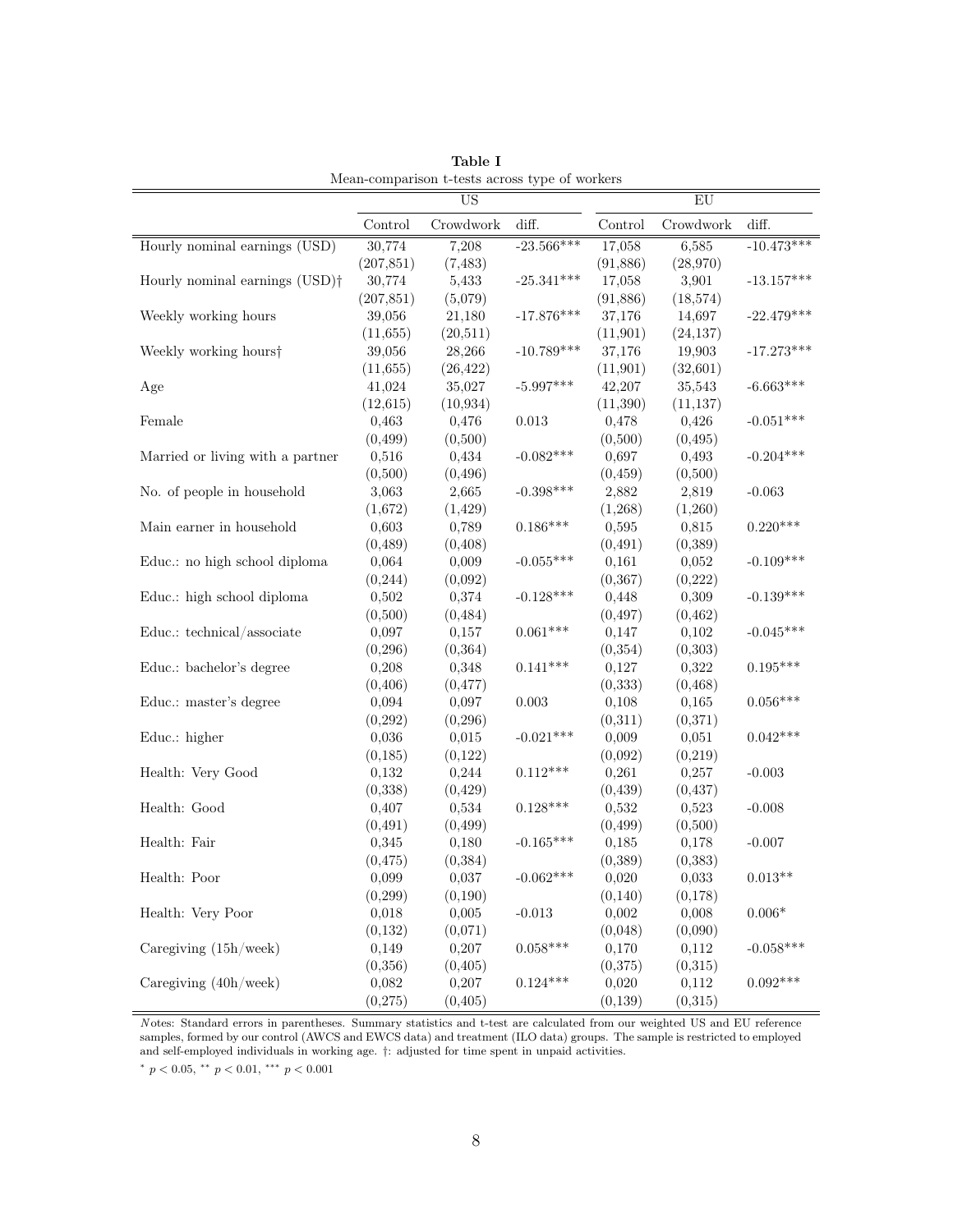over the world. The 2017 round similarly provides this information for a much larger number of workers  $(n = 2350)$ , while also supplying a number of crucial variables that can be used to reconstruct the task composition of online platform work. Using information from both rounds of the survey, we extracted a treatment group of 1,393 US crowdworkers and 1,000 European<sup>16</sup> crowdworkers, where dimensions such as earnings, working hours, work quality and proxies for labour utilisation were all recorded along with demographical characteristics including gender, age, education, health condition, marital status and household size. Pivotally, this survey also includes items which allowed us to identify whether crowdwork constituted the respondent's main source of income.<sup>17</sup> Thanks to the design of the ILO survey, its contents have been easily harmonised with data from the 2015 rounds of the European Working Conditions Survey (EWCS) and the American Working Conditions Survey (AWCS).

As outlined earlier, we used information from the EWCS and AWCS to construct our control groups. The AWCS surveys a sample of 3,109 individuals from the US, sharing several dimensions in common with the ILO data. Raked post-stratification weights conforming to the Current Population Survey (CPS) target population are already provided with the survey, and we restricted our sample to employed working age population  $(n = 1,946)$ .<sup>18</sup> Similarly, a control group of 32,429 employed working-age individuals from the EU28 area was extracted from the EWCS, weighted, and paired as a control group to the data on European crowdworkers. All data was finally aggregated on a single dataset, providing a shared set of common variables and adjusting – when needed – all earnings for inflation and purchasing power parity.

Weighted mean comparison t-tests for a number of key dimensions across the treatment and control groups are shown in Table I (United States:  $n = 3,339$  and Europe:  $n = 33,281$ ). From these analysis, some apparent differences between crowdworkers and active working population in Unites States and Europe emerge. Mean comparison t-tests between control and treatment groups, restricted to the employed working age population, reveal that demographical differences in salaries, age, education and marital status across forms of work. Summary statistics for all the variables in the samples are reported in Tables A.1, A.2 and A.3 in the Appendix.

<sup>&</sup>lt;sup>16</sup>The European data include 852 observations from the European Member States, and 148 observations from EWCS guest countries (Norway, Switzerland, Albania, the former Yugoslav Republic of Macedonia, Montenegro, Serbia and Turkey).

 $17$  Further details on the sampling methodology followed in the ILO surveys are available in Berg et al. (2018).

<sup>&</sup>lt;sup>18</sup>For most our estimates, we decided not to narrow our control group based on the profession of these workers. While an analysis of earnings and outcomes across comparable tasks (for example, in terms of routine intensity, as suggested in Autor & Dorn, 2013 and Ottaviano et al., 2013) will not be disregarded, our causal estimates focus on comparing workers while controlling for their ability, disregarding any bias-inducing factor – such in the case of occupations – that could affect our estimates. For similar reasons, a small number of individuals, which have been reporting to do freelancing work from home as their main occupation, has been omitted from the estimations. This being considered, we restrict our control group to workers in occupations with comparable routine and abstract task-intensity in Table III, so to provide a more complete picture of the crowdworking phenomenon: the results included in said table, for all the aforementioned resons, are included for descriptive purposes and should be intended void of any causal interpretation.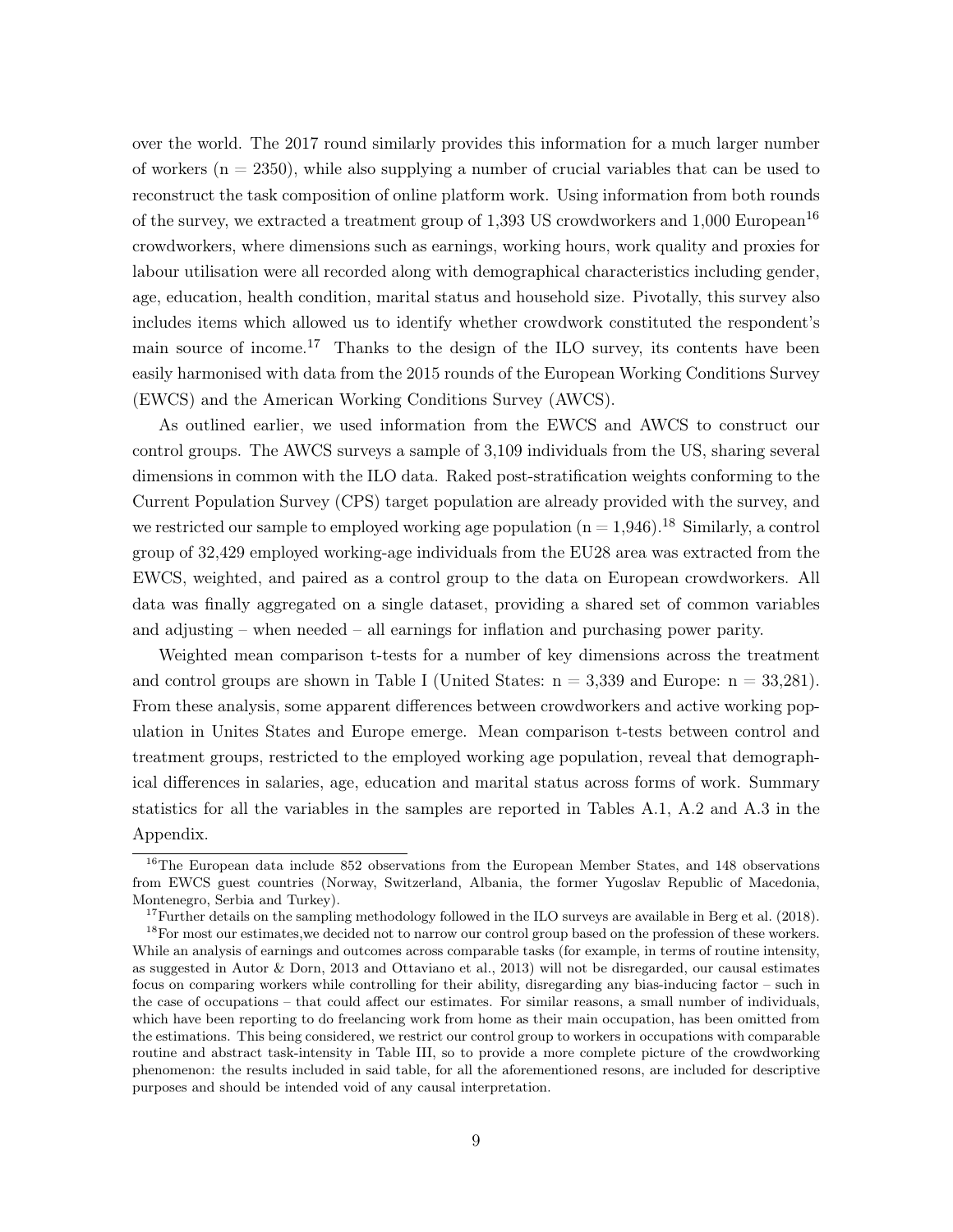

Figure I Participation in crowdsourcing versus traditional occupations by age

N otes: The figure shows the probability density functions of age by type of work across the US and European samples. Control sample is restricted to employed and self-employed individuals in working age, excluding freelancers working from home.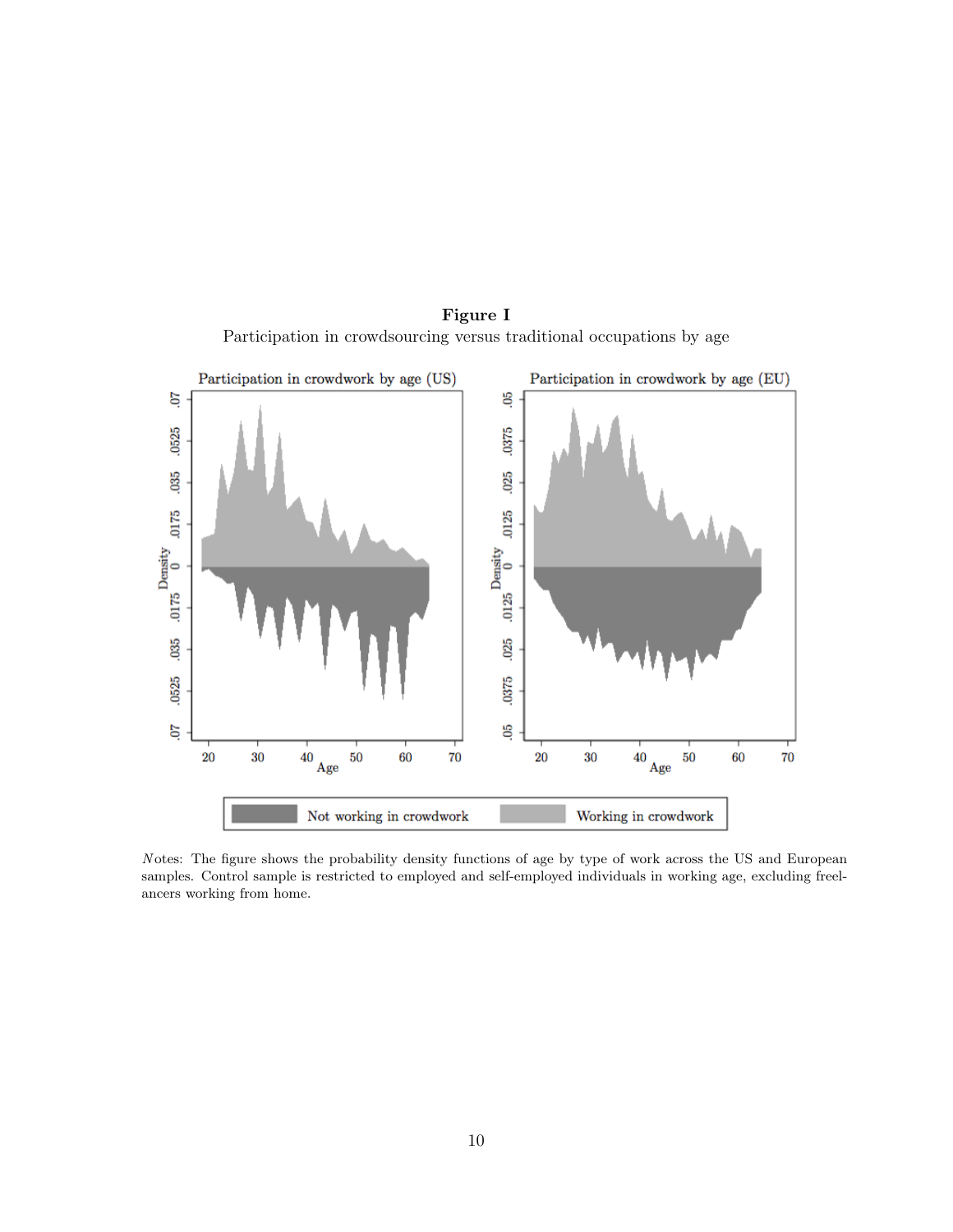While earnings, as expected, appear to be lower for online platform workers, their demographical composition also shows significant differences with both control groups, with the typical crowdworker being more likely to be younger, single and more educated overall. These differences are likely explained by the younger relative age of platform workers, being years of schooling and marital status obviously correlated with age. Notably, Figure I pictures participation in crowdsourcing conditional on age for both forms of work, showing how platform workers tend to occupy those younger age cohorts where individuals are more likely to be excluded from traditional forms of employment. This age differential affects the likeliness of not being married or having children, explaining the higher propensity of being the main earner in the household and the smaller household size amongst crowdworkers. The condition of caring for children or disabled relatives, as will be discussed later, also appears more common to platform workers.

Looking at each region, differences in earnings also appear to be much more pronounced in the United States than in Europe, where the differential with traditional occupations increases from 10.47 USD in EU to 23.56 USD in US. Similarly, European crowdworkers, on average, appear to work fairly less than their US counterparts. Other disparities emerge in terms of gender (where a male majority is statistically significant in EU), health status and education: controlling for these differences in a regression setting may help explain the gap between earnings and working hours differentials.

#### 4.2 Selected labour market indicators and controls

In order to compare crowdworkers and traditional salaried workers, we selected a number of key labour market indicators. With our data being extracted from different sources, a number of variables have been subjected to recoding for the sake of harmonisation. Keeping the changes in variability minimal, the final coding sometimes differs across our US and European samples. In many cases, the changes have been negligible, but will nonetheless be reported when needed.

Hourly and weekly nominal earnings have been selected as our variables of most interest, being, without doubt, a fundamental dimension of working conditions. In all groups, we are able to control whether crowdsourcing is the main source of income for the respondent: we expect weekly earnings to be altered by this condition, while hourly earnings should remain unaffected.

Another crucial dimension of interest is weekly working hours. Thanks to the ILO survey, we were able to estimate how much time crowdworkers spend on the platform between paid and unpaid tasks. This also allowed us to investigate the differential in our earnings estimates between crowdworkers and traditional workers when accounting for unpaid working hours. In all instances, availability of weekly working hours proved essential for computing hourly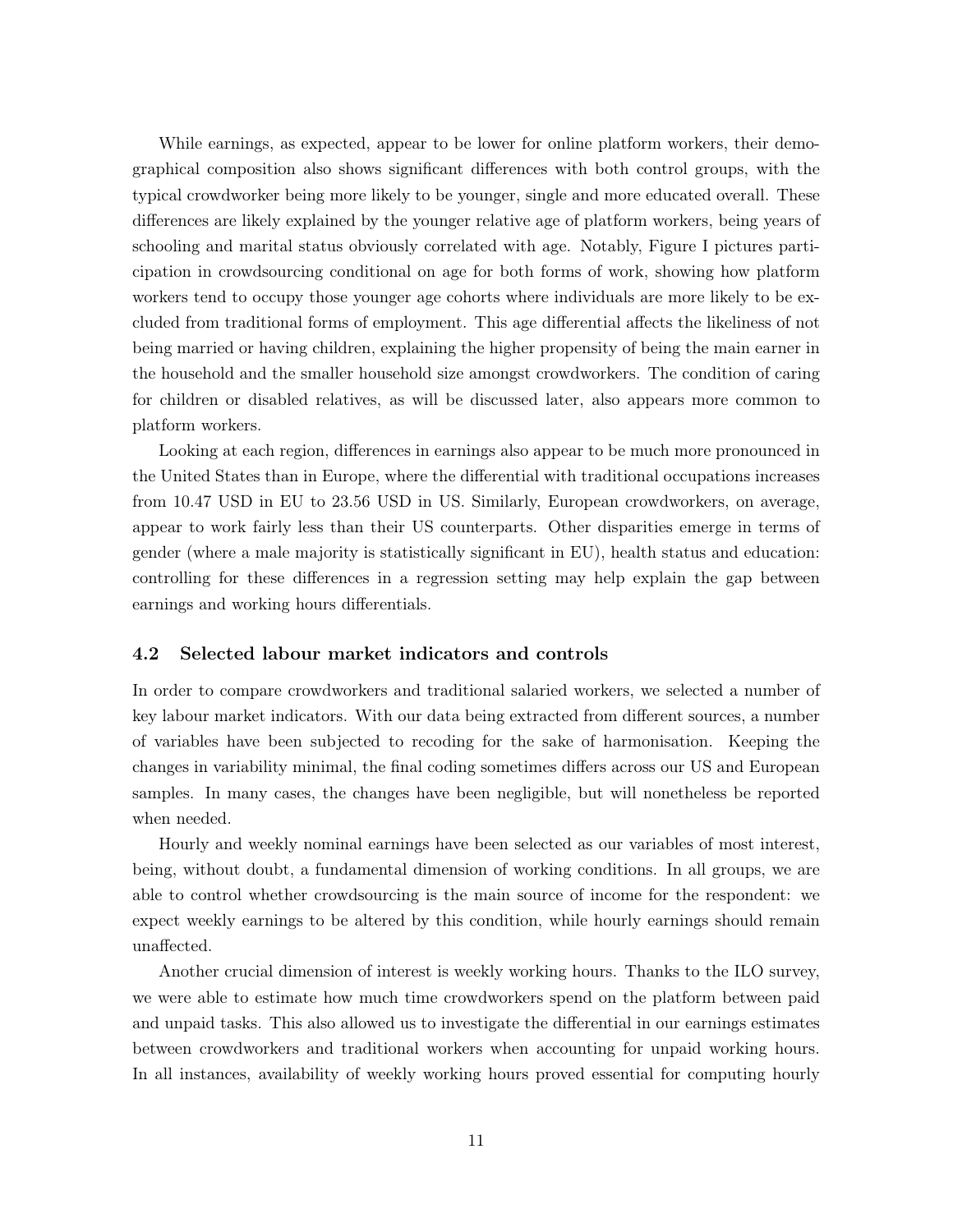earnings, as all surveys do not report the hourly rate of pay, but rather weekly, monthly or yearly absolute earnings.<sup>19</sup>

We were also able to conduct our analysis on a different set of dependent variables other than earnings, allowing us to paint a more nuanced picture of the crowdworking phenomenon. Along with indicators of skill use and job satisfaction, the EWCS, AWCS and ILO surveys contain items for identifying if the surveyed individuals would like to work more than what they currently do or whether they are currently looking for another occupation,  $20$  serving as proxies for labour use in the platform. This enabled us to identify involuntary crowdwork as a dimension that goes beyond standard employment statistics.

In our analysis we consider a number of controls. We first control for age, gender and education and, from there, we add other predictors. In the literature, returns to education on earnings have been widely documented,<sup>21</sup> while gender pay gaps have also been studied thoroughly.<sup>22</sup> We can also expect marital status and the number of people living in the household to affect earnings and working conditions in general. Finally, we control for state specific effects and for whether the respondent is the main earner of his household. Another fundamental variable in our analysis is caregiving, indicating whether the respondent has been involved in full-time caring (either as a 15 or 40 hour commitment) for children or disabled/elderly relatives. The implications of this variable for our 2SLS model will be discussed later.

Some of these variables were subject to harmonisation between the surveys. This is the case for education, where achievements were grouped to the closest common title, while other similar adjustments were made to marital status.

### 5 Model specification

Inspired by the Treatment Effect literature (Angrist  $\&$  Pischke, 2011), we estimate the effect of working in online platforms on labour market outcomes in a quasi-experimental framework, where we compare earnings and working conditions of platform and 'traditional' workers across control and treatment groups. From this point of view, our approach has been certainly inspired by LaLonde (1986) and is not dissimilar from previous studies in part-time employment which instrument hours of work through household size and fertility (Ermisch & Wright, 1993, Hotchkiss, 1991, and Blank, 1998). In our case, the treatment group is composed by crowdworkers interviewed in the ILO survey, while the control group includes workers from the AWCS and EWCS surveys.

<sup>19</sup>While the ILO survey reports weekly earnings, AWCS reports yearly earnings, and EWCS lets the respondent to choose the measure he/she is most comfortable with. Hourly rate was then computed by dividing weekly nominal earnings by weekly working hours.

<sup>20</sup>This last item was however only recorded in the AWCS and ILO.

<sup>&</sup>lt;sup>21</sup>See, for example, Angrist & Krueger (1991) and Card & Krueger (1992).

<sup>22</sup>See Arulampalam et al. (2007), Blau & Kahn (2003), Altonji & Blank (1999) and Azmat & Petrongolo (2014).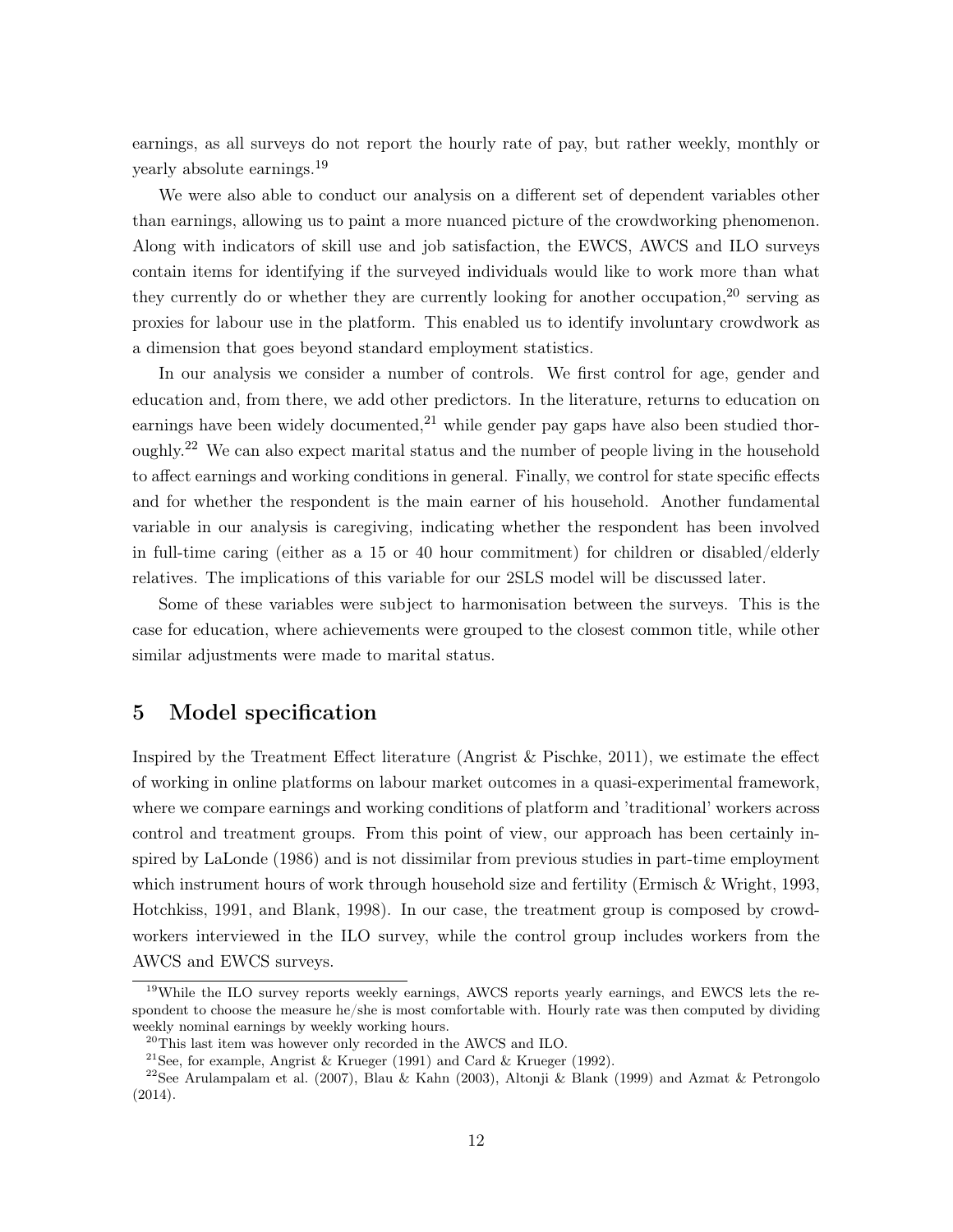As platform workers are usually paid by task, and not by hour, hourly earnings are determined first by the demand for those specific skills and characteristics over which clients can discriminate upon (factors which we can mostly control for with our set of observable covariates) and, on the supply side, by the ability of each individual worker to complete these tasks efficiently (which is mostly unobserved).

A simple comparison of the average outcomes between control and treatment groups is then not sufficient for answering our research question. Descriptive analyses or ordinarily least squares may produce biased results, potentially overestimating the effect of the platform economy on wages and working conditions. Indeed, it could be argued that individuals in crowdsourcing arrangements possess unobserved characteristics which make them qualitatively different from more traditional salaried workers, thus leading to a problem of self-selection into online labour markets. To account for this potential selection bias and offer a more appropriate comparison between the different outcomes, we adopt an instrumental variable approach. We choose the following instrumental variable two stages least squares specification:

(1)  $Y_i = \alpha_2 + \hat{P}_i \lambda + X'_i$  $i\gamma_2 + F_i \varphi_2 + e_{2i}$ 

(2) 
$$
P_i = \alpha_1 + Z_i \phi + X'_i \gamma_1 + F_i \varphi_1 + e_{1i}
$$

where  $i$  refers to each individual,  $Y$  is the set of our outcome variables (hourly earnings, working hours - including hourly earnings and working hours when controlling for unpaid tasks, indicators for skill match and for labour force use<sup>23</sup>), X is a vector of  $k-2$  controls<sup>24</sup> and  $F$  is a dummy which indicates whether the respondent is female.<sup>25</sup>

In the first stage regression  $(2)$ , the treatment P (a dummy which equals 1 when crowdwork is the individual's main paid activity) is regressed on our chosen instrument  $Z$  plus the same controls we use in the second stage regression (1). Using the predicted value of P (the estimated linear probability of working in the platform) in (1), we obtain the impact of crowdwork on our desired outcome through the coefficient  $\lambda$ . In case the treatment P is really assigned exogenously conditionally on Z, then the coefficient on  $\lambda$  will not suffer from selection bias (Angrist, 2006).

#### 5.1 Instrumental variable identification

Drawing from the demographical evidence from the studies mentioned above (see Section 3) a number of instruments have been considered for our analysis. Not all candidates for

<sup>&</sup>lt;sup>23</sup>With dummies indicating whether the respondents believes to her skills to be adequate (on inadequate) for her current occupation, and dummies indicating whether said person is currently looking for another occupation and if it would like to work more.

 $24$ In our final model the controls are: age, age squared, number of people in household, main earner, main source of income, education, marital status, health status and state controls.

 $25$ The need for this specification, with the gender dummy appearing outside the X vector, will be explained in subsection 4.1, as the coefficient  $\varphi_2$  will be used to adjust split sample estimates to the whole population.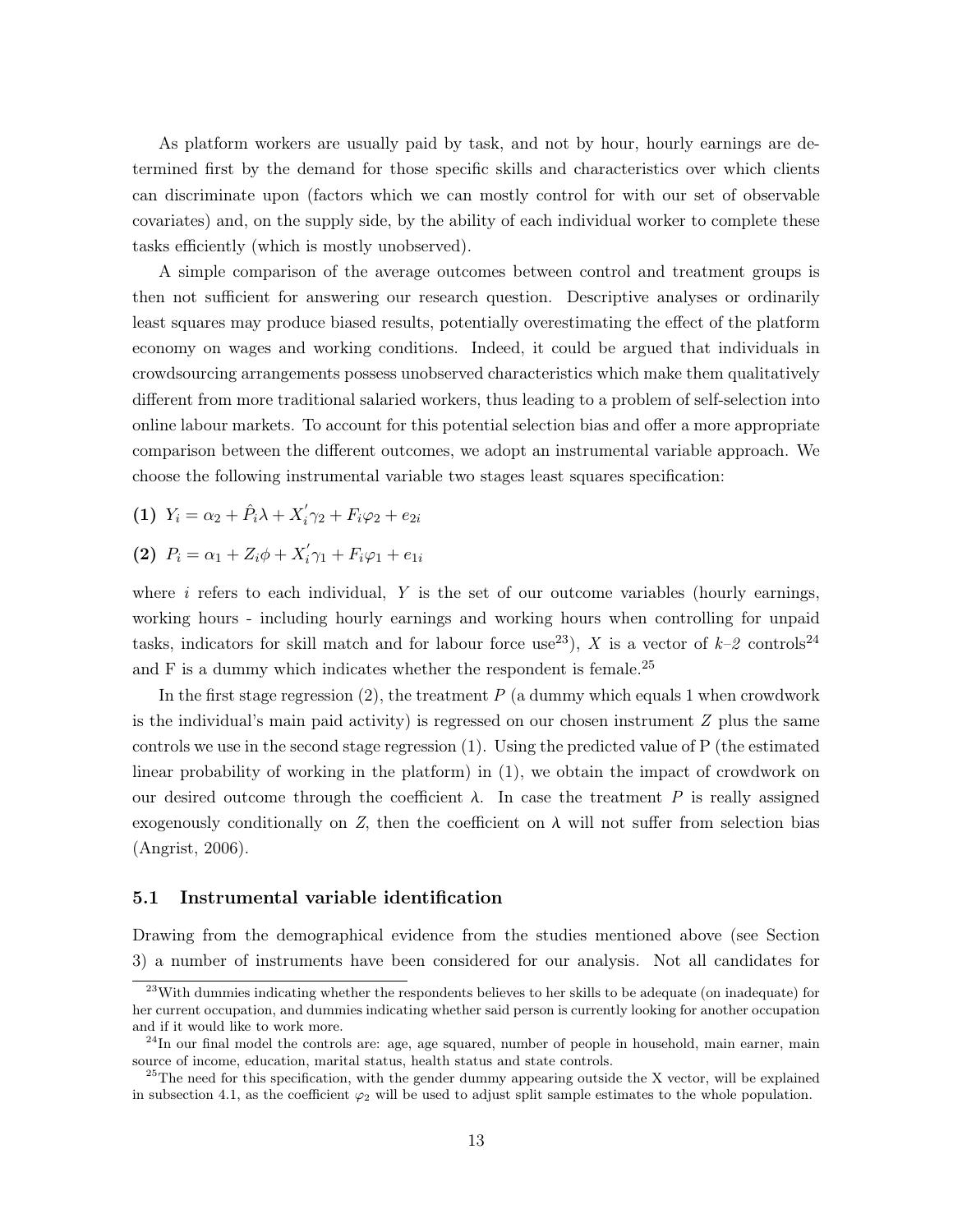instrumentation, however, could be used, due to differences between surveys. We nonetheless considered and tested different types of potential instruments.

Initially, we looked at exogenous variables such as age or having a debilitating health condition, which are both significantly correlated with crowdwork (age:  $-0.1643***$ ; poor health:  $0.0193***$ ).<sup>26</sup> However, we discarded those variables as we believe their adoption would lead to a violation of the exclusion restriction, biasing our estimates downwardly: younger workers typically earn less than older individuals, while workers in poor health may take longer times to complete their work activities, leading to a reduction in hourly earnings.

We then considered an alternative instrument: time spent in caregiving at home. This variable is potentially a good instrument since it is exogenous and potentially highly correlated with crowdwork. The underlying reasoning is that people may be more involved in crowdwork if they are compelled to stay at home to look after children or elderly relatives: this type of work, indeed, can be a reasonable source of income for them, given their circumstances. The choice of this instrument, however, imposes a few restrictions on the analysis, which are outlined below.

Both the treatment dataset by ILO and the AWCS and EWCS control datasets capture time spent in caregiving at home, although in different ways. While caregiving appears as a dummy in the ILO dataset (where the respondent is asked whether this activity constituted a full-time commitment before entering crowdwork), it is treated as a continuous variable in the AWCS and EWCS (where the respondent is asked how many hours per week/per day has been engaged in these activities). We harmonised the two variables by identifying both a 40 and 15 hours-per-week effort as a full-time caring activity, following the findings from the Gallup-Healthways Well-Being Survey (Cynkar & Mendes, 2011). Indeed, according to the Gallup Survey, caregivers working at least 15 hours per week have declared that this activity significantly affected their worklife.

As shown earlier in Table I, caregiving appears to be highly correlated with crowdwork in our US sample (estimated correlations: caregiving 15h=0.0521\*\*\*; caregiving 40h=0.1698\*\*\*). This relationship is similar in Europe where caregiving also reveals itself as a significant predictor of platform work, but only at higher thresholds (caregiving  $40h=0.0933***$ ). These differences hint at the possibility of welfare-biased differential effects of caregiving, as caregivers may have access to more labour law safeguards in Europe than in US, reducing the need for auxiliary earnings from crowdwork. Evidence from Germany (Bick, 2016), indicates that a large fraction of working mothers in part-time would work full-time if they had greater access to subsidized child care. It is then not unreasonable to expect labour market policies to similarly influence participation in crowdwork.

At the same time, caregiving also appears to be consistently correlated with the gender of

 $^{26}$ Sidak-adjusted pairwise correlations across all treatment and control groups. Survey question: : 'Do you have any illness or health problem which has lasted, or is expected to last, for  $6/12$  months or more?'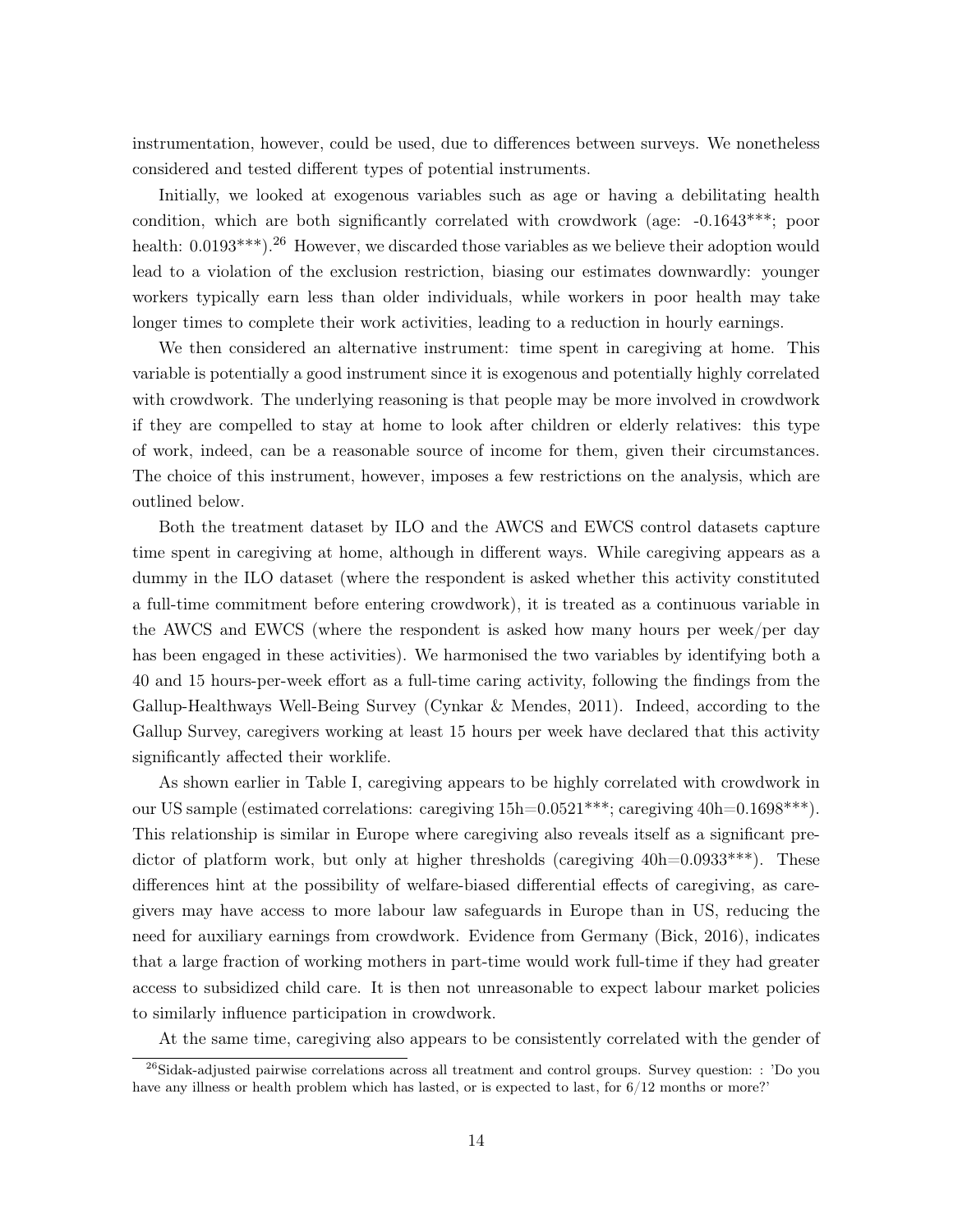the respondent: females are over-represented among crowdworkers who are caregivers, with the correlation between being in caregiving (40h) and crowdwork raising from a full sample (US+EU) correlation coefficient of  $0.1920***$  to  $0.2502***$  for the female population. This finding supports previous evidence that men's caregiving is a variable phenomenon mainly layered by societal roles, putting its exogeneity into question,  $27$  and uncovering a serious source of bias in the instrumental variables estimates, where the exclusion restriction is violated if gender is found to be correlated with the dependent variable.

Nonetheless, we trust that these issues can be mitigated by assuming that platform work has no intrinsic effect on gender-dependant outcomes, arguing that, after controlling for individual's characteristics and ability, crowdwork arrangements do not tend to reinforce discriminations based on the sex of the worker, due to the relative anonymity that service providers enjoy on the platform (as found in Adams & Berg, 2017): clients are, indeed, usually unable to ascertain the gender of online service providers. Should this assumption hold, all differences between genders will then be linked to common structural trends across control and treatment groups which can be identified linearly, and the interaction between gender and the selected instrument can be added to the instrument pool in the first stage of the estimation process. As a final check, the 2SLS estimates that can be drawn from the pool of female workers can be also said to hold for the rest of the sample, after adjusting for structural linear effects. This adjustment can be done following this simple formula:

$$
(3) \ \exp(\hat{\phi}) - 1 = \exp(\lambda_f) * \exp(\varphi_2) - 1
$$

where  $\lambda_f$  will be the effect of platform work on the female population as predicted by our instrument,  $\varphi_2$  the linear common gender effect predicted in the full sample model, and  $exp(\hat{\phi})-1$ will indicate the baseline effect of platform work on the selected dependent variable. As our 2SLS estimation will be based on the full US-EU sample,<sup>28</sup> region-specific differential gender effects can also be isolated by the coefficient of the interaction between gender and the regional dummy, and then applied to the final estimates using a similar procedure, if needed.

In first part of our empirical analysis we will show that the coefficient of the interaction term between crowdwork and gender is not statistically different from zero when controlling for other observables, allowing us to generalise the common structural term predicted with  $\varphi_2$ .

Split sample instrumental variable models – or TS2SLS – have already been explored in the past by Angrist & Krueger (1995) and Inoue & Solon (2010), to address those events when the instrument and the outcome are not measured in the same sample. In our case, however, the two subsamples – male and female – are not homogeneous. It is vital, then, to assume

<sup>&</sup>lt;sup>27</sup>See, for example, Marks et al. (2002) and Gerstel & Gallagher (2001).

<sup>&</sup>lt;sup>28</sup>As our selected instrument affects partecipation in crowdwork, but is not intended to randomise regional assignment, differential effects across countries become a second-order priority. Hence controls for specific regional difference are sufficient for the estimation of these effects, all with the 2SLS estimation benefitting from the increased sample size of both treatment and control groups.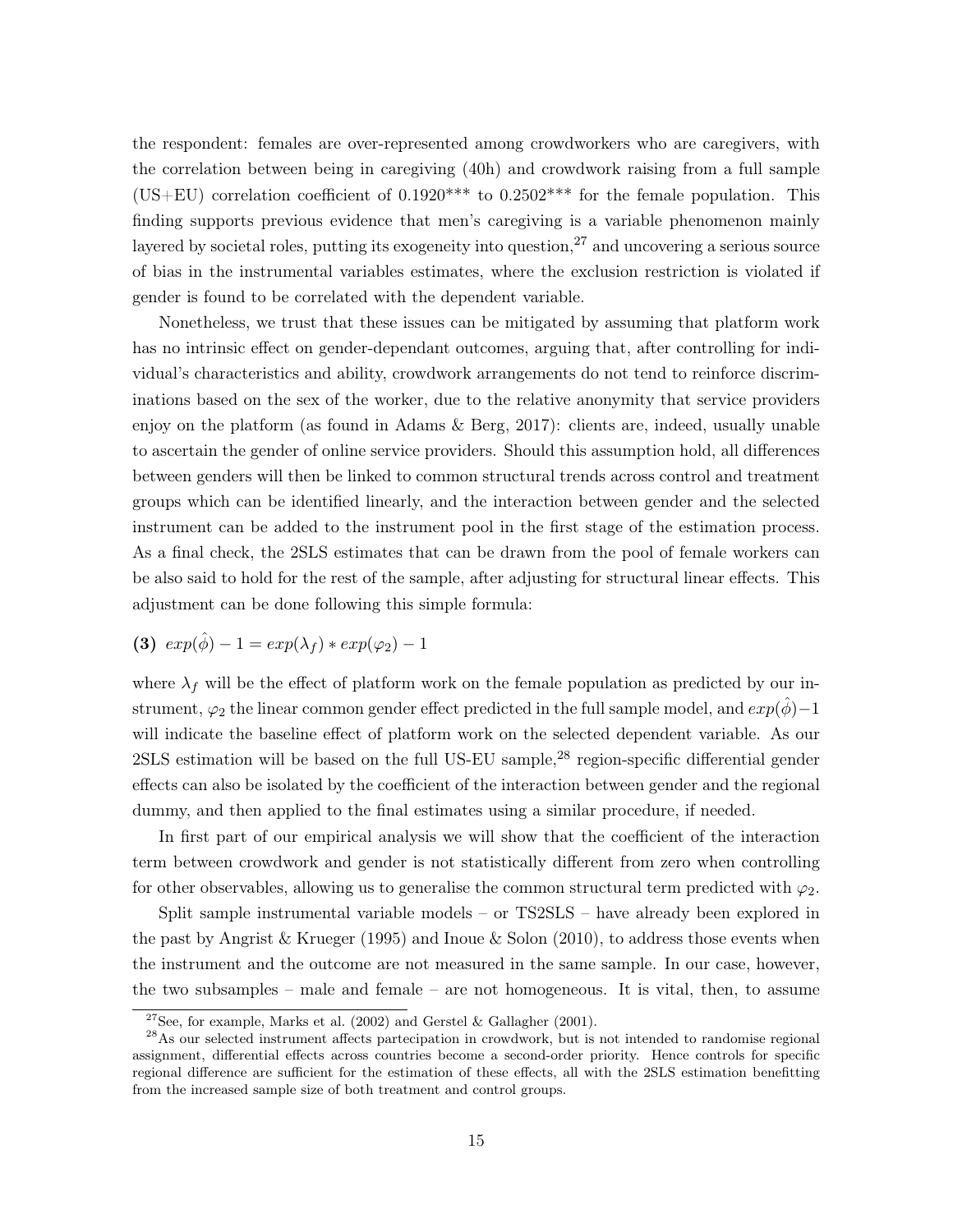the differences between the two subsamples to be linear and, most importantly, to assume the structural relations within them to remain the same.<sup>29</sup>

As long as these assumptions are reasonable, we only need to worry about the causal channel between caregiving and our outcome variables on the female population. Evidence from the literature on female caregiving finds that working hours – and, by extension – total earnings are affected by this condition (see Wakabayashi & Donato, 2005, and Earle & Heymann, 2012) but, to the best of our knowledge, there is no mention of hourly earnings.<sup>30</sup> We believe that, with the inclusion of our observable controls, we are able to filter out the endogenous effects of caregiving  $-$  due to its relationships with household size and marital status especially. In any case, we do not believe caregiving to be able to influence ability in any way: it is reasonable to assume that caregiving affects the opportunity to work more, not the relative skills of an individual – and how much the labour market rewards these skills.

A similar reasoning prevents the use of this instrument for the estimation of the effect of crowdwork on some of the other working dimensions, such as working hours. As the crowdwork 'complier' group<sup>31</sup> is made out of individuals spending a significant amount of time in caregiving, we can expect 2SLS estimates of working hours and weekly earnings to inevitably suffer from a downward bias, as will be discussed in the next section. In such a case, we will then mostly rely on OLS to obtain more reasonable – yet still biased – estimates of these dimensions.

### 6 Results

Columns (1) to (3) from Table II present the results of our OLS regressions using the US sample of crowdworkers from the ILO survey and the controls from the AWCS. The dependent variable is hourly earnings and the table shows different regressions with an increasing number of controls, with an initial sample including a total of  $3,128$  workers.<sup>32</sup> Our key variable of interest is the dummy for working in crowdwork: the dummy identifies all interviewed US crowdworkers. Additional key controls are: gender, age (and its squared term), number of people in the household, marital status (whether the respondent is married or lives with a partner), and two dummies indicating whether the respondant is the main contributor to the household's income and whether crowdwork is her main source of income. We also take into account a set of controls for the different US and EU28 states of residence (with a total of 79 states) and for the level of education (distinguishing among six different education levels).

<sup>&</sup>lt;sup>29</sup>As argued by Zhao Q. & D. (2017) in a similar context.

<sup>30</sup>Our findings – see Table VI below – similarly suggest that hourly earnings are not significantly affected by caregiving after controlling for other observables.

 $31$ We here define as 'compliers' all individuals in caregiving who participate in crowdwork arrangements and all individuals not in caregiving who stay in traditional forms of work.

<sup>&</sup>lt;sup>32</sup>Observations with missing values are excluded from the estimation.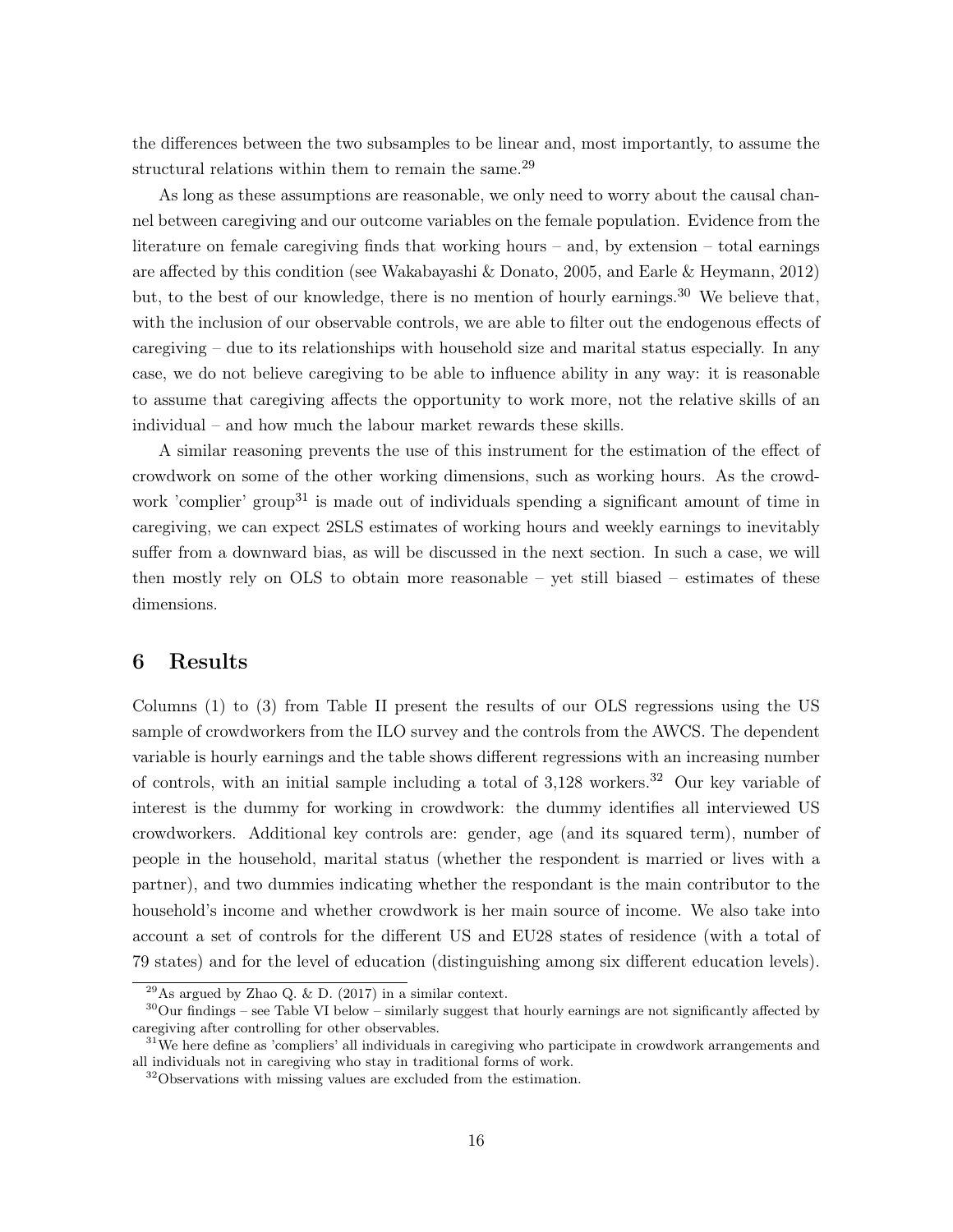|                                  | OLS estimates of the effect of online platform work on earnings in US $&$ EU |             |                  |              |             |             |                        |
|----------------------------------|------------------------------------------------------------------------------|-------------|------------------|--------------|-------------|-------------|------------------------|
|                                  | (1)                                                                          | (2)         | $\overline{(3)}$ | (4)          | (5)         | (6)         | (7)                    |
|                                  | <b>US</b>                                                                    |             |                  | EU           |             |             | $US + EU$              |
| <b>VARIABLES</b>                 | <b>OLS</b>                                                                   | <b>OLS</b>  | <b>OLS</b>       | <b>OLS</b>   | <b>OLS</b>  | <b>OLS</b>  | <b>OLS</b>             |
|                                  |                                                                              |             |                  |              |             |             |                        |
| Working in crowdwork             | $-1.032***$                                                                  | $-1.010***$ | $-1.012***$      | $-1.198***$  | $-1.116***$ | $-1.067***$ | $-1.007***$            |
|                                  | (0.036)                                                                      | (0.043)     | (0.055)          | (0.072)      | (0.043)     | (0.049)     | (0.043)                |
| Female                           | $-0.245***$                                                                  | $-0.179***$ | $-0.181***$      | $-0.127***$  | $-0.074***$ | $-0.071***$ | $-0.195***$            |
|                                  | (0.042)                                                                      | (0.040)     | (0.061)          | (0.010)      | (0.009)     | (0.010)     | (0.061)                |
| $Crowdwork \times Female$        |                                                                              |             | 0.004            |              |             | $-0.103*$   | $-0.043$               |
|                                  |                                                                              |             | (0.069)          |              |             | (0.051)     | (0.054)                |
| $EU \times Female$               |                                                                              |             |                  |              |             |             | $0.129**$              |
|                                  |                                                                              |             |                  |              |             |             | (0.059)                |
| Age                              | $0.052***$                                                                   | $0.030**$   | $0.030**$        | $0.023***$   | $0.011***$  | $0.011***$  | $0.014^{***}\;$        |
|                                  | (0.010)                                                                      | (0.014)     | (0.014)          | (0.004)      | (0.004)     | (0.004)     | (0.003)                |
| Age squared                      | $-0.001***$                                                                  | $-0.000*$   | $-0.000*$        | $-0.000$ *** | $-0.000$    | $-0.000$    | $-0.000**$             |
|                                  | (0.000)                                                                      | (0.000)     | (0.000)          | (0.000)      | (0.000)     | (0.000)     | (0.000)                |
| No. of people in household       |                                                                              | $-0.032**$  | $-0.032**$       |              | 0.002       | 0.002       | $-0.004$               |
|                                  |                                                                              | (0.013)     | (0.013)          |              | (0.007)     | (0.007)     | (0.006)                |
| Married or living with a partner |                                                                              | $0.252***$  | $0.252***$       |              | $0.099***$  | $0.100***$  | $0.115***$             |
|                                  |                                                                              | (0.036)     | (0.038)          |              | (0.010)     | (0.010)     | (0.011)                |
| Main earner in household         |                                                                              | $0.348***$  | $0.348***$       |              | $0.137***$  | $0.137***$  | $0.155***$             |
|                                  |                                                                              | (0.050)     | (0.050)          |              | (0.013)     | (0.013)     | (0.014)                |
| Main source of income            |                                                                              | $0.147***$  | $0.146***$       |              | $0.127*$    | $0.133*$    | $0.156^{\ast\ast\ast}$ |
|                                  |                                                                              | (0.042)     | (0.042)          |              | (0.066)     | (0.068)     | (0.043)                |
|                                  |                                                                              |             |                  |              |             |             |                        |
| Observations                     | 3,218                                                                        | 3,217       | 3,217            | 27,758       | 27,676      | 27,676      | 30,893                 |
| Adjusted R-squared               | 0.361                                                                        | 0.389       | 0.389            | 0.367        | 0.377       | 0.377       | 0.378                  |
| State controls                   | Yes                                                                          | Yes         | Yes              | Yes          | Yes         | Yes         | Yes                    |
| Education controls               | Yes                                                                          | Yes         | Yes              | Yes          | Yes         | Yes         | Yes                    |

|                                                                         | Table II |  |  |
|-------------------------------------------------------------------------|----------|--|--|
| OLS estimates of the effect of online platform work on earnings in US & |          |  |  |

N otes: State clustered standard errors in parentheses. Control sample restricted to employed and self-employed individuals in working age, excluding freelancers working from home.

 $*_{p<.05;}$   $*_{p<.01;}$   $*_{*p<.001}$ 

Standard errors are also robust to clustering on the level of the federal or member state.

As shown in the table, the effect of crowdwork on earnings is always negative and significant, confirming the results from the descriptive analyses of previous studies where earnings from micro-tasks are well below national averages (as found in Berg, 2015 and Hara et al., 2017). The effect of the female dummy is also always negative and significant, confirming a gender pay gap in the labour market. In the third column we present our full specification: all the relevant regressors, controls and interactions are included. The regression shows that crowdwork has a negative and significant effect (indicating a  $63.6\%$  reduction in earnings),  $33$ while both dummies for being the main earner in the family and for the surveyed occupation being the respondent's main job are positive and significant. Controlling for all other observables, the interaction term between gender and crowdwork is not statistically different from zero, while, most notably, the coefficient on gender alone retains its magnitude and signific-

<sup>&</sup>lt;sup>33</sup>Given the magnitude of the effect of crowdwork on earnings, it should be noted that log normal interpretations might be incorrect since the parameters are far above the 0.1 threshold and must then be exponentiated.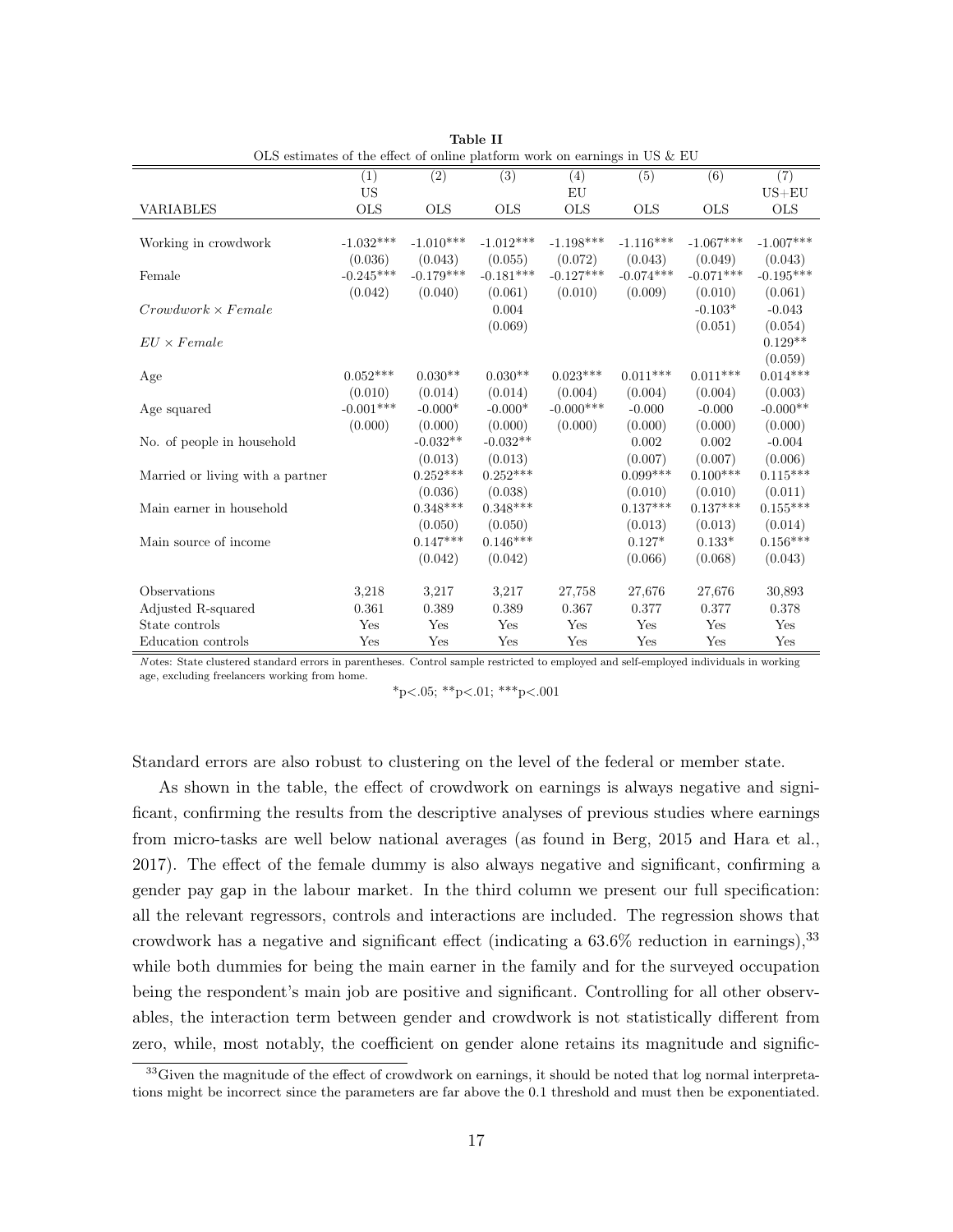ance, showing a negative linear effect on earnings (-16.5%) and no notable variation between specification (2) and (3), where the interaction is introduced. This finding provides support to our hypothesis that crowdwork platforms do not generate any intrinsic gender discriminatory effect other than reaffirming common structural gaps.

Columns (4) to (6) present the estimates for the effect of crowdwork on hourly earnings on the European sample. Here the initial number of complete observations is 27,578, referring to the total number of EU28 workers included in the ILO and EWCS sample. The sign and magnititude of the crowdwork coefficient is always negative and significant and, after controlling for all covariates in column (6), the effect is now much closer to our estimate for the US sample, equalling to a 65.5% reduction in hourly earnings. The effect of the gender dummy is also negative and significant, this time indicating a smaller reduction in earnings (-6.8%). A negative gender effect can also be found across european crowdworkers, albeit with a 5% statistical significance.

A significative improvement in our estimates is offered in column (7), where a full sample (US+EU) specification is presented. The difference in general region-specific gender effects is isolated by the coefficient of the  $EU \times Female$  interaction term, whose positive effect counteracts the negative sign of the  $Female$  term, now referring to the baseline US sample.<sup>34</sup> Most importantly, the Crowdwork  $\times$  Female interaction turns not significant again, as its effect seems to be recaptured by the regional gender effects, confirming that crowdwork platforms do not generate any intrinsic gender discrimination on earnings.<sup>35</sup> Finally, the effect of crowdwork on PPP-adjusted net hourly earnings is estimated up to a 63.5% reduction. Also, in all instances, the negative effect of working in digital labour market is slightly reduced when crowdwork is the main source of income.

Table III presents the results of our OLS regressions taking into account the degree of routine intensity and abstractness of the tasks performed, with reference to both the treatment and the control samples. It is worth pointing out that, while occupation could be considered a 'bad control' and, by inducing bias in the estimates (as discussed in Angrist et al., 2011), certainly cannot be used in the 2SLS estimation stage unless a different instrument is chosen, it is however true that an analysis which focuses only on the individuals who perform similar occupations can enhance our ability to explore the actual wage premium of traditional workers with respect to platform workers. To this aim, we split our treatment and control samples for both United States and Europe according to the degree of routine task intensity, abstractness, and a combination of the two indicators. We assign routine and abstract task intensity score to individuals in the control group using the indicators from Autor & Dorn (2013), where each occupation is given a score based on  $O^*NET$  task measures. We then compute, using a similar

 $34$ The regional dummy for EU (not significant, as its effects are fully captured by the state controls) is omitted from the table.

 $35$ This finding confirms the results in Adams & Berg (2017).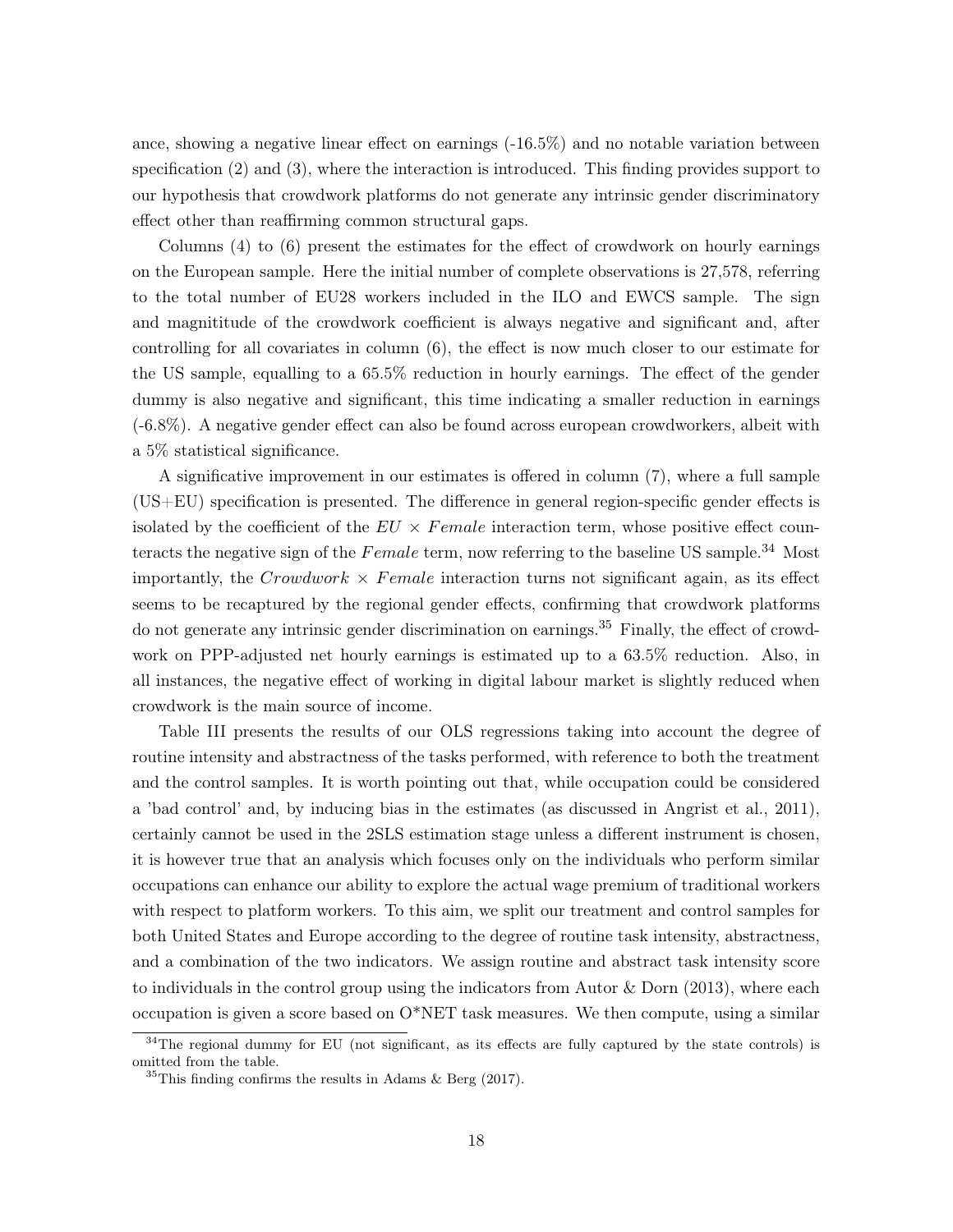|                                                                                                                                                                                                                                                              |               |                                                                            |             | Table III                                                   |                          |                         |                         |                       |                       |
|--------------------------------------------------------------------------------------------------------------------------------------------------------------------------------------------------------------------------------------------------------------|---------------|----------------------------------------------------------------------------|-------------|-------------------------------------------------------------|--------------------------|-------------------------|-------------------------|-----------------------|-----------------------|
|                                                                                                                                                                                                                                                              |               | OLS estimates of the effect of online platform work on earnings in US & EU |             |                                                             |                          |                         |                         |                       |                       |
|                                                                                                                                                                                                                                                              | <b>US</b>     | $\odot$                                                                    | ව           | $\bigoplus$<br>日                                            | $\widetilde{\mathbb{P}}$ | $\widehat{\circ}$       | $US + EU$<br>$(\zeta)$  | $\circledast$         | $\circledcirc$        |
|                                                                                                                                                                                                                                                              | <b>OLS</b>    | <b>CLIO</b>                                                                | <b>STO</b>  | <b>CLS</b>                                                  | <b>CLIO</b>              | <b>STO</b>              | <b>OLS</b>              | <b>OLS</b>            | <b>OLS</b>            |
| VARIABLES                                                                                                                                                                                                                                                    | routine tasks | abstract tasks                                                             | $a+r$ tasks | routine tasks                                               | abstract tasks           | $a+r$ tasks             | routine tasks           | abstract tasks        | $a+r$ tasks           |
| Working in crowdwork                                                                                                                                                                                                                                         | $-1.377***$   | $-1.276***$                                                                | $1.183***$  | $1.093***$                                                  | $1.025***$               | $1.045***$              | $1.117***$              | $1.032***$            | $1.043***$            |
|                                                                                                                                                                                                                                                              | (0.105)       | (0.163)                                                                    | (0.150)     | (0.050)                                                     | (0.052)                  |                         | (0.046)                 | (0.054)               | (0.057)               |
| Female                                                                                                                                                                                                                                                       | $-0.305**$    | $-0.637**$                                                                 | $-0.331$    | $-0.074***$                                                 | $0.082***$               | $(0.048)$<br>0.087***   | $0.157***$              | $0.197***$            | $-0.135**$            |
|                                                                                                                                                                                                                                                              | (0.115)       | (0.269)                                                                    | (0.345)     | $(0.015)$<br>-0.098*                                        | (0.016)                  |                         | (0.062)                 | (0.073)               | $(0.056)$<br>-0.076*  |
| $Crowdwork \times Female$                                                                                                                                                                                                                                    | 0.124         | 0.454                                                                      | 0.145       |                                                             | $-0.088$                 | $(0.014)$<br>-0.082*    | $-0.068$                | $-0.036$              |                       |
|                                                                                                                                                                                                                                                              | (0.117)       | (0.279)                                                                    | (0.350)     | (0.049)                                                     | (0.054)                  | (0.046)                 | (0.048)                 | $(0.065)$<br>$0.112*$ | (0.045)               |
| $EU \times Female$                                                                                                                                                                                                                                           |               |                                                                            |             |                                                             |                          |                         | 0.082                   |                       | 0.047                 |
|                                                                                                                                                                                                                                                              |               |                                                                            |             |                                                             |                          |                         |                         |                       | (0.053)               |
| Age                                                                                                                                                                                                                                                          | $0.015\,$     | 0.016                                                                      |             | $0.011***$                                                  | $0.009**$                | $0.012***$              | $(0.060)$<br>$0.011***$ | $(0.064)$<br>0.010*** | $0.012***$            |
|                                                                                                                                                                                                                                                              | (0.011)       | (0.011)                                                                    | (0.011)     | (0.005)                                                     | (0.003)                  | (0.004)                 | (0.004)                 |                       |                       |
| Age squared                                                                                                                                                                                                                                                  | $-0.000*$     | $-0.000*$                                                                  | $-0.000$    | $-0.000$                                                    | $-0.000$                 | $-0.000$                | $-0.000$                | $(0.003)$<br>-0.000*  | $(0.004)$<br>-0.000*  |
|                                                                                                                                                                                                                                                              | (0.000)       | (0.000)                                                                    | (0.000)     | (0.000)                                                     | (0.000)                  | (0.000)                 | (0.000)                 | (0.000)               | (0.000)               |
| No. of people in household                                                                                                                                                                                                                                   | $-0.063***$   | $-0.057***$                                                                | $0.049***$  |                                                             | $-0.001$                 | 0.003                   | $-0.001$                | $-0.005$              | $-0.004$              |
|                                                                                                                                                                                                                                                              | (0.012)       | (0.012)                                                                    | (0.009)     | $\begin{array}{c} 0.007 \\ (0.010) \\ 0.080*** \end{array}$ | (0.007)                  | $(0.009)$<br>$0.103***$ | (0.009)                 |                       | $(0.009)$<br>0.108*** |
| Married or living with a partner                                                                                                                                                                                                                             | $0.093**$     | 0.092                                                                      | 0.070       |                                                             | $0.107***$               |                         | $0.086***$              | $(0.007)$<br>0.109*** |                       |
|                                                                                                                                                                                                                                                              | (0.044)       | (0.061)                                                                    | (0.051)     | $(0.017)$                                                   | (0.015)                  | (0.017)                 | (0.016)                 | (0.014)               | (0.016)               |
| Main earner in household                                                                                                                                                                                                                                     | 0.036         | 0.009                                                                      | $-0.028$    | $0.127***$                                                  | $0.113***$               | $0.117***$              | $0.125***$              | $0.110***$            | $0.111***$            |
|                                                                                                                                                                                                                                                              | (0.061)       | (0.079)                                                                    | (0.076)     | (0.019)                                                     | (0.019)                  | (0.020)                 | (0.017)                 | (0.018)               | (0.019)               |
| Main source of income                                                                                                                                                                                                                                        | 0.065         | 0.053                                                                      | 0.041       | $0.120*$                                                    | $0.117*$                 | 0.102                   | $0.120***$              | $0.113***$            | $0.097**$             |
|                                                                                                                                                                                                                                                              | (0.046)       | (0.044)                                                                    | (0.044)     | (0.069)                                                     | (0.063)                  | (0.067)                 | (0.039)                 | (0.037)               | (0.038)               |
| Observations                                                                                                                                                                                                                                                 | 1,658         | 1,484<br>0.178                                                             | $1,\!415$   | 15,006                                                      | 20,341                   | 11,107                  | 16,664                  | 21,825                | 12,522                |
| Adjusted R-squared                                                                                                                                                                                                                                           | 0.377         |                                                                            | 0.132       | 0.422                                                       | 0.373                    | 0.426                   | 0.434                   | 0.376                 | $0.427$               |
| State controls                                                                                                                                                                                                                                               | Yes           | ${\rm Yes}$                                                                | Yes         | ${\rm Yes}$                                                 | ${\it Yes}$              | ${\it Yes}$             | Yes                     | ${\it Yes}$           | Yes                   |
| Education controls                                                                                                                                                                                                                                           | Yes           | Yes                                                                        | $Y$ es      | Yes                                                         | Yes                      | Yes                     | Yes                     | $Y$ es                | Yes                   |
| Notes: State clustered standard errors in parentheses. Control sample restricted to occupations whose routine and abstract task content is comparable to the 5th and 95th percentile of<br>crowdwork occupations by their routine and abstract task content. |               |                                                                            |             |                                                             |                          |                         |                         |                       |                       |

| S<br>è<br>→<br>∗∗∗      |  |
|-------------------------|--|
| ۳<br>í<br>$\frac{*}{*}$ |  |
| č                       |  |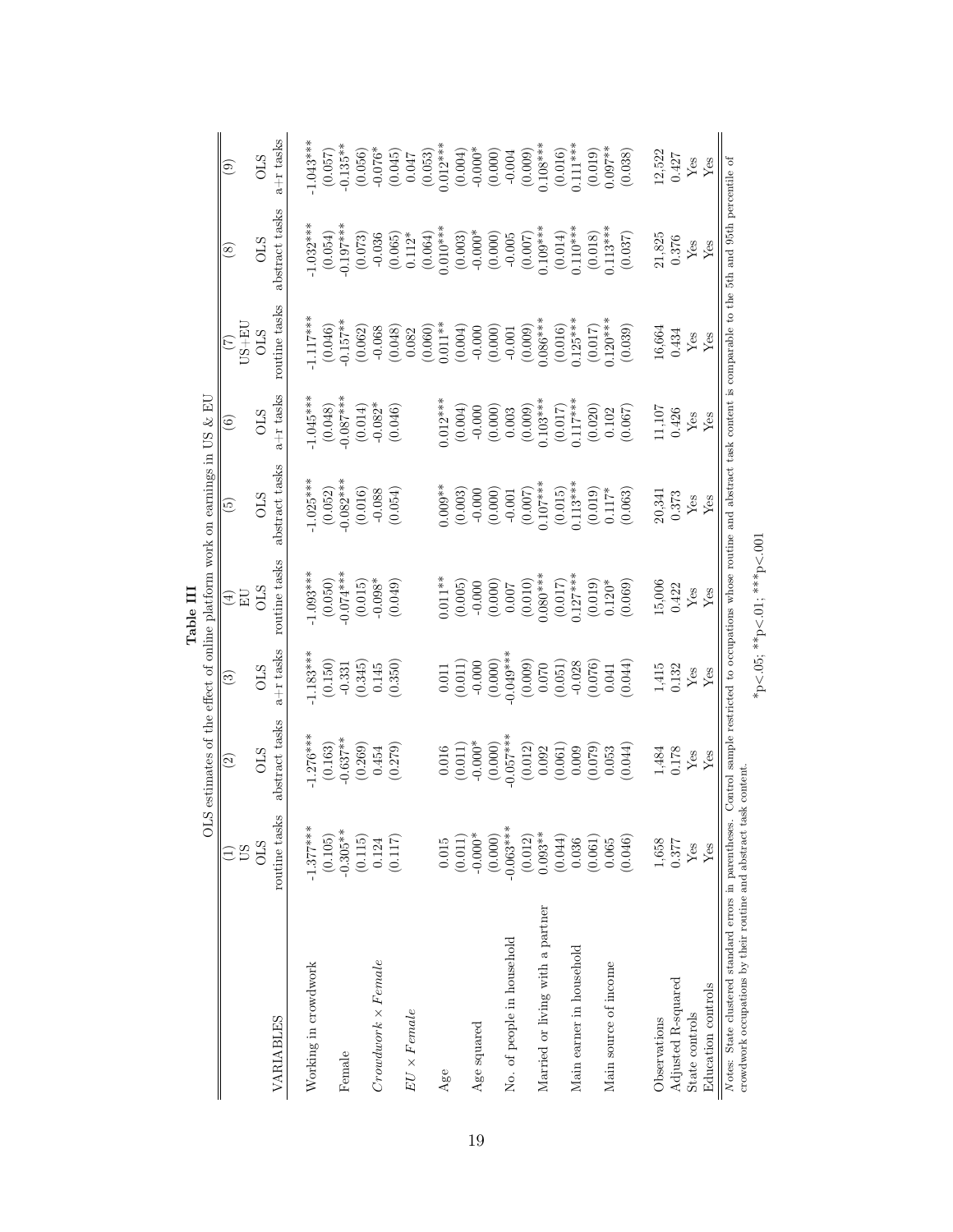Figure II Estimated OLS coefficients from varying task-intensity splits (US+EU)



N otes: OLS coefficients for the 'Working in crowdwork' dummy after restricting the control sample (US+EU) by increasing routine task-intensity and decreasing abstract task-intensity. Sample sizes from each estimation are reported as a percentage of the full control sample. Control sample restricted to employed and self-employed individuals in working age, excluding freelancers working from home.

methodology, the same scores from the ILO sample, disaggregating each observation into the five most common tasks, and assigning each task a score based on the routine and non-routine cognitive O\*NET measures, as reported in Acemoglu & Autor (2011), and then averaging the scores after reweighting each task by its relative frequency. Finally, we restrict the control groups to those observations whose routine and non-routine task intensity falls within the range of scores obtained in the treatment sample. Our results show that the coefficients do not diverge excessively from our initial results, displaying a negative – and slightly stronger – effect on earnings for platform workers, in all the regressions considered  $(US, EU, US+EU)$ , indicating that the routine and abstract content of micro-task jobs might not capture the reduction in earnings from traditional professions in any way.

As we cannot ascertain the full comparability of the routine and abstract task-intensity scores between controls and treatment, we provide a further robustness check in Figure II, where we restrict the control sample by decreasing abstract and increasing routine taskintensity scores, and estimate the 'Working in crowdwork' coefficient (y-axis) using the same least squares specifications from Table III (columns 7 and 8). The x-axis indicates the minimum abstract task-intensity and the maximum routine task-intensity score used for the sample split. The figure suggests that, the more the abstract intensity of control occupations is lowered, the more the effect of crowdwork on earnings is reduced. A similar decrease is made evid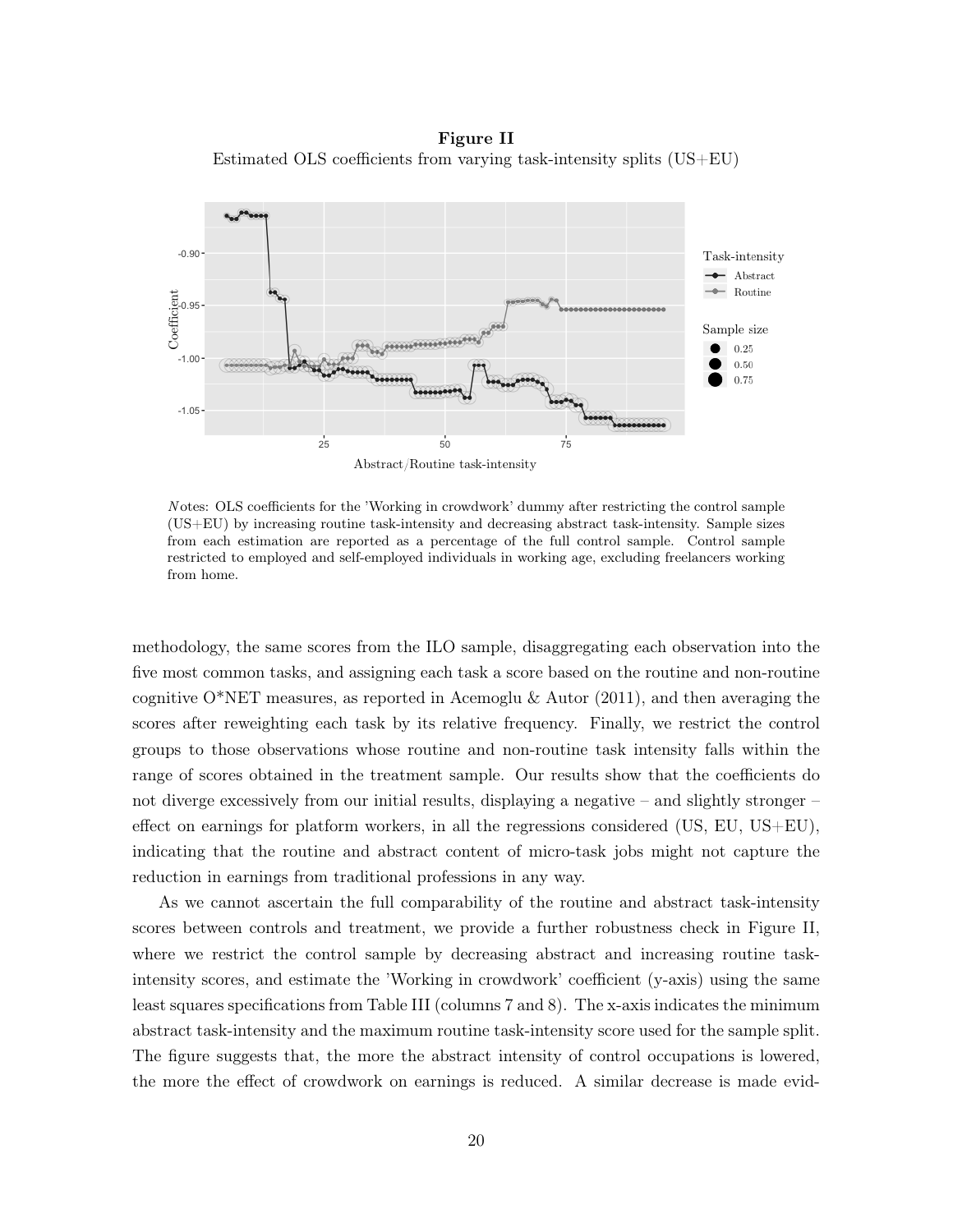ent when we set a higher routine content for control occupations. Nevertheless, our previous interpretation is not invalidated: these contractions in the effect of crowdwork on earnings are very minimal, as we consider that the coefficient fully maintains its sign and significancy, and that the estimated effect ranges from 57.8 to 65.5% only when performing splits on abstract intensity, and from 63.5 to 61.5% when increasing the minumum routine content. The great majority of the earnings differential between platform and traditional work remains then unexplained by the abstract and routine task-intensity of crowdsourcing.

OLS estimates for working hours indicators are shown in Table IV. When investigating time spent on the platform, the estimates appear particularly sensitive to the way working hours are computed. In particular, in columns  $(1)$ ,  $(4)$  and  $(7)$  we find that, on average, when only paid activities are considered, working in crowdwork reduces the number of weekly working hours by 16 hours, also indicating a 7 hours differential between US and the EU platform workers. When crowdwork is also the main source of income, these figures are further reduced, and all crowdworkers appear to be working circa 7 hours less than traditional workers, all else being equal.

If, however, the indicator is adjusted for the time spent in unpaid tasks – as in columns  $(2)$ ,  $(5)$  and  $(8)$  – the magnitude of the coefficient changes again, showing a 9 hours increase in working hours across the US and the EU. For individuals whose main occupation is crowdwork, the differential with the control is reduced even more, to the point that, on average, US crowdworkers appear to be working even more than comparable workers. Significant disparities with the European sample remain, indicating that, for EU workers, there is no discernible difference in working hours between platform and traditional workers when crowdwork consists in the main source of income of an individual.

Moving to factor utilisation, we are presented with some intriguing figures. In  $(3)$ ,  $(6)$ and (9), our OLS model suggest that most platform workers would like to work more than they currently do in either crowdwork or in other forms of employment, suggesting a degree of factor under-utilisation. While not shown in the table, we also found out that these figures are halved when respondents are asked whether they would prefer to work in non-crowdwork occupations (even when crowdwork is the main source of income). These findings partially confute the perception of platform work as a temporary form of occupation for the underemployed, configuring it as a rather stable condition with unremarkable mobility towards other forms of employment – for many, at least. However, even if not actively looking for a job, this status presents some uncanny similarities to the ones of involuntary part-timers or inactive persons with labour force attachment, where individuals would like to work more but are unable or too discouraged to look for other forms of employment, and, for that, crowdwork could be found to be related to slack in the labour market. The idiosyncratic relationship between working nearly as many hours as traditional workers while still desiring to work more, alongside with the largely low earnings, may corroborate the findings from Horton  $\&$  Chilton (2010), if we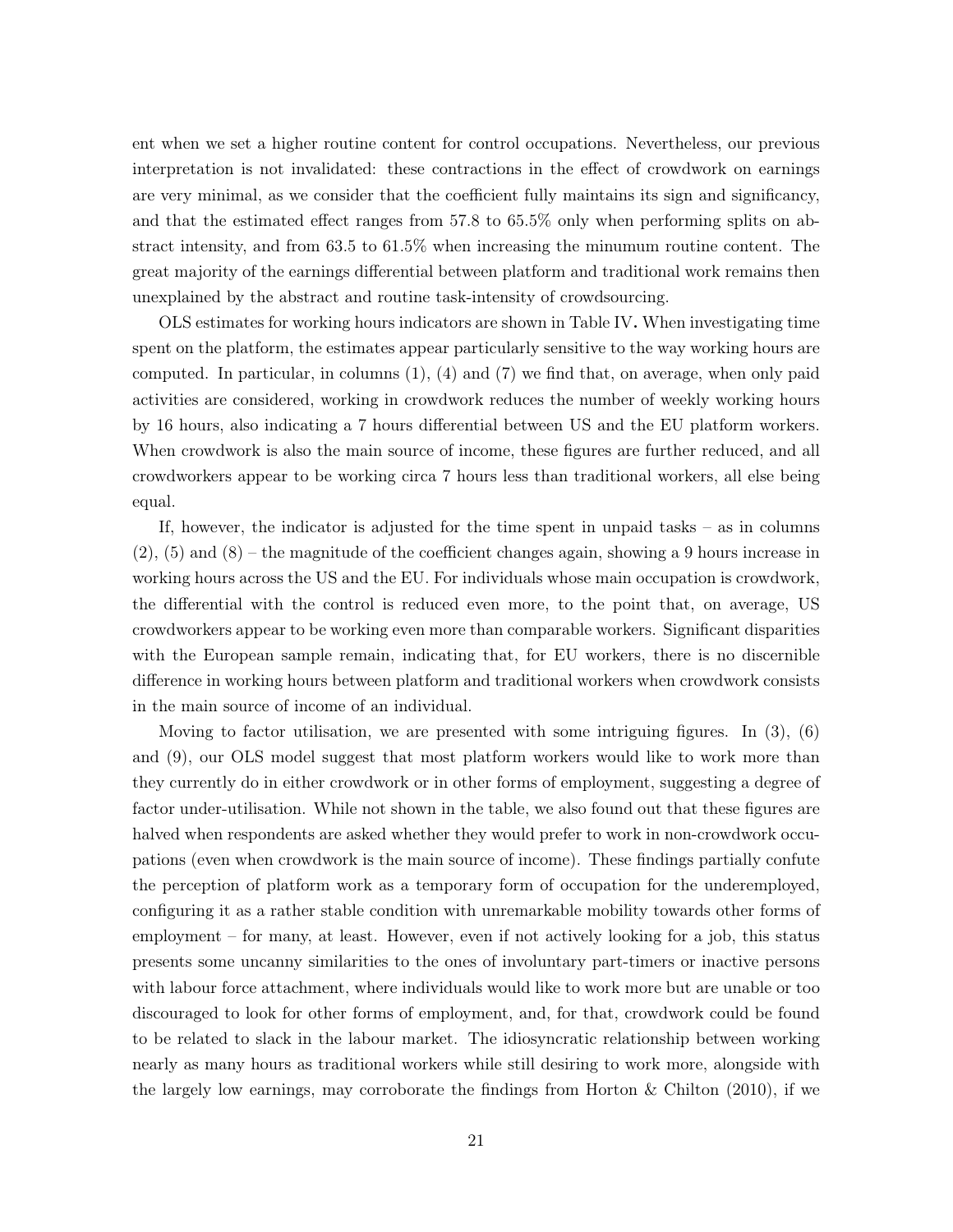|                                                                                                        |                          |                                                                          |                         | Table IV                 |                                                                                                                                 |                        |                          |                           |                                                 |
|--------------------------------------------------------------------------------------------------------|--------------------------|--------------------------------------------------------------------------|-------------------------|--------------------------|---------------------------------------------------------------------------------------------------------------------------------|------------------------|--------------------------|---------------------------|-------------------------------------------------|
|                                                                                                        |                          | OLS estimates of the effect of online platform work on job quality in US |                         |                          |                                                                                                                                 |                        |                          |                           |                                                 |
|                                                                                                        | CD                       | $\widehat{\mathfrak{D}}$                                                 | ව                       | 口口<br>$\bigoplus$        | စ                                                                                                                               | $\widehat{\mathbf{e}}$ | $US + EU$                | $^{\circledR}$            | $\circledcirc$                                  |
| VARIABLES                                                                                              | Work Hours<br><b>CTO</b> | Work Hours†<br><b>CLS</b>                                                | More work<br><b>CLS</b> | Work Hours<br><b>STO</b> | Work Hours†<br><b>OLS</b>                                                                                                       | More work              | Work Hours<br><b>OLS</b> | Work Hours†<br><b>STO</b> | More work                                       |
| Working in crowdwork                                                                                   | $-13.792***$             | $-3.009*$                                                                | $0.537***$              | $21.180***$              | 15.064***                                                                                                                       | $0.299***$             | $16.268***$              | $7.208***$                | $0.452***$                                      |
|                                                                                                        | (1.207)                  | (1.742)                                                                  | (0.037)                 | (1.992)                  | (2.815)                                                                                                                         | (0.051)                | (1.546)                  | (2.308)                   |                                                 |
| Female                                                                                                 | $-3.985***$              | $-3.842***$                                                              | $-0.020$                | $-5.516***$              | $-5.521***$                                                                                                                     | $-0.001$               | $4.661***$               | $4.757***$                | $(0.042)$<br>0.011                              |
|                                                                                                        | (0.719)                  | (0.747)                                                                  | (0.039)                 | (0.564)                  | (0.566)                                                                                                                         | (0.014)                | (0.806)                  | (0.893)                   | (0.045)                                         |
| $Crowdwork \times Female$                                                                              | $3.340**$                | $3.170**$                                                                | $0.093**$               | $5.989***$               | 7.578***                                                                                                                        | 0.013                  | $4.686***$               | $5.384***$                | 0.050                                           |
|                                                                                                        | (1.330)                  | (1.557)                                                                  | (0.042)                 | (2.067)                  | (2.307)                                                                                                                         | (0.040)                | (1.361)                  | (1.562)                   | (0.040)                                         |
| $EU \times Female$                                                                                     |                          |                                                                          |                         |                          |                                                                                                                                 |                        | $-0.771$                 | $-0.662$                  | $-0.015$                                        |
|                                                                                                        |                          |                                                                          |                         |                          |                                                                                                                                 |                        | (0.885)                  | $(826)$ (826'0)           | (0.042)                                         |
| Age                                                                                                    | $0.934***$               | $1.150***$                                                               | $0.011**$               | $0.614***$               | $0.632***$                                                                                                                      | 0.000                  | $0.664***$               |                           | $-0.001$                                        |
|                                                                                                        | (0.267)                  | (0.332)                                                                  | (0.005)                 | (0.111)                  | (0.111)                                                                                                                         | (0.003)                | (0.107)                  | (0.113)                   | $\begin{array}{c} (0.003) \\ 0.000 \end{array}$ |
| Age squared                                                                                            | $-0.011***$              | $-0.013***$                                                              | $0.000*$                | $0.007***$               | $0.008***$                                                                                                                      | 0.000                  | $0.008***$               | $-0.008***$               |                                                 |
|                                                                                                        | (0.003)                  | (0.004)                                                                  | (0.000)                 | (0.001)                  | (0.001)                                                                                                                         | (0.000)                | (0.001)                  | (0.001)                   | (0.000)                                         |
| No. of people in household                                                                             | $-0.345**$               | $-0.408*$                                                                | $0.024***$              | $-0.267*$                | $-0.267*$                                                                                                                       | $0.011**$              | $-0.301**$               | $-0.327**$                | $0.013***$                                      |
|                                                                                                        | (0.164)                  | (0.207)                                                                  | (0.009)                 | (0.146)                  | (0.146)                                                                                                                         | (0.005)                | (0.125)                  | (0.127)                   | (0.005)                                         |
| Married or living with a partner                                                                       | 0.775                    | $-0.115$                                                                 | $0.137***$              | $.565***$                | $.558***$                                                                                                                       | $-0.017$               | $487***$                 | $1.391***$                | $-0.026$                                        |
|                                                                                                        | (0.881)                  | (1.012)                                                                  | (0.025)                 | (0.226)                  | (0.225)                                                                                                                         | (0.016)                | (0.235)                  | (0.264)                   | (0.016)                                         |
| Main earner in household                                                                               | $5.000***$               | $4.985***$                                                               | $0.126***$              | $3.701***$               | $3.694***$                                                                                                                      | $0.028**$              | $3.828***$               | $3.815***$                | 0.017                                           |
|                                                                                                        | (0.950)                  | (1.038)                                                                  | (0.023)                 | (0.682)                  | (0.665)                                                                                                                         | (0.011)                | (0.621)                  | (0.612)                   | $(0.012)$<br>0.101***                           |
| Main source of income                                                                                  | $10.423***$              | $5.656***$                                                               | 0.025                   | 5.376***                 | $7.252***$                                                                                                                      | $0.048*$               | $.234***$                | $3.581***$                |                                                 |
|                                                                                                        | (1.051)                  | (1.654)                                                                  | (0.020)                 | (1.872)                  | (2.104)                                                                                                                         | (0.026)                | (0.996)                  | (1.491)                   | (0.022)                                         |
| Observations                                                                                           | 3,217                    | 3,197                                                                    | 3,216                   | 27,676                   | 27,649                                                                                                                          | 27,129                 | 30,893                   | 30,846                    | 30,345                                          |
| Adjusted R-squared                                                                                     | 0.303                    | 0.168                                                                    | 0.371                   | 0.218                    | 0.175                                                                                                                           | 0.075                  | 0.242                    | 0.173                     | 0.100                                           |
| State controls                                                                                         | Yes                      | Yes                                                                      | ${\rm Yes}$             | $\rm Yes$                | Yes                                                                                                                             | Yes                    | ${\rm Yes}$              | ${\rm Yes}$               | ${\rm Yes}$                                     |
| Education controls                                                                                     | Yes                      | Yes                                                                      | Yes                     | Yes                      | Yes                                                                                                                             | Yes                    | Yes                      | Yes                       | Yes                                             |
| Notes: State clustered standard errors in parentheses.<br>adjusted for time spent in unpaid activities |                          |                                                                          |                         |                          | Control sample restricted to employed and self-employed individuals in working age, excluding freelancers working from home. †: |                        |                          |                           |                                                 |

 $*_\mathrm{p}<.05;$   $^{**}\mathrm{p}<.01;$   $^{***}\mathrm{p}<.001$ \*p<.05; \*\*p<.01; \*\*\*p<.001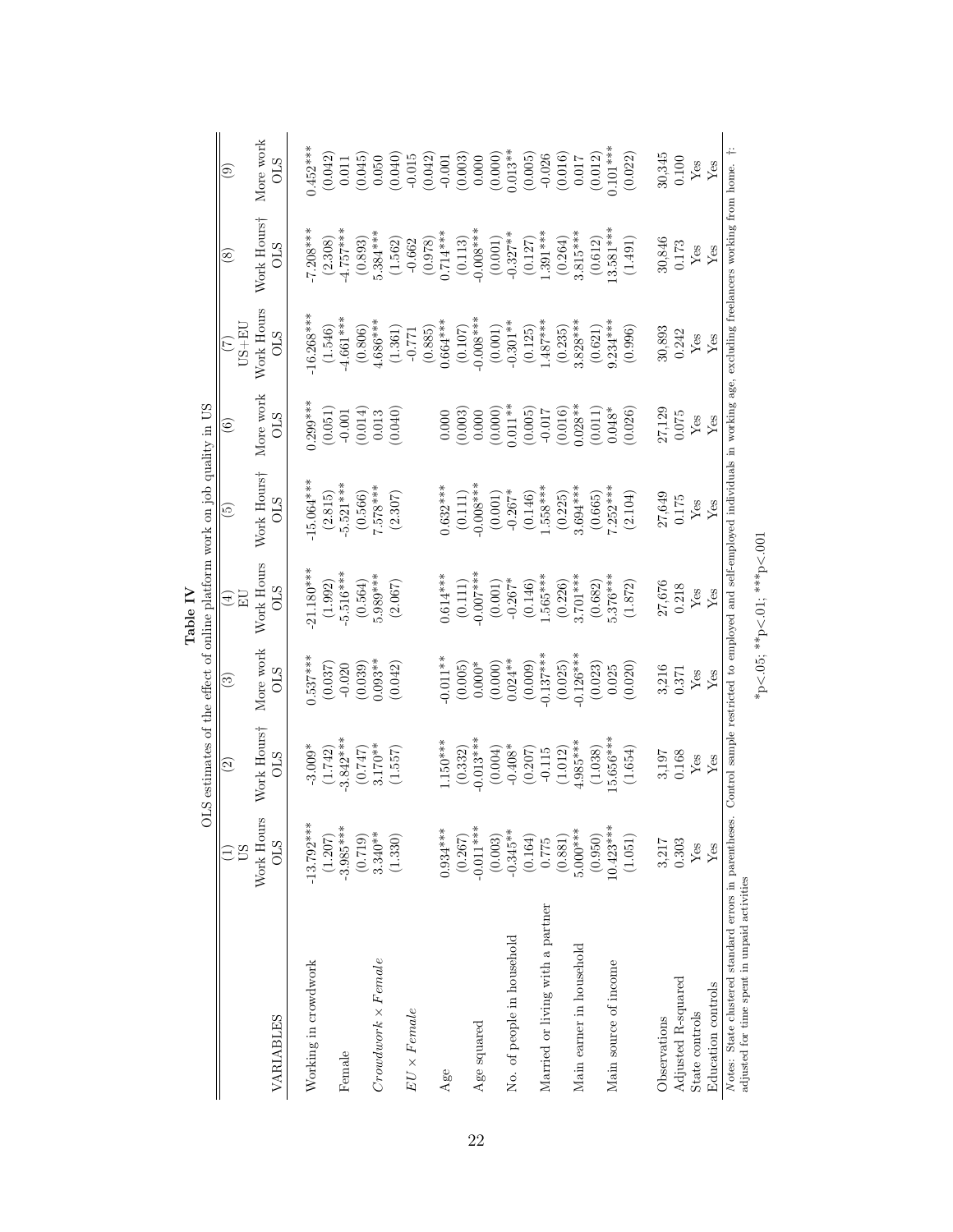| 2SLS estimates of the effect of online platform work on earnings in US and Europe |             |                  |                  |                  |                  |                  |
|-----------------------------------------------------------------------------------|-------------|------------------|------------------|------------------|------------------|------------------|
|                                                                                   | (1)         | $\overline{(2)}$ | $\overline{(3)}$ | $\overline{(4)}$ | $\overline{(5)}$ | (6)              |
|                                                                                   | $US + EU$   | $US + EU$        | $US + EU$        | $US + EU$        | $US + EU$        | $US + EU$        |
|                                                                                   |             |                  |                  | Caregiving (15h) |                  | Caregiving (40h) |
|                                                                                   | <b>OLS</b>  | <b>OLS</b>       | 2SLS             | 2SLS             | 2SLS             | 2SLS             |
| <b>VARIABLES</b>                                                                  | full sample | female only      | full sample      | female only      | full sample      | female only      |
|                                                                                   |             |                  |                  |                  |                  |                  |
| Working in crowdwork                                                              | $-1.028***$ | $-1.055***$      | 0.518            | 0.902            | $-1.007***$      | $-0.918***$      |
|                                                                                   | (0.041)     | (0.056)          | (1.060)          | (1.158)          | (0.247)          | (0.236)          |
| Female                                                                            | $-0.212***$ |                  | $-0.284***$      |                  | $-0.213***$      |                  |
|                                                                                   | (0.045)     |                  | (0.059)          |                  | (0.049)          |                  |
| $EU \times Female$                                                                | $0.145***$  | $1.348***$       | $0.207***$       |                  | $0.146***$       |                  |
|                                                                                   | (0.046)     | (0.089)          | (0.053)          |                  | (0.048)          |                  |
| Age                                                                               | $0.014***$  | $0.015***$       | $0.020***$       | $0.018***$       | $0.014***$       | $0.016***$       |
|                                                                                   | (0.003)     | (0.006)          | (0.003)          | (0.006)          | (0.004)          | (0.005)          |
| Age squared                                                                       | $-0.000**$  | $-0.000*$        | $-0.000$ ***     | $-0.000**$       | $-0.000**$       | $-0.000*$        |
|                                                                                   | (0.000)     | (0.000)          | (0.000)          | (0.000)          | (0.000)          | (0.000)          |
| No. of people in household                                                        | $-0.004$    | $-0.009$         | $-0.006$         | $-0.010$         | $-0.004$         | $-0.009$         |
|                                                                                   | (0.006)     | (0.008)          | (0.005)          | (0.008)          | (0.006)          | (0.008)          |
| Married or living with a partner                                                  | $0.115***$  | $0.104***$       | $0.121***$       | $0.081***$       | $0.115***$       | $0.102***$       |
|                                                                                   | (0.011)     | (0.018)          | (0.011)          | (0.020)          | (0.011)          | (0.018)          |
| Main earner in household                                                          | $0.155***$  | $0.124***$       | $0.122***$       | $0.075**$        | $0.154***$       | $0.120***$       |
|                                                                                   | (0.014)     | (0.017)          | (0.024)          | (0.031)          | (0.016)          | (0.019)          |
| Main source of income                                                             | $0.153***$  | $0.156***$       | $1.503*$         | 1.818*           | 0.171            | 0.271            |
|                                                                                   | (0.042)     | (0.057)          | (0.894)          | (0.975)          | (0.227)          | (0.211)          |
|                                                                                   |             |                  |                  |                  |                  |                  |
| Observations                                                                      | 30,893      | 15,921           | 30,893           | 15,921           | 30,893           | 15,921           |
| Adjusted R-squared                                                                | 0.378       | 0.366            | 0.151            | 0.051            | 0.255            | 0.231            |
| State controls                                                                    | Yes         | Yes              | Yes              | Yes              | Yes              | Yes              |
| Education controls                                                                | Yes         | Yes              | Yes              | Yes              | Yes              | Yes              |
| F-Test                                                                            |             |                  | 3.968            | 4.657            | 12.40            | 23.25            |
| First Stage $R^2$                                                                 |             |                  | 0.738            | 0.712            | 0.742            | 0.722            |

Table V 2SLS estimates of the effect of online platform work on earnings in US and Europe

N otes: State clustered standard errors in parentheses. Control sample restricted to employed and self-employed individuals in working age, excluding freelancers working from home.

$$
*_{p<.05;} *_{p<.01;} * *_{p<.001}
$$

inductively assume that platform workers are usually unable to meet their earnings targets. It should be noted, however, that while these remarks could reflect the condition of many online workers, crowdwork could still represent a convenient source of auxiliary income for many others.

Our IV estimates for hourly earnings are displayed in Table V, together with the OLS estimates from both the full sample and a female-only sample. <sup>36</sup> In the 2SLS regressions the estimates for the full sample and the female sample show both weak predictive power when instrumenting caregiving with a 15 hours weekly threshold (columns 3 and 4): while the first stage displays a high R-squared, the crowdwork coefficient is never statistically different from zero and the instrument always fails to pass the F score test for excluded instruments.

The 40 hours threshold generates instead much more reasonable coefficients for working

<sup>&</sup>lt;sup>36</sup>In the former, caregiving and the its interaction with gender is instrumented; in the latter, only caregiving is.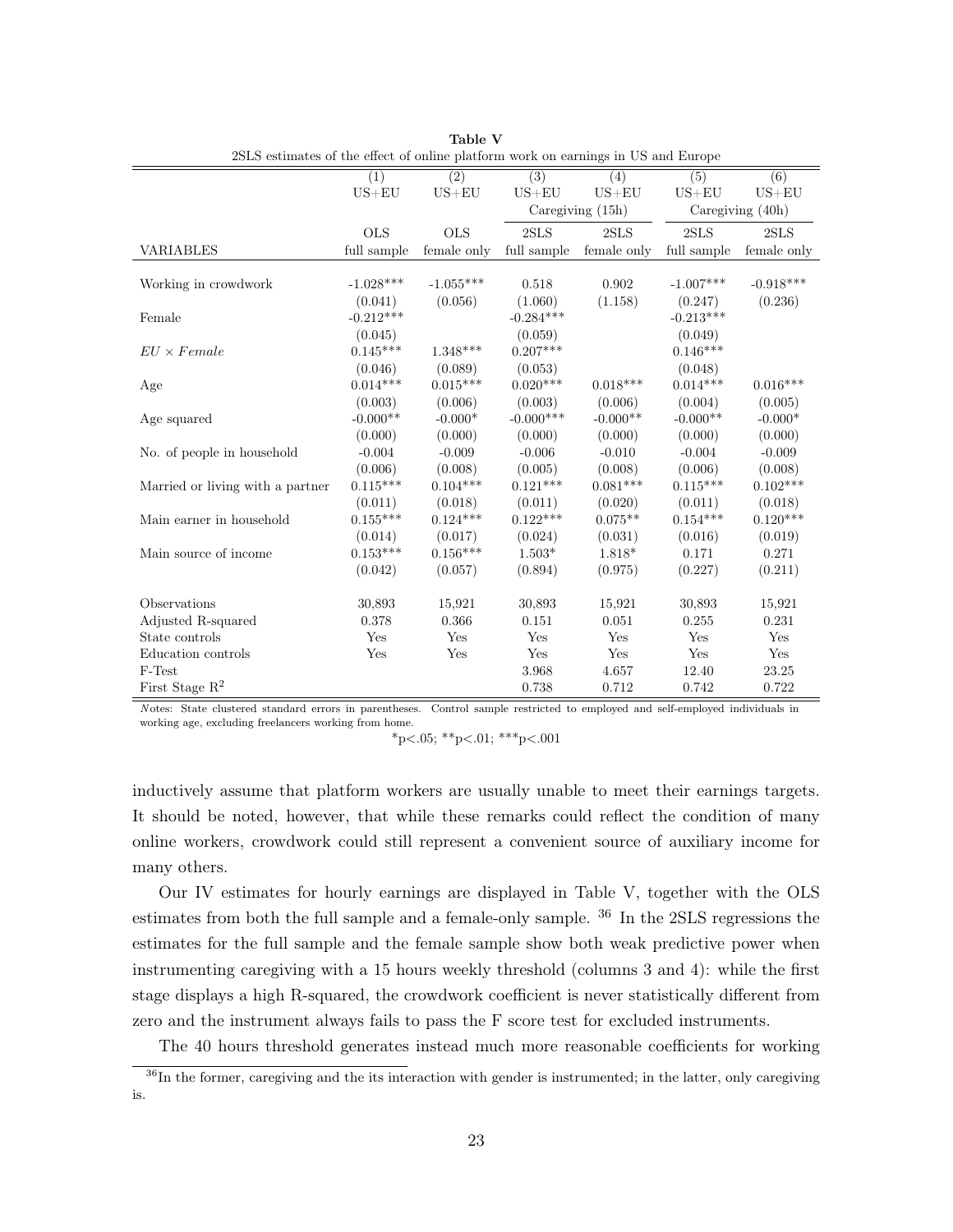Figure III Estimated 2SLS coefficients from varying full-time caregiving thresholds (US+EU)



N otes: Second-stage coefficients for the 'Working in crowdwork' dummy instrumented through a caregiving instrument with increasing weekly hours threshold. Control sample restricted to employed and self-employed individuals in working age, excluding freelancers working from home.

|                    |            |             | Effect of caregiving on hourly earnings $(US + EU)$ |                  |             |            |
|--------------------|------------|-------------|-----------------------------------------------------|------------------|-------------|------------|
|                    | (1)        | (2)         | (3)                                                 | $\left(4\right)$ | (5)         | (6)        |
|                    |            | Full sample |                                                     |                  | Female only |            |
|                    | $C+T$      | С           | Т                                                   | $C+T$            | C           | T          |
| VARIABLES          | <b>OLS</b> | <b>OLS</b>  | <b>OLS</b>                                          | <b>OLS</b>       | <b>OLS</b>  | <b>OLS</b> |
|                    |            |             |                                                     |                  |             |            |
| Caregiving $(15h)$ | 0.008      | 0.005       | 0.032                                               | $0.033*$         | 0.026       | 0.116      |
|                    | (0.012)    | (0.012)     | (0.060)                                             | (0.019)          | (0.020)     | (0.076)    |
| Caregiving (40h)   | $-0.015$   | $-0.009$    | 0.032                                               | 0.017            | $-0.011$    | 0.116      |
|                    | (0.030)    | (0.029)     | (0.060)                                             | (0.032)          | (0.030)     | (0.076)    |
| Observations       | 30,893     | 28,699      | 2,194                                               | 15,921           | 14,921      | 1,000      |
| Control covariates | Yes        | Yes         | Yes                                                 | Yes              | Yes         | Yes        |

Table VI

N otes: "C+T"(control and treatment samples), "C" (control sample), "T" (treatment sample). Notes: State clustered standard errors in parentheses. Dependent variable: natural logarithm of hourly PPP adjusted nominal earnings (US dollars). The dummy caregiving is set at the 15h and 40h threshold, and the sample is reduced to the control (AWCS+EWCS) groups in (2) and to the treatment (ILO) group in (3). Covariate list: age, age squared, number of people in household, main earner, main source of income, education, marital status, health status and state controls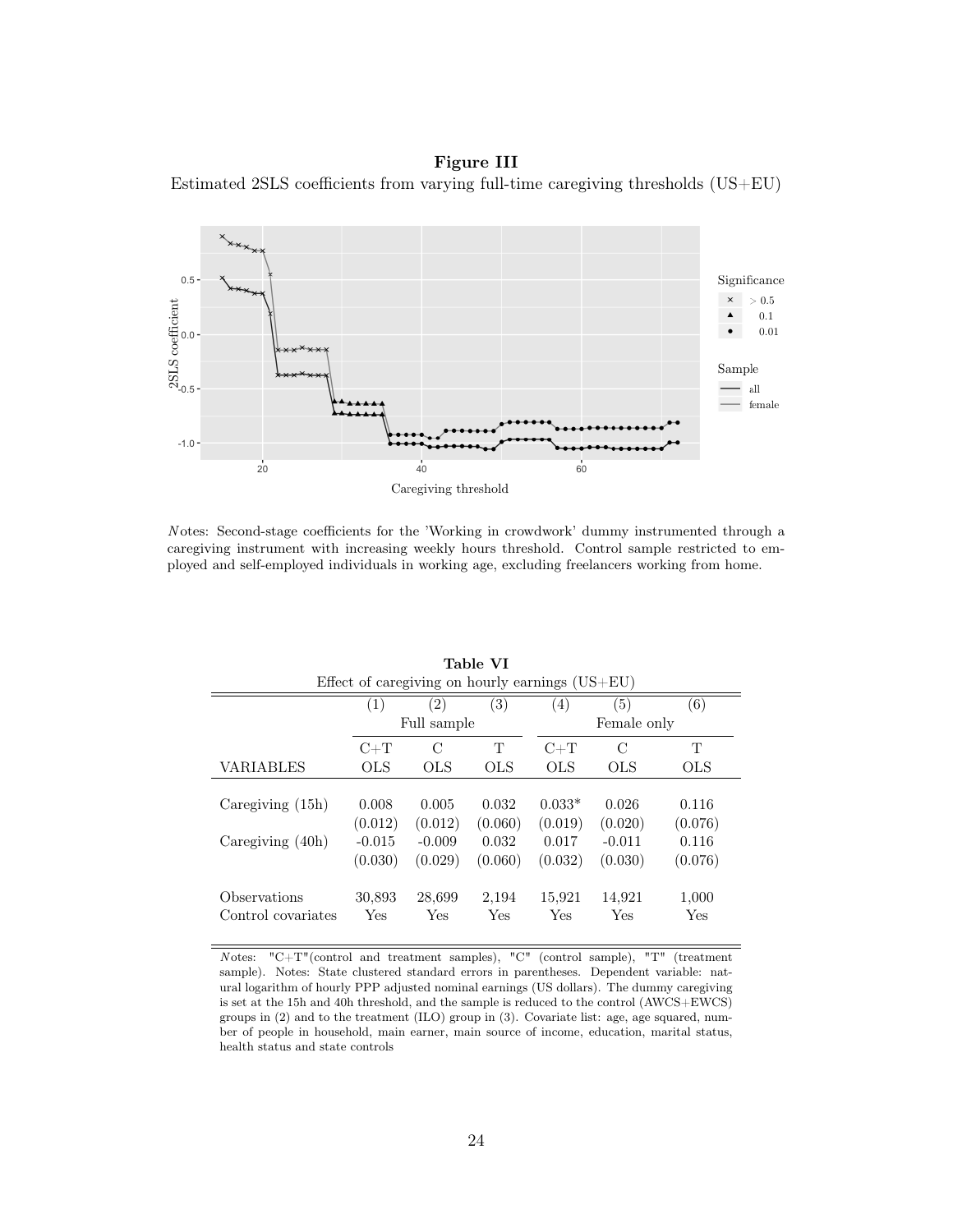in crowdwork (columns 5 and 6), predicting a general and statistically significant reduction (-63.46%; coeff.: -1.007) in hourly earnings. While very close to our OLS estimates, it could be argued that these estimates still suffer from bias due to the interaction between caregiving and gender (even if this interaction is included in the instrument pool). Restricting our study to the female population, working on crowdwork platforms reduces earnings by 60.07% (column 6, coeff: -0.918) over working age women, all else being equal. This is well below the -1.05 (- 65.18%) log points that the least squares model would predict over the female sample (column 2). In both cases, anyway, all instruments pass the F score tests for excluded instruments, with the first-stage partial  $R^2$  also yielding remarkable results (see Bound et al., 1995).

As argued earlier, while we cannot confidently attest the exogeneity of the instrument on the male population, we still believe that caregiving is exogenous to the female population, implying that, if randomisation is achieved though its channel, the -0.918 coefficient could be considered close to an unbiased parameter of the effect of crowdwork on the earnings of the whole population after accounting for the linear gender estimates, with women still earning circa 20% less than men in both control and treatment groups. After adjusting for the rest of the sample using equation (3), we obtain a baseline reduction in earnings of 67.7%, rasing our confidence in the results from the previous full sample specification. This interpretation holds even if we assume that there is some sort of gender based self-selection into the crowdworker population: should this hypothesis be true, then only our interacted OLS estimates would be biased. Since, however, we are now interested in the effect of earnings, irrespective of gender, this estimate could be considered appropriate for both men and women if the sample conforms to the target population.

In order to achieve a better understanding of the variability of the 2SLS estimates as the instrument changes its threshold, and to reduce the conceptual differences between the definitions of full time caregiving between the control and treatment groups, Figure III plots the selected threshold against the estimated effect of working in crowdwork, together with their significance level. It is evident from the figure that, with caregiving becoming a significant predictor of crowdwork at its 36 hours per week threshold, the estimated coefficients also follow a more reliable pattern with little variation in their sign and statistical significance. Most importantly, full and split sample estimates conform to very similar trends, providing evidence that our instrument choice adequately controls for gendered bias in caregiving.

We do not report 2SLS estimates for working hours. The reason is that the condition of caregiving may prevent crowdworkers from working more or from pursuing other sources of income, whereas the desire to work more may be biased by the complications associated with the transition to caregiving – as reported in Marks et al. (2002). In this case, our interpretations from Table IV should then be understood as neither final or conclusive, and alternative instruments should be considered for this specific analysis.

Some final checks for our instrument are provided in Table VI, where hourly earnings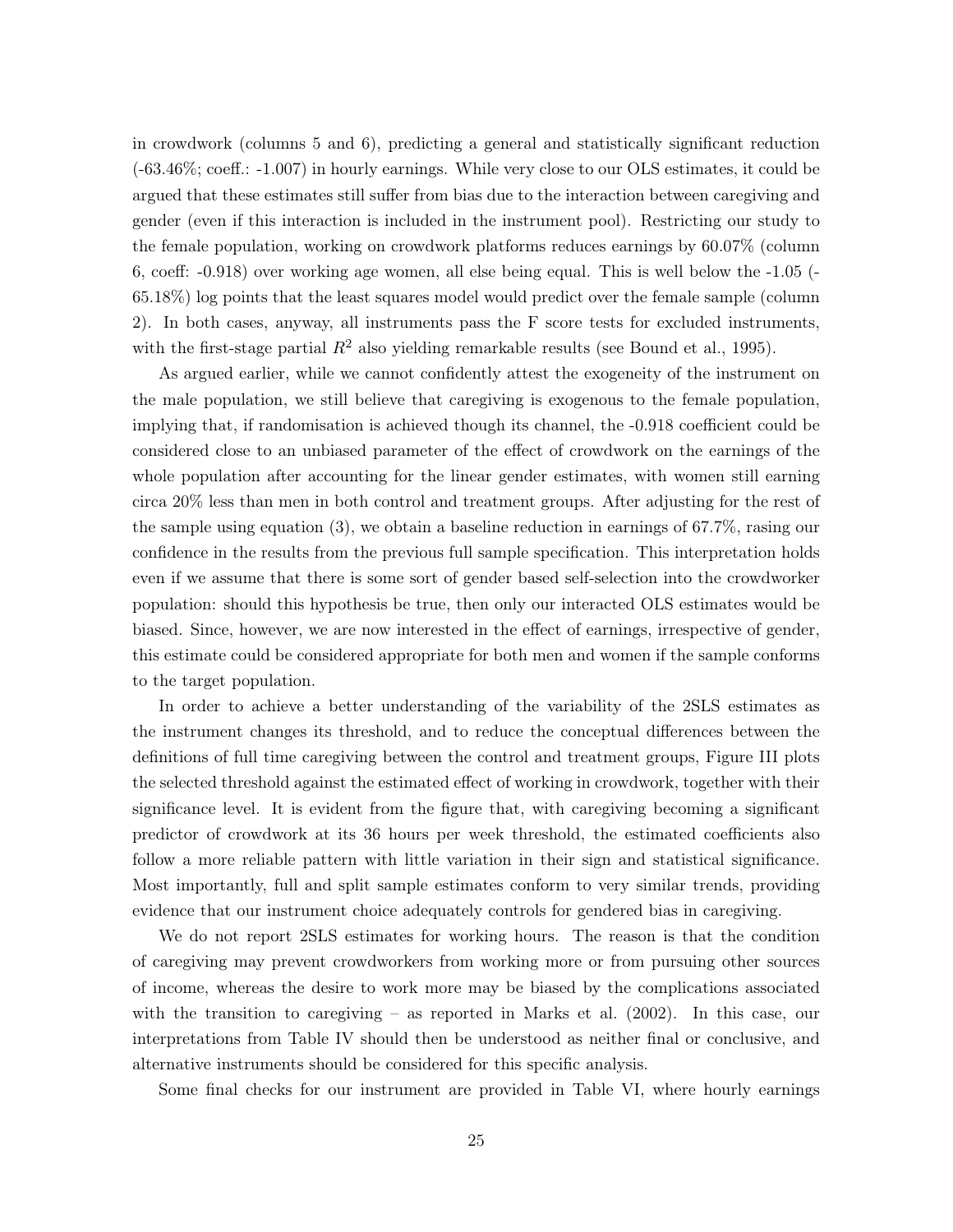| 2SLS estimates                                                                                                                                                                                                                                  |                                       |                           | Table VII                             | of the effect of online platform work on net hourly earnings, adjusted for unpaid tasks, in US $\&$ EU |                                         |                           |                                       |                                   |
|-------------------------------------------------------------------------------------------------------------------------------------------------------------------------------------------------------------------------------------------------|---------------------------------------|---------------------------|---------------------------------------|--------------------------------------------------------------------------------------------------------|-----------------------------------------|---------------------------|---------------------------------------|-----------------------------------|
|                                                                                                                                                                                                                                                 | US<br>Ξ                               | $\widehat{\varrho}$       | $_{\rm El}$<br>$\odot$                | $\bigoplus$                                                                                            | $US + EU$<br>$\widetilde{\mathfrak{G}}$ | $\widehat{\circ}$         | $US + EU$<br>E                        | Caregiving (40h)<br>$\circled{s}$ |
| VARIABLES                                                                                                                                                                                                                                       | full sample<br>STO                    | female only<br><b>CLS</b> | full sample<br><b>CTO</b>             | female only<br><b>OLS</b>                                                                              | full sample<br><b>OLS</b>               | female only<br><b>OLS</b> | full sample<br>2SLS                   | female only<br>2SLS               |
| Working in crowdwork<br>Female                                                                                                                                                                                                                  | $-1.271***$<br>$-0.182***$<br>(0.051) | $-1.271***$<br>(0.060)    | $-1.455***$<br>$-0.071***$<br>(0.069) | $-1.514***$<br>(0.043)                                                                                 | $-1.323***$<br>$-0.205***$<br>(0.046)   | $-1.359***$<br>(0.053)    | $-0.224***$<br>$-1.224***$<br>(0.255) | $-1.144***$<br>(0.250)            |
| $Crowdownk \times Female$                                                                                                                                                                                                                       | (0.061)<br>(0.068)<br>$-0.002$        |                           | (0.010)<br>(0.052)<br>$-0.084$        |                                                                                                        | (0.059)<br>(0.062)<br>$-0.032$          |                           | (0.048)                               |                                   |
| $EU\times Female$                                                                                                                                                                                                                               |                                       |                           |                                       |                                                                                                        | $0.140**$<br>(0.059)                    | $0.248***$<br>(0.038)     | $0.157***$<br>(0.047)                 |                                   |
| Age                                                                                                                                                                                                                                             | $0.029**$<br>(0.014)                  | $0.057***$<br>(0.015)     | $0.011***$                            | $0.009*$                                                                                               | $0.014***$<br>(0.003)                   | $0.015***$<br>(0.006)     | $0.014***$<br>(0.003)                 | $0.016***$                        |
| Age squared                                                                                                                                                                                                                                     | $-0.000*$                             | $0.001***$                | (0.004)<br>$-0.000$                   | $-0.000$<br>(0.005)                                                                                    | $-0.000$ **                             | $-0.000*$                 | $-0.000**$                            | $-0.000*$<br>(0.005)              |
| No. of people in household                                                                                                                                                                                                                      | $-0.028**$<br>(0.000)                 | $-0.048***$<br>(0.000)    | (0.000)<br>0.002                      | (0.000)<br>$0.001\,$                                                                                   | (0.000)<br>$-0.004$                     | (0.000)<br>$-0.008$       | (0.000)<br>$-0.004$                   | (0.000)<br>$-0.008$               |
| Married or living with a partner                                                                                                                                                                                                                | $0.258***$<br>(0.013)                 | $0.270***$<br>(0.017)     | $0.100***$<br>(0.007)                 | $0.083***$<br>(0.008)                                                                                  | $0.117***$<br>(0.006)                   | $0.105***$<br>(0.008)     | $0.118***$<br>(0.006)                 | $0.102***$<br>(0.008)             |
| Main earner in household                                                                                                                                                                                                                        | $0.359***$<br>(0.039)                 | $0.272***$<br>(0.068)     | $0.137***$<br>(0.010)                 | $0.112***$<br>(0.016)                                                                                  | $0.155***$<br>(0.011)                   | $0.123***$<br>(0.018)     | $0.153***$<br>$\left( 0.011\right)$   | $0.118***$<br>(0.018)             |
|                                                                                                                                                                                                                                                 | (0.049)<br>$0.084*$                   | (0.077)<br>0.070          | (0.013)<br>0.095                      | (0.016)<br>$0.127*$                                                                                    | $0.119***$<br>(0.014)                   | (0.017)<br>$0.119*$       | (0.016)<br>0.217                      | (0.019)<br>0.302                  |
| Main source of income                                                                                                                                                                                                                           | (0.046)                               | (0.074)                   | (0.074)                               | (0.064)                                                                                                | (0.044)                                 | (0.061)                   | (0.229)                               | (0.220)                           |
| Observations                                                                                                                                                                                                                                    | 3,200                                 | 1,696                     | 27,653                                | 14,206                                                                                                 | 30,853                                  | 15,902                    | 30,853                                | 15,902                            |
| Adjusted R-squared                                                                                                                                                                                                                              | 0.465                                 | 0.476                     | 0.420                                 | 0.399                                                                                                  | 0.428                                   | 0.414                     | 0.315                                 | 0.287                             |
| State controls                                                                                                                                                                                                                                  | $Y$ es                                | Yes                       | Yes                                   | Yes                                                                                                    | ${\rm Yes}$                             | $\operatorname{Yes}$      | Yes                                   | Yes                               |
| Health status controls<br>Education controls                                                                                                                                                                                                    | $Y$ es                                | Yes                       | Yes                                   | $Y$ es                                                                                                 | Yes                                     | Yes                       | ${\rm Yes}$<br>${\rm Yes}$            | ${\rm Yes}$<br>Yes                |
| F-Test                                                                                                                                                                                                                                          |                                       |                           |                                       |                                                                                                        |                                         |                           | 12.29                                 | 22.99                             |
| First Stage $\rm R^2$                                                                                                                                                                                                                           |                                       |                           |                                       |                                                                                                        |                                         |                           | 0.742                                 | 0.722                             |
| Notes: State clustered standard errors in parentheses. Control sample restricted to employed and self-employed individuals in working age, excluding freelancers working<br>from home. $\dagger$ : adjusted for time spent in unpaid activities |                                       |                           |                                       |                                                                                                        |                                         |                           |                                       |                                   |

 $*_{\text{p} < .05;}$   $*_{\text{p} < .01;}$   $**_{\text{p} < .001}$ \*p<.05; \*\*p<.01; \*\*\*p<.001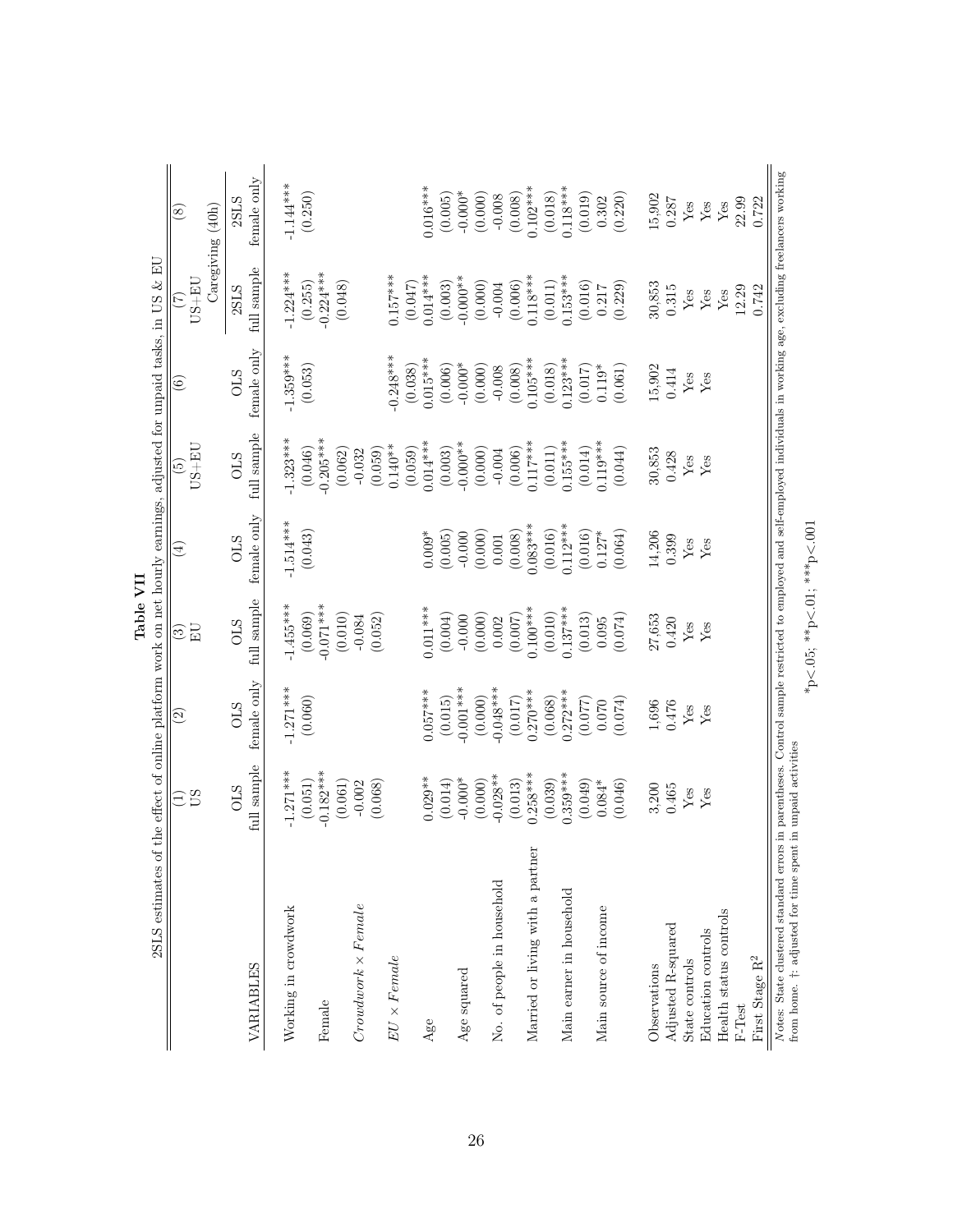are regressed over the instrument and the full set of control covariates across partitions of our sample.<sup>37</sup> While caregiving appears to have a negative and sligthly significant effect on earnings in our full sample of female workers, these effects are rendered insignificant when performing the same regressions over the control and treatment groups, indicating that the negative sign of that initial coefficient is entirely linked to the first-stage relationship between caregiving and crowdwork. Notably, in no case the caregiving coefficient reaches any level of statistical significance once modelling the same regressions on the full sample (men and women). In any case, while these checks and the first-stage tests give us a good confidence in our results, it could be argued that our model may still suffer from some form of bias, due to the inability to distinguish between different forms of caregiving  $-$  a problem which will be addressed in the next section.<sup>38</sup>

Last but not least, we model hourly earnings again while accounting for time spent in unpaid activities in Table VII. As a consequence, hourly earnings – columns  $(1)$ ,  $(3)$  and  $(5)$ – fall well below our previous estimates, displaying a coefficient of -1.323 (-73.3%), with the prediction moving to -70.6% when instrumenting our treatment in column (7). Comparable results also apply to the female population (columns 2, 4, 6, and 8).

#### 7 Robustness checks

In this section we perform robustness checks for our findings. The choice of caregiving in the female population as an instrument for participation in crowdwork calls for a number of robustness checks, as it could be argued that the effect of caregiving on participation in crowdwork may change with time, or that caregiving affects participation but not the duration of crowdwork arrangements. Differences in control and treatment survey items may then cause issues with identification of caregivers when these individuals have been working on the platform for a long time.

While the EWCS and AWCS surveys inquire how much time does the respondent currently spend in caregiving, the ILO survey records whether the respondent was engaged in full-time caregiving right before starting to work on the platform. The design of the ILO survey then allows us to maintain the causal channel between caregiving and platform work (back when they started working online), while the controls enable us to identify whether comparable individuals in the complier group are still employed in traditional forms of work. This approach, however, imposes that, if caregiving is an exogenous determinant of crowdworking, we should reasonably assume that crowdworkers who entered this form of employment due to caregiving are still engaged in this activity. To account for these issues, we control in Table VIII for time spent in the current occupation, a control that was previously excluded from the final model

 $37$ This analysis is similar to the one presented in Madestam et al. (2013).

<sup>&</sup>lt;sup>38</sup>We here refer to our inability to disentangle caring for children from caring for elderly or disabled relatives.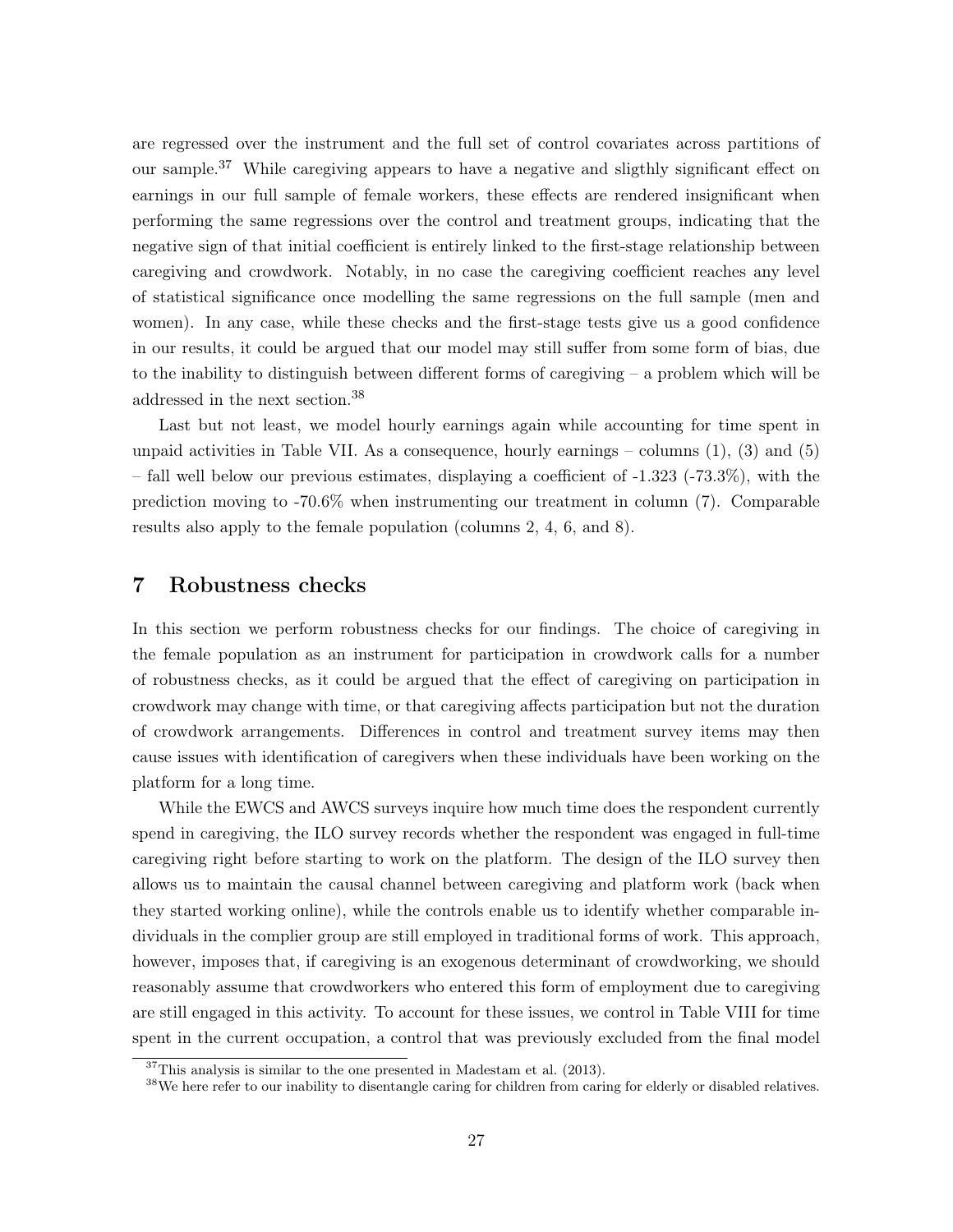due to its – obvious – collinear relationship with our outcome and treatment variables.

In the final model of Table VII, we made the assumption that most crowdworkers have not been engaged in this form of employment for a long time and the ones acting as caregivers when starting platform work are still engaged as such, based on the finding that 75.51% of crowdworkers have not been engaged in this form of employment for more than two years. We now relax this assumption in Table VIII, where we run the same final IV specifications from Table V, adding dummies for years spent in current occupation along with the previously chosen controls in columns (1) and (5).<sup>39</sup> In the following specifications – columns (2) to (4) and  $(5)$  to  $(8)$  – we perform a similar analysis by restricting the sample to people who have been working for less than 4 years, 2 years and finally 1 year. By comparing workers that have been working in their current occupation for similar time, the more we reduce the years they have been spending in their current occupation, the more our assumption that these workers are still in caregiving is made more reasonable: in this way, we believe to be able to filter out the effects of time spent in a given occupation through the first stage of the 2SLS model. The trade-off is that, the more we reduce our sample size, the more our estimates lose in precision. Nevertheless, the interpretation of our results stays relatively unchanged, with the coefficients retaining their signs and significance. The magnitude of our coefficient for platform work, however, seems somewhat sensible to the sample reduction: in any case, it never overestimates the coefficient of the OLS model, while remaining relatively stable after individuals with more than 5 years of employment have been accounted for. After adjusting for gender specific linear trends, as in equation (3), we can reasonably argue that working in crowdwork generates a negative effect on earnings sitting between 67.2 and 58.35% less than for comparable workers after controlling for time spent in current occupation.

Finally, as mentioned earlier, our econometric model may also raise a number of concerns with regards to the exogeneity of our instrument. Evidence from a number of studies – such as Kremer & Chen (2002) and D'Addio & Mira D'Ercole (2005) – suggests that fertility may be influenced by a number of social drivers. While we believe that our controls are sufficiently apt at filtering these influences out,  $40$  we here intend to relax this assumption and treat fertility as endogenous. Even if, as discussed, conflicting survey designs prevent us from fully separating individuals caring for children from the ones caring for disabled or elderly relatives, we can nonetheless identify individuals in caregiving who, at the same time, do not have kids – and, therefore, are most surely not caring for children. We then switch our instrument with the new one ('Caring for elderly or disabled relatives only') and present our results in Table IX, adopting the same approach used for the robustness checks in Table VIII. The reductions in the 'complier' treatment group leave to an increase in the variability of our estimates which

 $39$ The results are reported for both the 15h and 40h caregiving thresholds.

<sup>&</sup>lt;sup>40</sup>In particular, we believe that controls for education, marital status and household size can adequately capture these endogenous variations.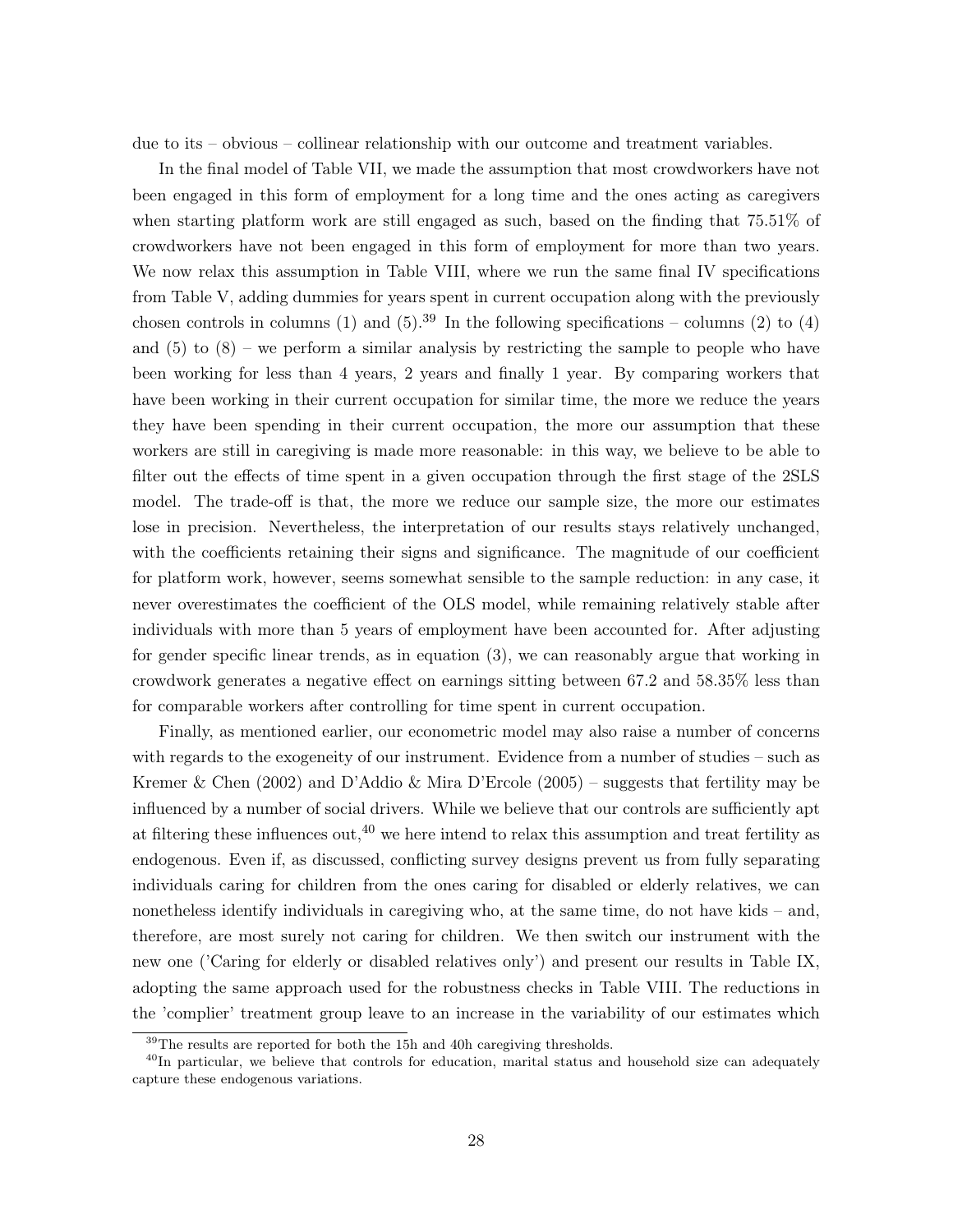| <b>2SL</b>                                                                                                                                                                                                                                                                                                      |                        |                           | Table VIII                        |                                          | S estimates of the effect of online platform work on hourly earnings in US $\&$ EU |                           |                               |                                          |
|-----------------------------------------------------------------------------------------------------------------------------------------------------------------------------------------------------------------------------------------------------------------------------------------------------------------|------------------------|---------------------------|-----------------------------------|------------------------------------------|------------------------------------------------------------------------------------|---------------------------|-------------------------------|------------------------------------------|
|                                                                                                                                                                                                                                                                                                                 | $US + EU$<br>E         | $\widetilde{\varrho}$     | $\widehat{\mathbb{G}}$            | $\bigoplus$                              | $US + EU$<br>စြ                                                                    | $\widehat{\circ}$         | E                             | $\circledast$                            |
|                                                                                                                                                                                                                                                                                                                 |                        | $\text{Caregiving (40h)}$ |                                   |                                          |                                                                                    | $\text{Caregiving}$ (40h) |                               |                                          |
|                                                                                                                                                                                                                                                                                                                 | 2SLS                   |                           |                                   |                                          | 2SLS                                                                               |                           |                               |                                          |
| VARIABLES                                                                                                                                                                                                                                                                                                       | full sample            | 4<br>$\frac{1}{2}$<br>V   | $\mathbf{\Omega}$<br>$\vert\vert$ | $\overline{\phantom{0}}$<br>$\vert\vert$ | female only                                                                        | 4<br>$\vert\vert$<br>V    | $\mathcal{C}$<br>$\vert\vert$ | $\overline{\phantom{0}}$<br>$\vert\vert$ |
| Working in crowdwork                                                                                                                                                                                                                                                                                            | $-1.101***$            | $-1.036***$               | $-1.116***$                       | $-1.005***$                              | $-0.854***$                                                                        | $-0.799***$               | $-0.865***$                   | $-0.826***$                              |
|                                                                                                                                                                                                                                                                                                                 | (0.230)                | (0.227)                   | (0.269)                           | (0.227)                                  | (0.236)                                                                            | (0.229)                   | (0.267)                       | (0.236)                                  |
| Female                                                                                                                                                                                                                                                                                                          | $-0.082***$<br>(0.011) | $-0.077$ ***<br>(0.017)   | $-0.087***$<br>(0.023)            | $-0.096***$<br>(0.022)                   |                                                                                    |                           |                               |                                          |
| Age                                                                                                                                                                                                                                                                                                             | $0.007*$               | $0.015***$                | $0.012**$                         | $0.019**$                                | 0.007                                                                              | $0.017*$                  | 0.013                         | $0.031***$                               |
|                                                                                                                                                                                                                                                                                                                 | (0.004)                | (0.006)                   | (0.006)                           | (0.009)                                  | (0.006)                                                                            | (0.010)                   | (0.013)                       | (0.012)                                  |
| Age squared                                                                                                                                                                                                                                                                                                     | $-0.000$               | $-0.000**$                | $-0.000$                          | $-0.000**$                               | $-0.000$                                                                           | $-0.000$                  | $-0.000$                      | $-0.000**$                               |
|                                                                                                                                                                                                                                                                                                                 | (0.000)                | (0.000)                   | (0.000)                           | (0.000)                                  | (0.000)                                                                            | (0.000)                   | (0.000)                       | (0.000)                                  |
| No. of people in household                                                                                                                                                                                                                                                                                      | $-0.004$               | $0.022***$                | $0.025***$                        | $-0.018$                                 | $-0.007$                                                                           | $0.032***$                | $0.043***$                    | $-0.025**$                               |
|                                                                                                                                                                                                                                                                                                                 | (0.006)                | (0.007)                   | (0.008)                           | (0.013)                                  | (0.008)                                                                            | (0.008)                   | (0.008)                       | (0.012)                                  |
| Main earner in household                                                                                                                                                                                                                                                                                        | $0.143***$             | $0.127***$                | $0.110***$                        | $0.102***$                               | $0.113***$                                                                         | $0.084***$                | 0.050                         | 0.040                                    |
|                                                                                                                                                                                                                                                                                                                 | (0.015)                | (0.016)                   | (0.019)                           | (0.031)                                  | (0.018)                                                                            | (0.026)                   | (0.033)                       | (0.039)                                  |
| Main source of income                                                                                                                                                                                                                                                                                           | 0.028                  | 0.059                     | $-0.013$                          | 0.066                                    | 0.266                                                                              | 0.267                     | 0.180                         | 0.217                                    |
|                                                                                                                                                                                                                                                                                                                 | (0.208)                | (0.183)                   | (0.211)                           | (0.160)                                  | (0.208)                                                                            | (0.182)                   | (0.199)                       | (0.173)                                  |
| Married or living with a partner                                                                                                                                                                                                                                                                                | $0.100***$             | $0.087***$                | $0.088***$                        | $0.097***$                               | $0.089***$                                                                         | $0.075**$                 | $0.075**$                     | $0.065**$                                |
|                                                                                                                                                                                                                                                                                                                 | (0.010)                | (0.014)                   | (0.017)                           | (0.025)                                  | (0.018)                                                                            | (0.032)                   | (0.036)                       | (0.032)                                  |
| Observations                                                                                                                                                                                                                                                                                                    | 30,673                 | 12,763                    | 8,848                             | 4,104                                    | 15,805                                                                             | 6,589                     | 4,570                         | 2,110                                    |
| Adjusted R-squared                                                                                                                                                                                                                                                                                              | 0.265                  |                           |                                   |                                          | 0.243                                                                              |                           |                               |                                          |
| State controls                                                                                                                                                                                                                                                                                                  | ${\rm Yes}$            | ${\rm Yes}$               | ${\rm Yes}$                       | ${\rm Yes}$                              | Yes                                                                                | ${\rm Yes}$               | ${\rm Yes}$                   | ${\rm Yes}$                              |
| Education controls                                                                                                                                                                                                                                                                                              | $\rm Yes$              | ${\rm Yes}$               | ${\rm Yes}$                       | ${\rm Yes}$                              | $\rm Yes$                                                                          | ${\rm Yes}$               | ${\rm Yes}$                   | $\ensuremath{\mathrm{Yes}}$              |
| Years in occupation controls                                                                                                                                                                                                                                                                                    | Yes                    | $\mathsf{S}^{\mathsf{O}}$ | $\overline{R}$                    | $\overline{S}$                           | $\rm Yes$                                                                          | $\mathsf{S}^{\mathsf{O}}$ | $\rm \stackrel{\circ}{\rm X}$ | $\rm \stackrel{\circ}{X}$                |
| F-Test                                                                                                                                                                                                                                                                                                          | 13.58                  | $20.72\,$                 | 20.93                             | 42.21                                    | 24.39                                                                              | 36.14                     | $37.74\,$                     | 61.96                                    |
| First Stage $\rm R^2$                                                                                                                                                                                                                                                                                           | 0.742                  | 747                       | 0.752                             | 0.759                                    | 0.722                                                                              | 0.735                     | 0.744                         | 0.768                                    |
| Notes: State clustered standard errors in parentheses. Dependent variable: natural logarithm of hourly nominal earnings (US dollars). Control sample<br>restricted to employedand self-employed American individuals in working age excluding freelancers working from home. From columns (2) to (4) and (7) to |                        |                           |                                   |                                          |                                                                                    |                           |                               |                                          |
| (9), the sample is restricted to individuals who have been working in their current occupation for less than 4 years, 2 years and finally 1 year.                                                                                                                                                               |                        |                           |                                   |                                          |                                                                                    |                           |                               |                                          |
|                                                                                                                                                                                                                                                                                                                 |                        |                           |                                   |                                          |                                                                                    |                           |                               |                                          |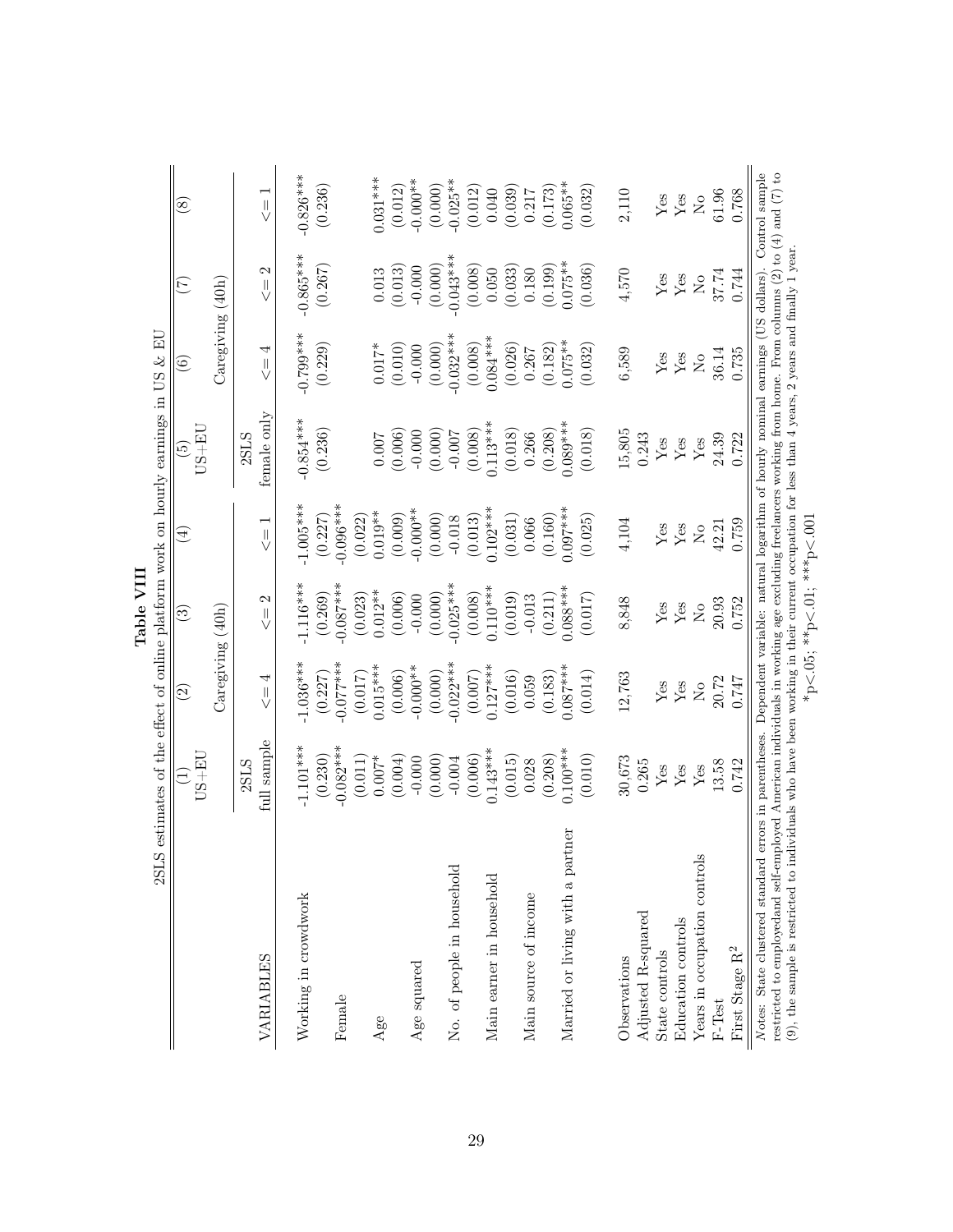| 2S <sub>L</sub>                                                                                                                                                                                                                                                                                              |                      |                                                                        | Lable 1A                                                               |                           | S estimates of the effect of online platform work on hourly earnings in US $\&$ EU |                            |                                       |                                        |
|--------------------------------------------------------------------------------------------------------------------------------------------------------------------------------------------------------------------------------------------------------------------------------------------------------------|----------------------|------------------------------------------------------------------------|------------------------------------------------------------------------|---------------------------|------------------------------------------------------------------------------------|----------------------------|---------------------------------------|----------------------------------------|
|                                                                                                                                                                                                                                                                                                              | $JS+EC$              | $\odot$                                                                | $\widehat{\mathbb{G}}$                                                 | $\widehat{A}$             | $JS + EI$<br>$\widetilde{\mathbb{G}}$                                              | $\odot$                    | E                                     | $\circled{s}$                          |
|                                                                                                                                                                                                                                                                                                              |                      | $\text{Caregiving}$ (40h)                                              |                                                                        |                           |                                                                                    | $\text{Caregiving}$ (40h)  |                                       |                                        |
|                                                                                                                                                                                                                                                                                                              | 2SLS                 |                                                                        |                                                                        |                           | 2SLS                                                                               |                            |                                       |                                        |
| VARIABLES                                                                                                                                                                                                                                                                                                    | full sample          | 4<br>$\parallel$                                                       | $\mathfrak{a}$<br>$\frac{1}{\sqrt{2}}$                                 | $\leq -1$                 | female only                                                                        | 4<br>$\vert\vert$<br>Ÿ     | $\mathcal{C}$<br>$\frac{1}{\sqrt{2}}$ | $\overline{ }$<br>$\frac{1}{\sqrt{2}}$ |
| Working in crowdwork                                                                                                                                                                                                                                                                                         | $-1.772***$          | $-1.299**$                                                             | $-1.393*$                                                              | $-1.192**$                | $-1.354***$                                                                        | $-0.994**$                 | $-1.178$                              | $-1.114$                               |
|                                                                                                                                                                                                                                                                                                              | (0.567)              | (0.506)                                                                | (0.844)                                                                | (0.496)                   | (0.483)                                                                            | (0.453)                    | (0.793)                               | (0.939)                                |
| Female                                                                                                                                                                                                                                                                                                       | $-0.075***$          | $0.073***$                                                             | $0.081***$                                                             | $0.093***$                |                                                                                    |                            |                                       |                                        |
|                                                                                                                                                                                                                                                                                                              | (0.012)              | (0.018)                                                                | (0.026)                                                                | (0.021)                   |                                                                                    |                            |                                       |                                        |
| Age                                                                                                                                                                                                                                                                                                          | 0.006                | $0.014**$                                                              | $0.012**$                                                              | $0.019*$                  | 0.007                                                                              | $0.017*$                   | 0.013                                 | $0.031***$                             |
|                                                                                                                                                                                                                                                                                                              | (0.004)              | (0.006)                                                                | (0.006)                                                                | (0.010)                   | (0.006)                                                                            | (0.010)                    | (0.014)                               | (0.012)                                |
| Age squared                                                                                                                                                                                                                                                                                                  | $-0.000$             | $-0.000**$                                                             | $-0.000$                                                               | $-0.000*$                 | $-0.000$                                                                           | $-0.000$                   | $-0.000$                              | $-0.000**$                             |
|                                                                                                                                                                                                                                                                                                              | (0.000)              | (0.000)                                                                | (0.000)                                                                | (0.000)                   | (0.000)                                                                            | (0.000)                    | (0.000)                               | (0.000)                                |
| No. of people in household                                                                                                                                                                                                                                                                                   | $-0.003$             | $-0.021***$                                                            | $-0.024***$                                                            | $-0.017$                  | $-0.007$                                                                           | $-0.031***$                | $-0.041***$                           | $-0.023*$                              |
|                                                                                                                                                                                                                                                                                                              | (0.006)              | (0.007)                                                                | (0.009)                                                                | (0.013)                   | (0.008)                                                                            | (0.008)                    | (0.010)                               | (0.013)                                |
| Main earner in household                                                                                                                                                                                                                                                                                     | $0.160***$           | $0.140***$                                                             | $0.126***$                                                             | $0.115***$                | $0.126***$                                                                         | $0.094***$                 | 0.071                                 | 0.060                                  |
|                                                                                                                                                                                                                                                                                                              | (0.020)              | (0.027)                                                                | (0.046)                                                                | (0.044)                   | (0.021)                                                                            | (0.033)                    | (0.060)                               | (0.072)                                |
| Main source of income                                                                                                                                                                                                                                                                                        | $-0.547$             | $-0.157$                                                               | $-0.241$                                                               | $-0.080$                  | $-0.151$                                                                           | 0.112                      | $-0.068$                              | 0.002                                  |
|                                                                                                                                                                                                                                                                                                              | (0.503)              | (0.438)                                                                | (0.701)                                                                | (0.392)                   | (0.431)                                                                            | (0.390)                    | (0.634)                               | (0.709)                                |
| Married or living with a partner                                                                                                                                                                                                                                                                             | $0.100***$           | $0.087***$                                                             | $0.090***$                                                             | $0.099***$                | $0.096***$                                                                         | $0.080**$                  | $0.087*$                              | 0.078                                  |
|                                                                                                                                                                                                                                                                                                              | (0.011)              | (0.014)                                                                | (0.019)                                                                | (0.026)                   | (0.019)                                                                            | (0.035)                    | (0.050)                               | (0.056)                                |
| Observations                                                                                                                                                                                                                                                                                                 | 30,673               | 12,763                                                                 | 8,848                                                                  | 4,104                     | 15,805                                                                             | 6,589                      | 4,570                                 | 2,110                                  |
| Adjusted R-squared                                                                                                                                                                                                                                                                                           | 0.238                |                                                                        |                                                                        |                           | 0.238                                                                              |                            |                                       |                                        |
| State controls                                                                                                                                                                                                                                                                                               | ${\rm Yes}$          | ${\rm Yes}$                                                            | ${\rm Yes}$                                                            | ${\rm Yes}$               | ${\rm Yes}$                                                                        | ${\rm Yes}$                | ${\rm Yes}$                           | ${\rm Yes}$                            |
| Education controls                                                                                                                                                                                                                                                                                           | $\operatorname{Yes}$ | $\operatorname{Yes}$                                                   | ${\rm Yes}$                                                            | $\mathbf{Yes}$            | $\operatorname{Yes}$                                                               | $\mathbf{Yes}$             | $\mathbf{Y}\mathbf{es}$               | $\operatorname{Yes}$                   |
| S<br>Years in occupation control                                                                                                                                                                                                                                                                             | Yes                  | $\rm \stackrel{\circ}{\rm \stackrel{\circ}{\rm \scriptscriptstyle M}}$ | $\rm \stackrel{\circ}{\rm \stackrel{\circ}{\rm \scriptscriptstyle M}}$ | $\rm \stackrel{\circ}{X}$ | $\operatorname{Yes}$                                                               | $\stackrel{\circ}{\simeq}$ | $\rm _{N}^{\circ}$                    | $\rm \stackrel{\circ}{Z}$              |
| $\mbox{F-Test}$                                                                                                                                                                                                                                                                                              | 12.68                | 10.62                                                                  | 6.485                                                                  | 14.79                     | 24.68                                                                              | 22.05                      | 13.35                                 | 14.34                                  |
| First Stage $\rm R^2$                                                                                                                                                                                                                                                                                        | 0.740                | 0.742                                                                  | 0.745                                                                  | 0.752                     | 0.716                                                                              | 0.725                      | 0.729                                 | 0.751                                  |
| Notes: State clustered standard errors in parentheses. Dependent variable: natural logarithm of hourly nominal earnings (US dollars). Control sample                                                                                                                                                         |                      |                                                                        |                                                                        |                           |                                                                                    |                            |                                       |                                        |
| restricted to employedand self-employed American individuals in working age excluding freelancers working from home. From columns (2) to (4) and (7) to<br>(9), the sample is restricted to individuals who have been working in their current occupation for less than 4 years, 2 years and finally 1 year. |                      |                                                                        |                                                                        |                           |                                                                                    |                            |                                       |                                        |
|                                                                                                                                                                                                                                                                                                              |                      |                                                                        | *p<.05; **p<.01; ***p<.001                                             |                           |                                                                                    |                            |                                       |                                        |
|                                                                                                                                                                                                                                                                                                              |                      |                                                                        |                                                                        |                           |                                                                                    |                            |                                       |                                        |

\*p<.05; \*\*p<.01; \*\*\*p<.001

Table IX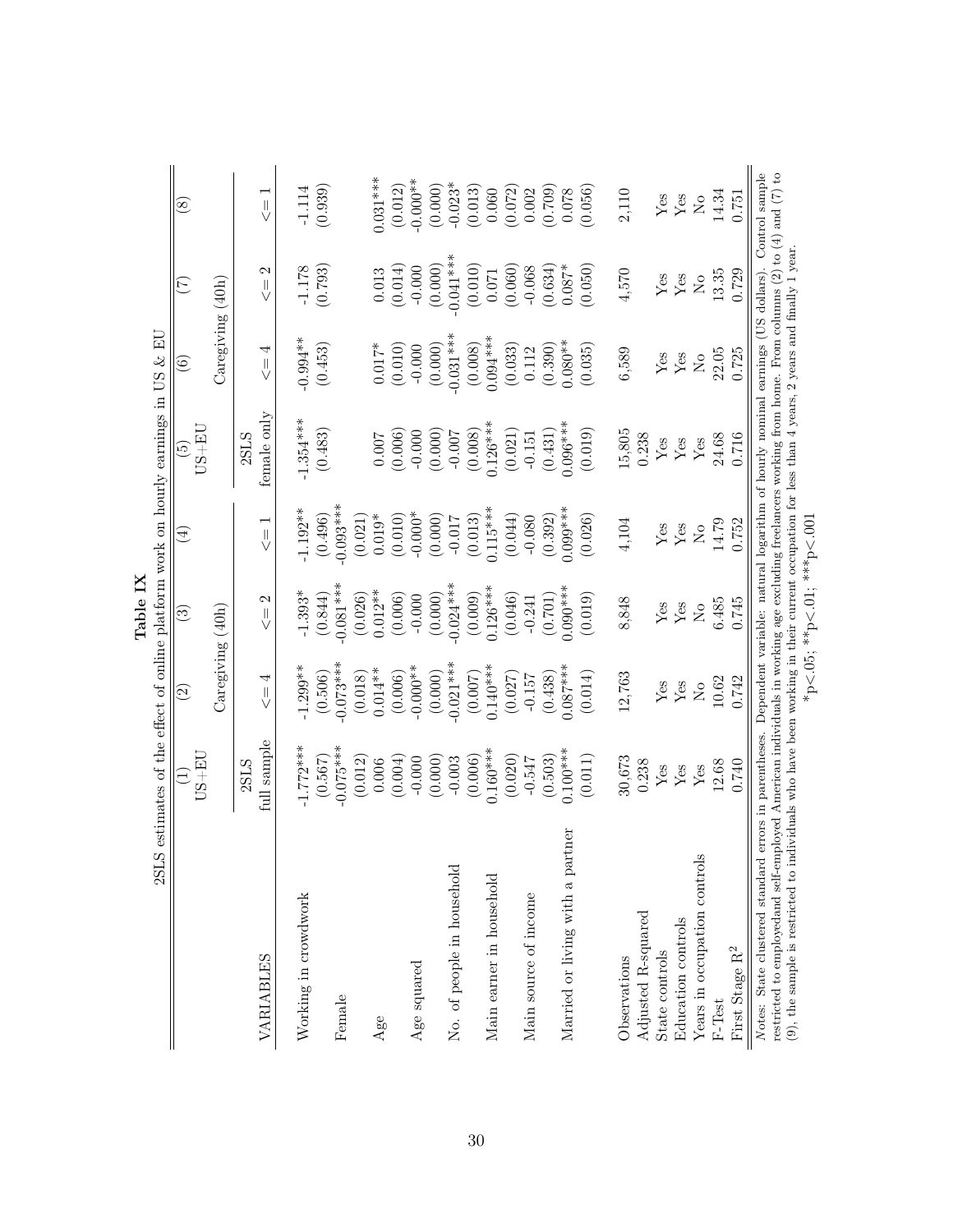this time appear particularly sensible to the reduction in sample size. Since this time we are only able to compare individuals with no children, some kind of bias can still be expected: in fact, while our estimates maintain their sign and do not diverge too much from our results in Table VIII, they surely suffer from some level of overestimation. In any case, these results do not contradict our previous findings.

#### 8 Conclusions

In this paper we have provided an empirical analysis of the effect of crowdwork on working conditions in both the United States and Europe. We use a quasi-experimental design and we assemble data from different sources, coming from online surveys on crowdworkers, web plugins and commonly used extensive surveys on workers' conditions in the US and Europe. To the best of our knowledge, this is one of the first attempts to provide an unbiased comparison of platform and traditional workers in terms of earnings and working conditions. While we show that the effect of crowdsourcing on earnings is not as large as it could be expected from descriptive statistics, our estimates still cast a dark light over platform work: crowdsourcers still earn 70.6% less than comparable workers in terms of ability, while spending nearly as much time working in the platform as their counterparts do in traditional occupations. Most importantly, labour force in crowdworking arrangements appears to be highly under-utilised, with all crowdworkers being more likely to be left wanting for more work than comparable individuals. All these findings, along with the fact that these individuals do not appear to be looking for other jobs more than 'traditional' workers, relegate crowdworkers into a new category of idle workers whose human capital is not being fully utilised nor adequately compensated.

It should be noted that while these results mostly hold for US and EU platform workers, the external validity of our estimates is threatened by the nature of crowdwork platforms themselves and, while our conclusions may be extended to routine-task intensive platforms such as Crowdflower or Clickworker, our analysis may not hold in other contexts where more diversified tasks, requiring more creative input from service providers, are offered, such as in the case of UpWork.<sup>41</sup>

Finally, it should be highlighted that we have here only compared the effects of crowdwork between similar workers in terms of their ability and their personal characteristics, but we have not delved into the causes of the differences in earnings and job quality between crowdworkers and traditional workers. We were able to exclude that most of these differences were caused by the routine and abstract content of online platform jobs, as workers with comparable routine and abstract tasks still retain most of their salary premium, indicating that the relative

 $41$ Though a case could be made that Upwork and similar freelance marketplaces (as defined in Berg et al., 2018) are inherently different from the crowdwork arragements we studied.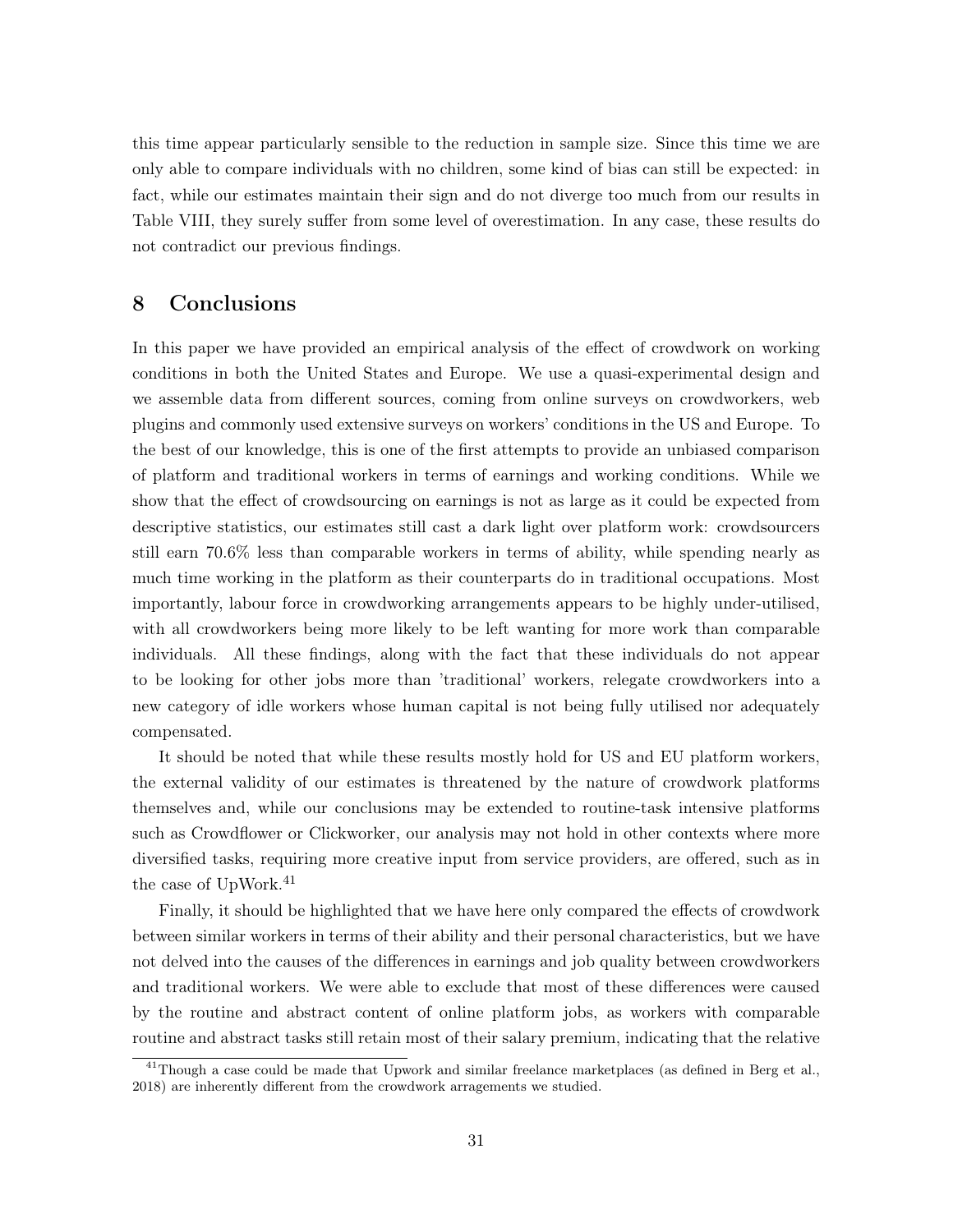simplicity and repetitiveness of these tasks does not necessarily lead to a sizeable decrease in earnings. This leads us to believe that this effect could be better explained by the following factors:

- 1. the competition from equally skilled but cheaper labour from other countries within the same platform;
- 2. the lack of labour rights and minimum standards stemming from the status of independent contractors.

In the first case, the influx of 'digital immigrants' may lead to an increase in labour supply and infra-task competition, lowering remunerations. In the second case, the monopsonistic nature of platforms enables them to impose a heavy markup over their workers, while allowing clients to operate at prices well below the market's marginal costs. We believe that the poor working conditions crowdsourcers have to live with are the result of an interplay between these elements, and it is up to future research to test each of these hypotheses individually, disentangling the effect of each one of them from the other.

### References

- Acemoglu, D. & Autor, D. (2011). Skills, tasks and technologies: Implications for employment and earnings. In Handbook of Labor Economics (pp. 1043–1171). Elsevier.
- Adams, A. & Berg, J. (2017). When home affects pay: An analysis of the gender pay gap among crowdworkers. SSRN Electronic Journal.
- Altonji, J. G. & Blank, R. M. (1999). Race and gender in the labor market. In *Handbook of* Labor Economics chapter 48, (pp. 3143–3259). Elsevier.
- Amiti, M. & Wei, S.-J. (2009). Service offshoring and productivity: Evidence from the US. World Economy, 32(2), 203–220.
- Amiti, M., Wei, S.-J., Haskel, J., & Auriol, E. (2005). Fear of service outsourcing: Is it justified? Economic Policy, 20(42), 307–347.
- Angrist, J. D. (2006). Instrumental variables methods in experimental criminological research: what, why and how. *Journal of Experimental Criminology*, 2(1), 23–44.
- Angrist, J. D. & Krueger, A. B. (1991). Does compulsory school attendance affect schooling and earnings? The Quarterly Journal of Economics, 106(4), 979–1014.
- Angrist, J. D. & Krueger, A. B. (1995). Split-sample instrumental variables estimates of the return to schooling. Journal of Business  $\mathcal C$  Economic Statistics, 13(2), 225.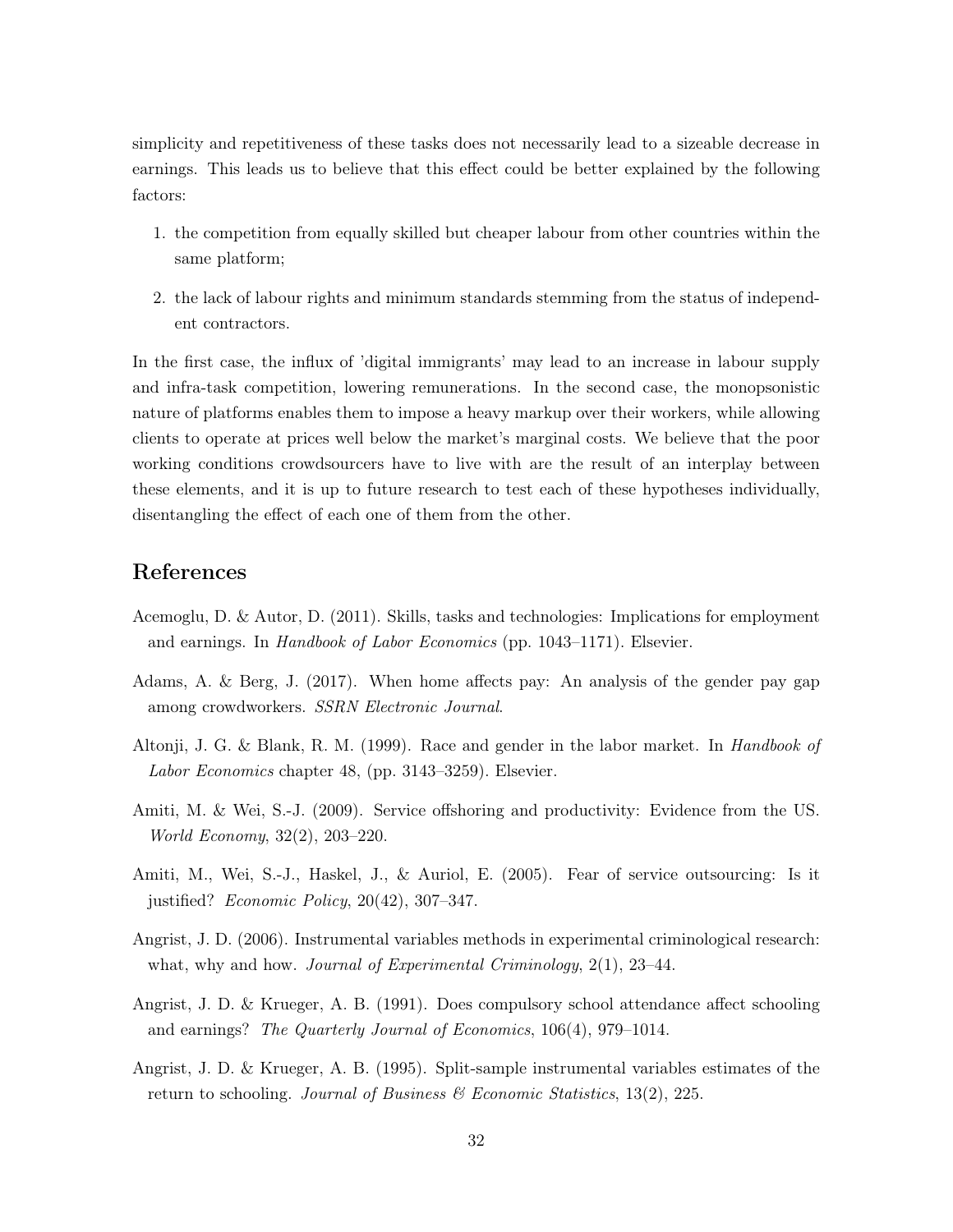- Angrist, J. D. & Pischke, J.-S. (2011). *Mostly Harmless Econometrics*. Princeton University Press.
- Arulampalam, W., Booth, A. L., & Bryan, M. L. (2007). Is there a glass ceiling over europe? exploring the gender pay gap across the wage distribution. ILR Review,  $60(2)$ , 163–186.
- Autor, D. H. & Dorn, D. (2013). The growth of low-skill service jobs and the polarization of the US labor market. American Economic Review, 103(5), 1553–1597.
- Azmat, G. & Petrongolo, B. (2014). Gender and the labor market: What have we learned from field and lab experiments? Labour Economics, 30, 32–40.
- Berg, J. (2015). Income security in the on-demand economy: Findings and policy lessons from a survey of crowdworkers. Comparative Labor Law and Policy Journal, 37, 543.
- Berg, J., Furrer, M., Harmon, E., Rani, U., & Silberman, M. S. (2018). Digital labour platforms and the future of work: Towards decent work in the online world. Technical report, International Labour Office.
- Berinsky, A. J., Huber, G. A., & Lenz, G. S. (2012). Evaluating online labor markets for experimental research: Amazon.com's mechanical turk. Political Analysis, 20(03), 351–368.
- Bick, A. (2016). The Quantitative Role of Child Care for Female Labor Force Participation and Fertility. Journal of the European Economic Association, 14(3), 639–668.
- Blank, R. M. (1998). Labor market dynamics and part-time work. Research in Labor Economics, 17.
- Blau, F. D. & Kahn, L. M. (2003). Understanding international differences in the gender pay gap. Journal of Labor Economics, 21(1), 106–144.
- Borchert, K., Hirth, M., Kummer, M., Laitenberger, U., Slivko, O., & Viete, S. (2018). Unemployment and online labor. *ZEW Discussion Paper No.* 18-023.
- Bound, J., Jaeger, D. A., & Baker, R. M. (1995). Problems with instrumental variables estimation when the correlation between the instruments and the endogenous explanatory variable is weak. Journal of the American Statistical Association, 90(430), 443–450.
- Card, D. & Krueger, A. B. (1992). Does school quality matter? returns to education and the characteristics of public schools in the united states. Journal of Political Economy, 100(1), 1–40.
- Cynkar, P. & Mendes, E. (2011). More than one in six american workers also act as caregivers. Gallup, Available at: https://news.gallup.com/poll/148640/one-six-american-workers-actcaregivers.aspx.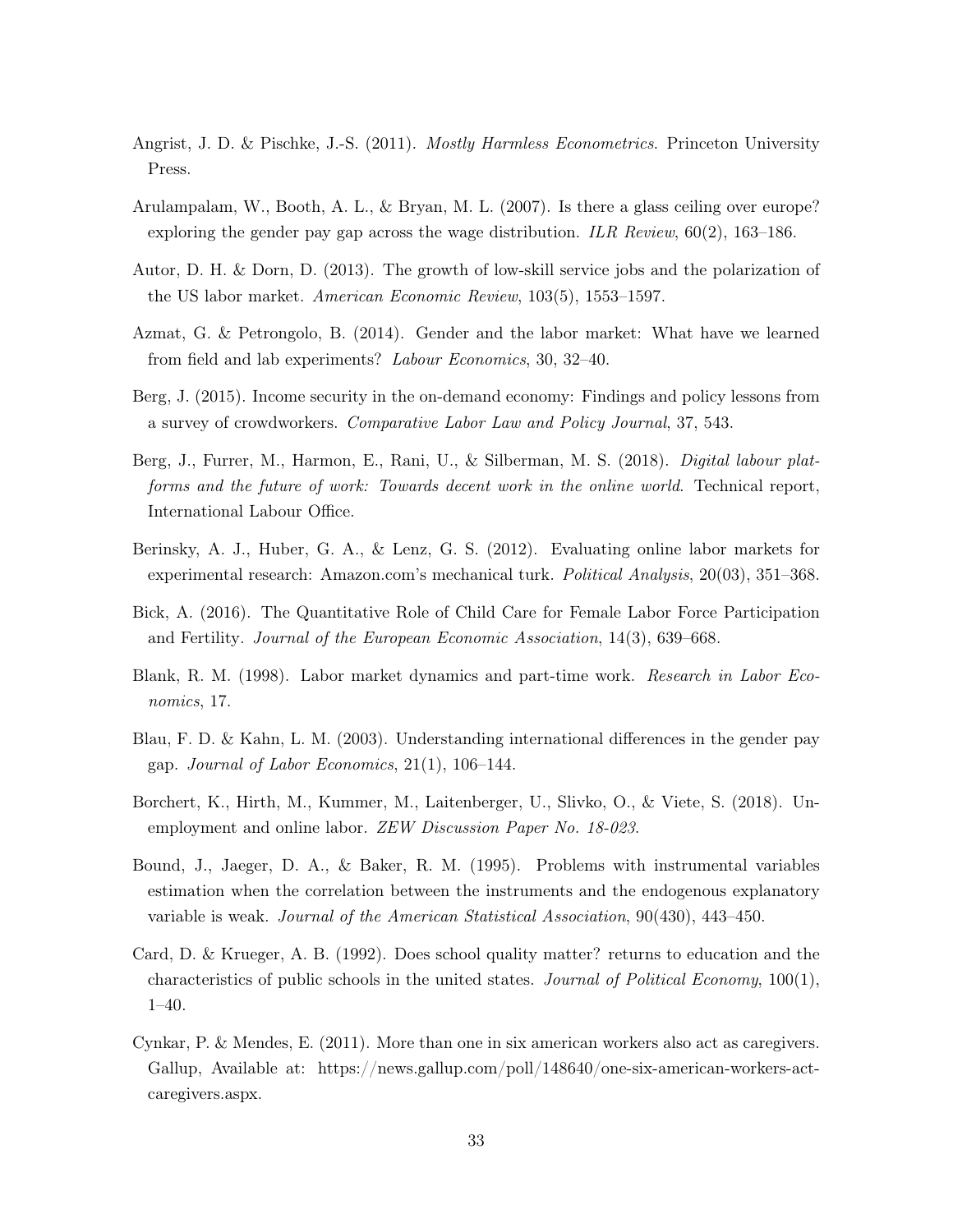- D'Addio, A. C. & Mira D'Ercole, M. (2005). Trends and determinants of fertility rates. OECD Social, Employment and Migration Working Papers, (27).
- De Groen, W. P., Lenaerts, K., Bosc, R., & Paquier, F. (2017). Impact of digitalisation and the on-demand economy on labour markets and the consequences for employment and industrial relations. final study. CEPS Special Report.
- De Stefano, V. (2015). The rise of the just-in-time workforce: On-demand work, crowdwork, and labor protection in the gig-economy. Comparative Labor Law and Policy Journal, 37, 471.
- Degryse, C. (2016). Digitalisation of the economy and its impact on labour markets. ETUI Research Paper - Working Paper 2016.02.
- Difallah, D., Filatova, E., & Ipeirotis, P. (2018). Demographics and dynamics of mechanical turk workers. In Proceedings of the Eleventh ACM International Conference on Web Search and Data Mining: ACM Press.
- Earle, A. & Heymann, J. (2012). The cost of caregiving: wage loss among caregivers of elderly and disabled adults and children with special needs. Community, Work & Family, 15(3), 357–375.
- Ermisch, J. F. & Wright, R. E. (1993). Wage offers and full-time and part-time employment by british women. The Journal of Human Resources, 28(1), 111–133.
- Eurofound (2015). New forms of employment. Publication Office of the European Union, Luxembourg.
- European Foundation For The Improvement Of Living And Working Conditions (2017). European working conditions survey, 2015.
- Gerstel, N. & Gallagher, S. K. (2001). Men's caregiving. *Gender & Society*, 15(2), 197–217.
- Görg, H. & Hanley, A. (2005). Labour demand effects of international outsourcing: Evidence from plant-level data. International Review of Economics and Finance, 14(3), 365–376.
- Hara, K., Adams, A., Milland, K., Savage, S., Callison-Burch, C., & Bigham, J. P.  $(2017)$ . A data-driven analysis of workers' earnings on amazon mechanical turk.  $CoRR$ , abs/1712.05796.
- Harris, S. D. & Krueger, A. B. (2015). A proposal for modernizing labor laws for twenty-firstcentury work: The" independent worker". The Hamilton Project Discussion Papers.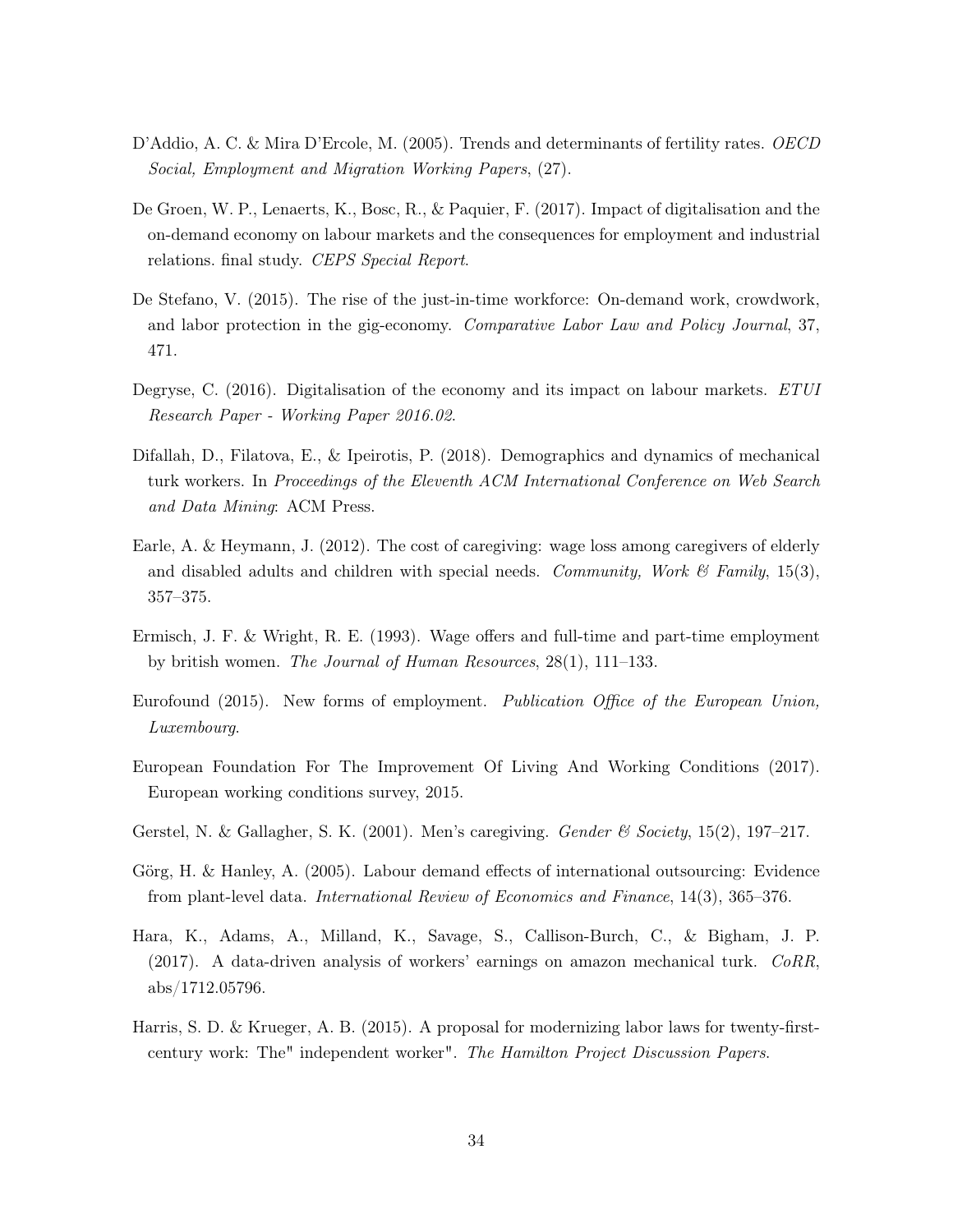- Horton, J., Kerr, W. R., & Stanton, C. (2017). Digital Labor Markets and Global Talent Flows. Working Paper 23398, National Bureau of Economic Research.
- Horton, J. J. & Chilton, L. B. (2010). The labor economics of paid crowdsourcing. In Proceedings of the 11th ACM conference on Electronic Commerce: ACM Press.
- Horton, J. J., Rand, D. G., & Zeckhauser, R. J. (2011). The online laboratory: conducting experiments in a real labor market. Experimental Economics, 14(3), 399–425.
- Hotchkiss, J. L. (1991). The definition of part-time employment: A switching regression model with unknown sample selection. *International Economic Review*,  $32(4)$ , 899–917.
- Huws, U., Spencer, N. H., Syrdal, D. S., & Holts, K. (2017). Work in the Gig Economy - Employment in the Era of Online Platforms. FEPS Studies, Foundation for European Progressive Studies, Brussels.
- Inoue, A. & Solon, G. (2010). Two-sample instrumental variables estimators. Review of Economics and Statistics, 92(3), 557–561.
- Ipeirotis, P. G. (2010). Analyzing the Amazon Mechanical Turk marketplace. XRDS, 17(2), 16–21.
- Katz, L. & Krueger, A. (2016). The rise and nature of alternative work arrangements in the united states, 1995-2015. NBER Working Paper Series, (No. w226667).
- Kremer, M. & Chen, D. L. (2002). Income distribution dynamics with endogenous fertility. Journal of Economic Growth, 7(3), 227–258.
- LaLonde, R. J. (1986). Evaluating the econometric evaluations of training programs with experimental data. The American Economic Review, 76(4), 604–620.
- Madestam, A., Shoag, D., Veuger, S., & Yanagizawa-Drott, D. (2013). Do political protests matter? evidence from the tea party movement. The Quarterly Journal of Economics, 128(4), 1633–1685.
- Maestas, N., J. Mullen, K., Powell, D., von Wachter, T., & B. Wenger, J. (2017). The american working conditions survey data: Codebook and data description. Santa Monica, CA: RAND Corporation.
- Marks, N. F., Lambert, J. D., & Choi, H. (2002). Transitions to caregiving, gender, and psychological well-being: A prospective u.s. national study. Journal of Marriage and Family, 64(3), 657–667.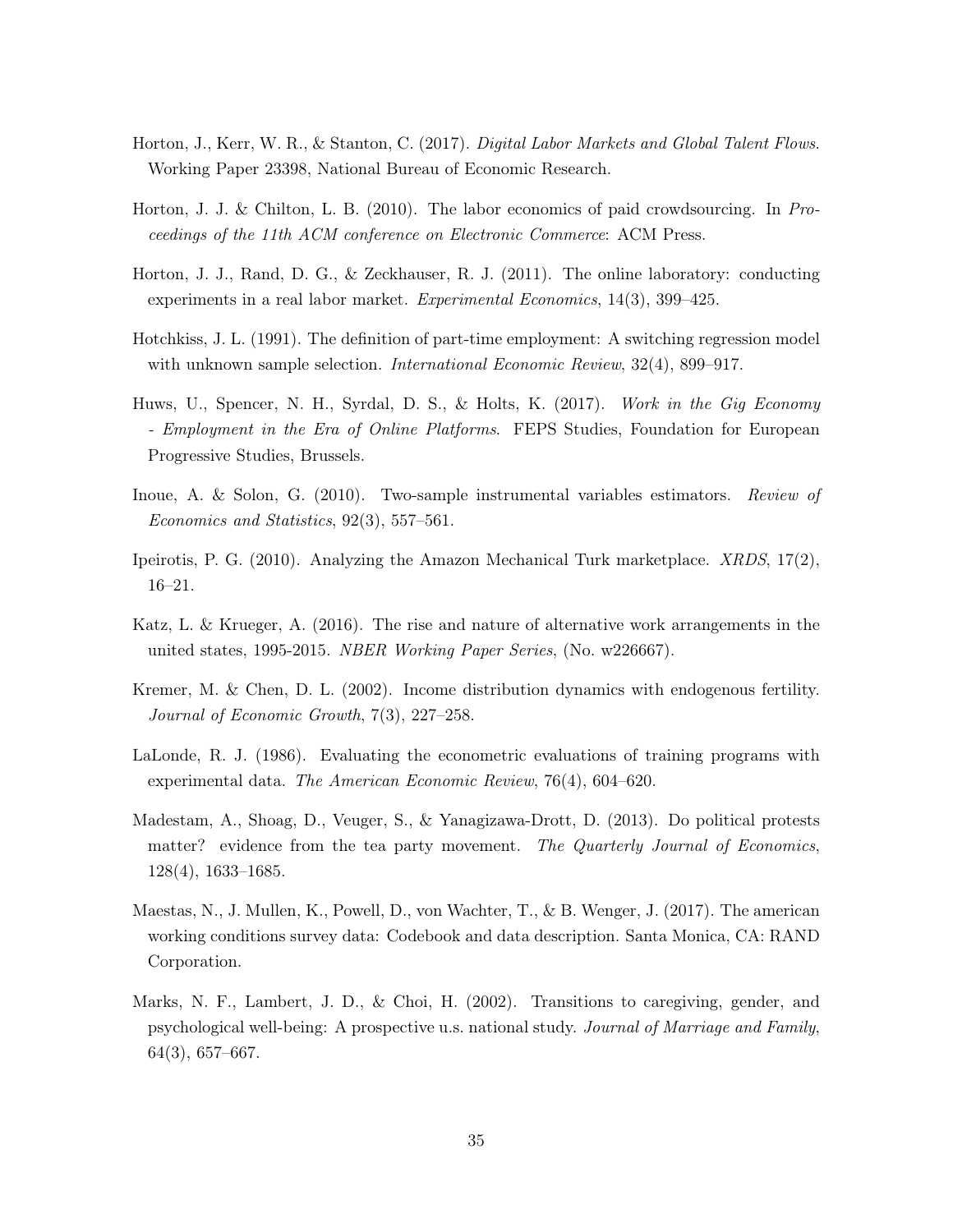- Mason, W. & Suri, S. (2011). Conducting behavioral research on amazon's mechanical turk. Behavior Research Methods, 44(1), 1–23.
- Mason, W. & Watts, D. J. (2009). Financial incentives and the "performance of crowds". In Proceedings of the ACM SIGKDD Workshop on Human Computation - HCOMP: ACM Press.
- OECD (2016). New forms of work in the digital economy. OECD Digital Economy Papers, (260).
- OECD (2017). Future of work and skills. Paper presented at the 2nd Meeting of the G20 Employment Working Group.
- Ottaviano, G. I., Peri, G., & Wright, G. (2013). Immigration, offshoring and american jobs. American Economic Review, 103(5), 1925–59.
- Paolacci, G., Chandler, J., & Ipeirotis, P. G. (2010). Running experiments on amazon mechanical turk. Judgment and Decision Making, 5, 411–419.
- Peer, E., Brandimarte, L., Samat, S., & Acquisti, A. (2017). Beyond the turk: Alternative platforms for crowdsourcing behavioral research. Journal of Experimental Social Psychology, 70, 153–163.
- Prassl, J. & Risak, M. (2015). Uber, taskrabbit, and co.: Platforms as employers-rethinking the legal analysis of crowdwork. Comparative Labor Law and Policy Journal, 37, 619.
- Prpic, J. & Shukla, P. (2016). Crowd science: Measurements, models, and methods. In 2016 49th Hawaii International Conference on System Sciences (HICSS): IEEE.
- Prpić, J., Shukla, P. P., Kietzmann, J. H., & McCarthy, I. P. (2015). How to work a crowd: Developing crowd capital through crowdsourcing. Business Horizons, 58(1), 77–85.
- Singer, Y. & Mittal, M. (2011). Pricing tasks in online labor markets. In *Proceedings of the* 11th AAAI Conference on Human Computation, AAAIWS'11-11 (pp. 55–60).: AAAI Press.
- Valenduc, G. & Vendramin, P. (2016). Work in the digital economy: Sorting the old from the new. ETUI Research Paper - Working Paper 2016.03.
- Wakabayashi, C. & Donato, K. M. (2005). The consequences of caregiving: Effects on women's employment and earnings. Population Research and Policy Review, 24(5), 467–488.
- Zhao Q., Wang J., B. J. & D., S. (2017). Two-sample instrumental variable analyses using heterogeneous samples. Technical report, University of Pennsylvania.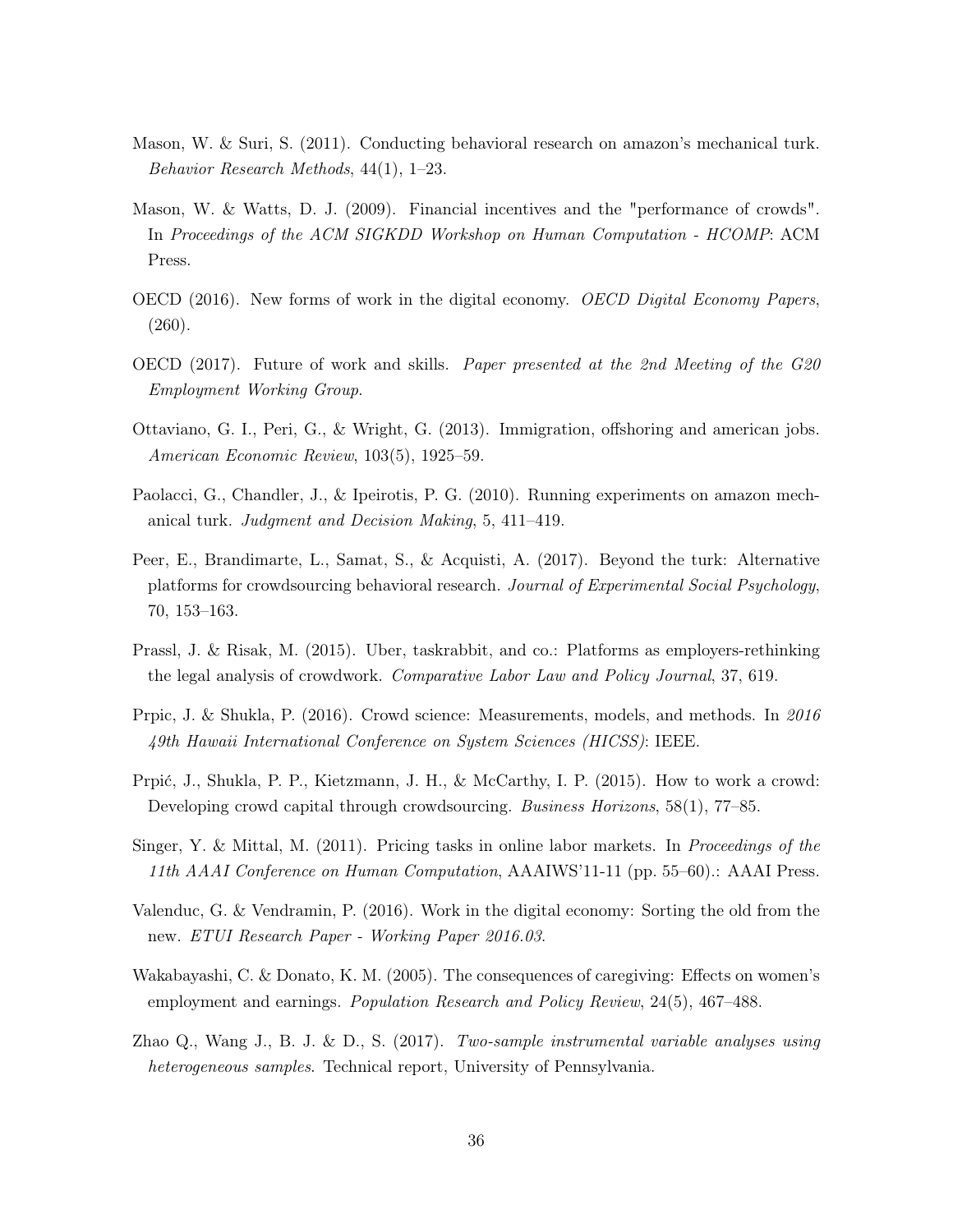## Appendix - Summary statistics

|                                  |       | (1)    |       |                  |                  |                  |                  |              |
|----------------------------------|-------|--------|-------|------------------|------------------|------------------|------------------|--------------|
|                                  | count | mean   | sd    | min              | p5               | p50              | p95              | max          |
| Hourly nominal earnings (USD)    | 1847  | 30.77  | 207.9 | $\overline{0}$   | 2.301            | 17.58            | 58.81            | 10547.9      |
| Weekly working hours             | 1910  | 39.06  | 11.65 | $\overline{0}$   | 20               | 40               | 60               | 112          |
| Age                              | 1941  | 41.02  | 12.61 | 18               | 21               | 41               | 61               | 64           |
| Female                           | 1941  | 0.463  | 0.499 | $\theta$         | $\overline{0}$   | $\overline{0}$   | 1                | $\mathbf{1}$ |
| Married or living with a partner | 1941  | 0.516  | 0.500 | $\theta$         | $\boldsymbol{0}$ | $\mathbf{1}$     | 1                | $\mathbf{1}$ |
| No. of people in household       | 1941  | 3.063  | 1.672 | 1                | $\mathbf{1}$     | 3                | $6\phantom{.}6$  | 12           |
| Main earner in household         | 1891  | 0.603  | 0.489 | $\overline{0}$   | $\boldsymbol{0}$ | 1                | 1                | $\mathbf{1}$ |
| Educ.: no high school diploma    | 1941  | 0.0638 | 0.244 | $\overline{0}$   | $\boldsymbol{0}$ | $\boldsymbol{0}$ | 1                | $\mathbf{1}$ |
| Educ.: high school diploma       | 1941  | 0.502  | 0.500 | $\overline{0}$   | $\boldsymbol{0}$ | 1                | 1                | 1            |
| Educ.: technical/associate       | 1941  | 0.0966 | 0.296 | $\overline{0}$   | $\boldsymbol{0}$ | $\theta$         | 1                | 1            |
| Educ.: bachelor's degree         | 1941  | 0.208  | 0.406 | $\boldsymbol{0}$ | $\boldsymbol{0}$ | $\boldsymbol{0}$ | 1                | $\mathbf{1}$ |
| Educ.: master's degree           | 1941  | 0.0944 | 0.292 | $\overline{0}$   | $\boldsymbol{0}$ | $\boldsymbol{0}$ | 1                | 1            |
| Educ.: higher                    | 1941  | 0.0356 | 0.185 | $\boldsymbol{0}$ | $\boldsymbol{0}$ | $\boldsymbol{0}$ | $\boldsymbol{0}$ | 1            |
| Health: Very Good                | 1891  | 0.132  | 0.338 | $\overline{0}$   | $\boldsymbol{0}$ | $\boldsymbol{0}$ | 1                | $\mathbf{1}$ |
| Health: Good                     | 1891  | 0.407  | 0.491 | $\overline{0}$   | $\overline{0}$   | $\theta$         | $\mathbf{1}$     | $\mathbf{1}$ |
| Health: Fair                     | 1891  | 0.345  | 0.475 | $\overline{0}$   | $\boldsymbol{0}$ | $\boldsymbol{0}$ | 1                | $\mathbf{1}$ |
| Health: Poor                     | 1891  | 0.0991 | 0.299 | $\boldsymbol{0}$ | $\boldsymbol{0}$ | $\boldsymbol{0}$ | $\mathbf{1}$     | $\mathbf{1}$ |
| Health: Very Poor                | 1891  | 0.0176 | 0.132 | $\overline{0}$   | $\overline{0}$   | $\overline{0}$   | $\overline{0}$   | 1            |
| Caregiving $(15h/\text{week})$   | 1941  | 0.149  | 0.356 | $\overline{0}$   | $\overline{0}$   | $\overline{0}$   | 1                | $\mathbf{1}$ |
| Caregiving $(40h/\text{week})$   | 1941  | 0.0824 | 0.275 | $\theta$         | $\boldsymbol{0}$ | $\boldsymbol{0}$ | 1                | 1            |

Table A.1

Descriptive statistics, US traditional occupations controls (AWCS 2015)

N otes: Weighted summary statistics. Control sample restricted to employed and self-employed individuals in working age, excluding freelancers working from home.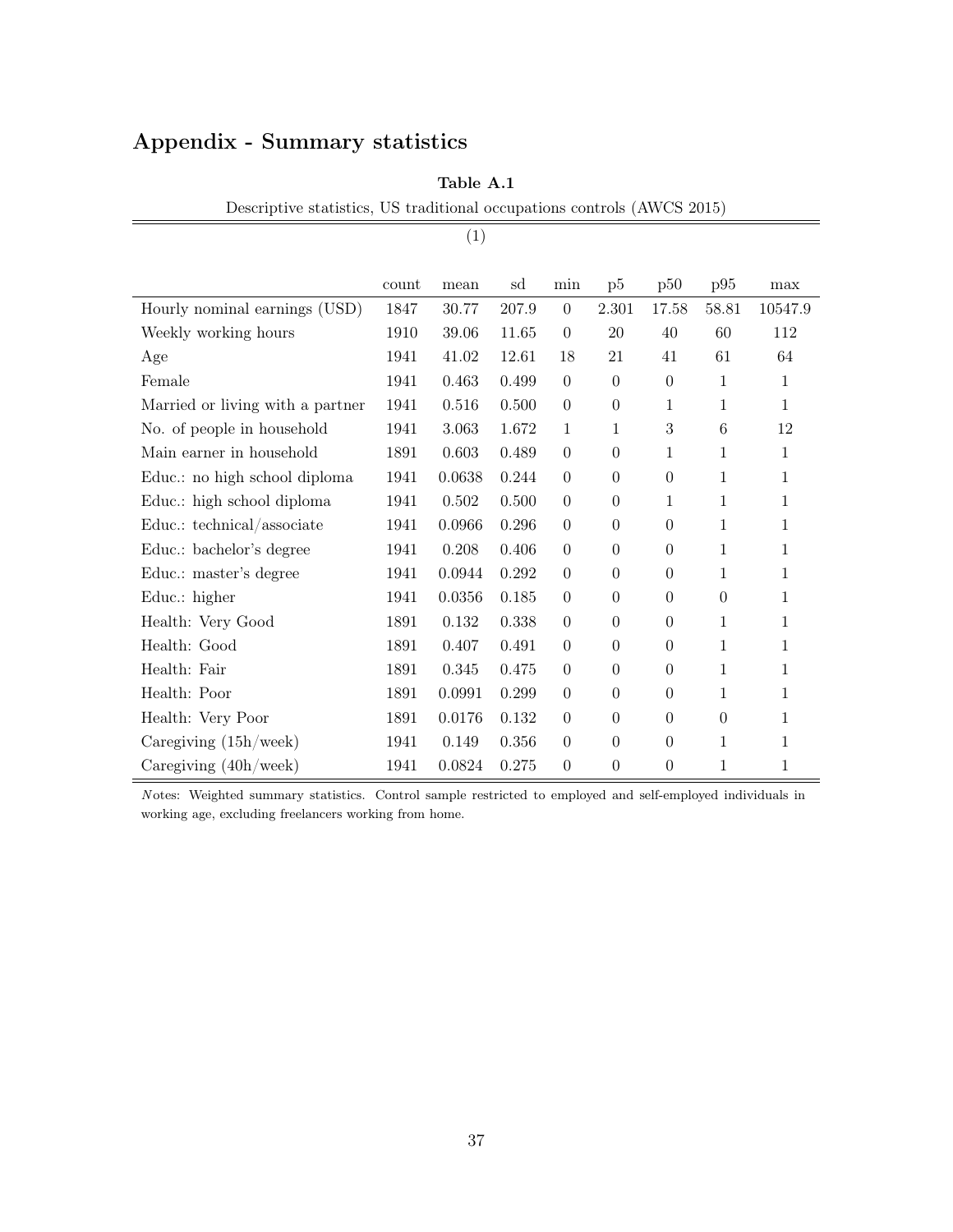|                                  | count | mean    | sd     | min              | p5             | p50      | p95          | max          |
|----------------------------------|-------|---------|--------|------------------|----------------|----------|--------------|--------------|
| Hourly nominal earnings (USD)    | 26991 | 17.06   | 91.89  | 0.00319          | 3.935          | 11.83    | 29.77        | 5687.8       |
| Weekly working hours             | 31650 | 37.18   | 11.90  | 1                | 15             | 40       | 55           | 126          |
| Age                              | 32429 | 42.21   | 11.39  | 15               | 23             | 43       | 60           | 64           |
| Female                           | 32429 | 0.478   | 0.500  | $\overline{0}$   | $\theta$       | $\theta$ | 1            | 1            |
| Married or living with a partner | 32429 | 0.697   | 0.459  | $\boldsymbol{0}$ | $\theta$       | 1        | $\mathbf{1}$ | $\mathbf{1}$ |
| No. of people in household       | 32312 | 2.882   | 1.268  | 1                | 1              | 3        | 5            | 10           |
| Main earner in household         | 32429 | 0.595   | 0.491  | $\boldsymbol{0}$ | $\theta$       | 1        | 1            | 1            |
| Educ.: no high school diploma    | 32316 | 0.161   | 0.367  | $\overline{0}$   | $\theta$       | $\theta$ | $\mathbf{1}$ | 1            |
| Educ.: high school diploma       | 32316 | 0.448   | 0.497  | $\overline{0}$   | $\theta$       | $\theta$ | $\mathbf{1}$ | 1            |
| Educ.: technical/associate       | 32316 | 0.147   | 0.354  | $\theta$         | $\theta$       | $\theta$ | $\mathbf{1}$ | 1            |
| Educ.: bachelor's degree         | 32316 | 0.127   | 0.333  | $\overline{0}$   | $\theta$       | $\theta$ | 1            | 1            |
| Educ.: master's degree           | 32316 | 0.108   | 0.311  | $\boldsymbol{0}$ | $\theta$       | $\theta$ | 1            | $\mathbf{1}$ |
| Educ.: higher                    | 32316 | 0.00856 | 0.0921 | $\overline{0}$   | $\Omega$       | $\Omega$ | $\Omega$     | 1            |
| Health: Very Good                | 32400 | 0.261   | 0.439  | $\boldsymbol{0}$ | $\theta$       | $\theta$ | $\mathbf{1}$ | 1            |
| Health: Good                     | 32400 | 0.532   | 0.499  | $\overline{0}$   | $\theta$       | 1        | 1            | 1            |
| Health: Fair                     | 32400 | 0.185   | 0.389  | $\theta$         | $\theta$       | $\theta$ | 1            | 1            |
| Health: Poor                     | 32400 | 0.0201  | 0.140  | $\boldsymbol{0}$ | $\theta$       | $\theta$ | $\theta$     | 1            |
| Health: Very Poor                | 32400 | 0.00228 | 0.0477 | $\overline{0}$   | $\theta$       | $\theta$ | $\theta$     | 1            |
| Caregiving $(15h/$ week)         | 32429 | 0.170   | 0.375  | $\boldsymbol{0}$ | $\overline{0}$ | $\theta$ | 1            | 1            |
| Caregiving $(40h/\text{week})$   | 32429 | 0.0197  | 0.139  | $\theta$         | $\theta$       | $\theta$ | $\theta$     | 1            |

Table A.2 Descriptive statistics, EU traditional occupations controls (EWCS 2015)

(1)

N otes: Weighted summary statistics. Control sample restricted to employed and self-employed individuals in working age, excluding freelancers working from home. Earnings are adjusted for purchasing power parity